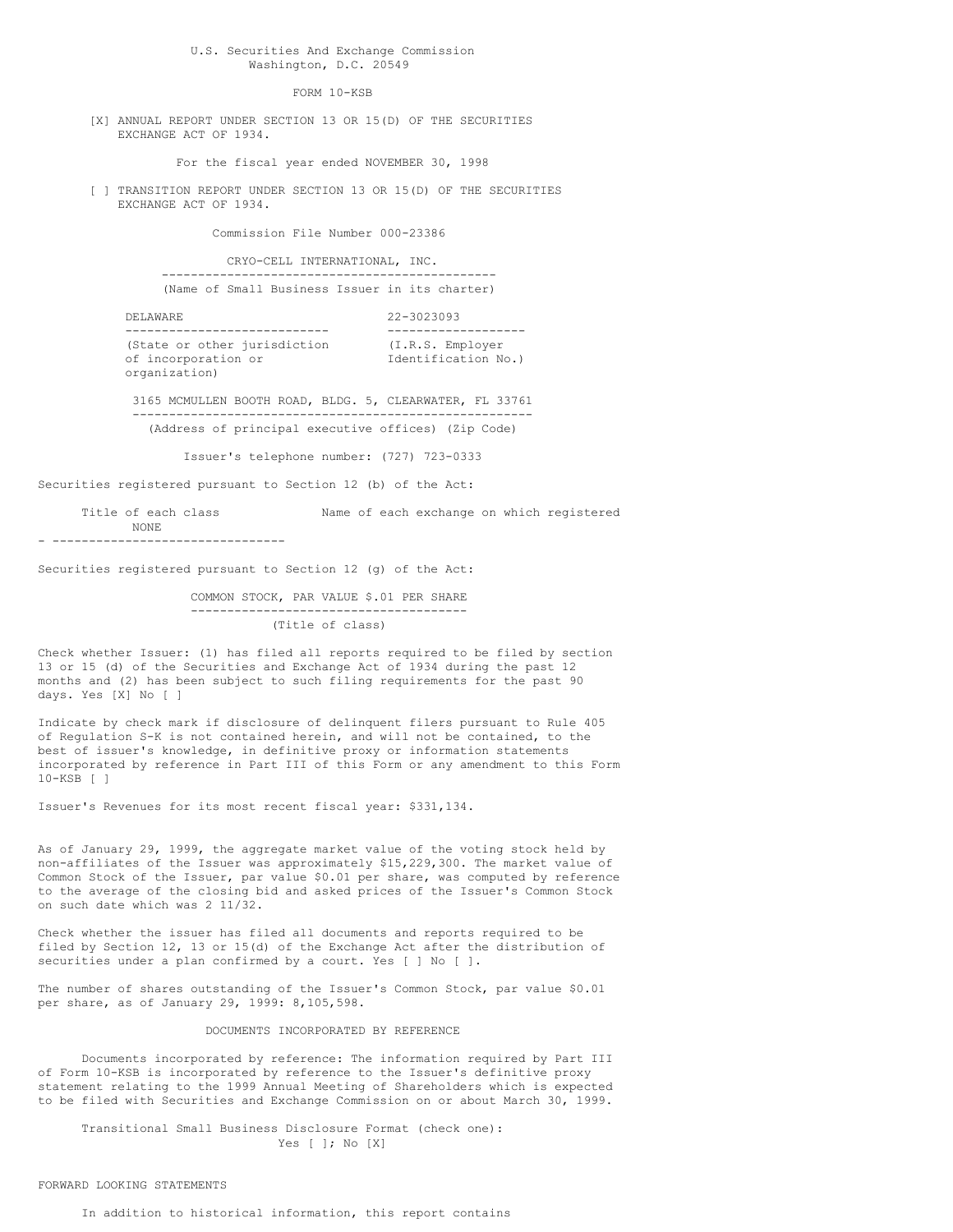forward-looking statements within the meanings of Section 27A of the Securities Act of 1933 and Section 21E of the Securities Exchange Act of 1934. The forward-looking statements contained herein are subject to certain risks and uncertainties that could cause actual results to differ materially from those reflected in the forward-looking statements. Factors that might cause such a difference include, but are not limited to, those discussed in the section entitled "Management's Discussion and Analysis or Plan of Operation -- Factors That May Affect Future Results and Market Price of Stock." Readers are cautioned not to place undue reliance on these forward-looking statements, which reflect management's analysis only as of the date hereof. CRYO-CELL International, Inc. (the "Company") undertakes no obligation to publicly revise these forward-looking statements to reflect events or circumstances that arise after the date hereof. Readers should carefully review the risk factors described in other documents the Company files from time to time with the Securities and Exchange Commission, including the Quarterly Reports on Form 10-Q to be filed by the Company in 1999 and any Current Reports on Form 8-K filed by the Company.

PART I

#### ITEM 1. DESCRIPTION OF BUSINESS

#### INTRODUCTION

CRYO-CELL International, Inc., is a Delaware Corporation, incorporated on September 11, 1989. It is engaged in cellular storage and the design and development of cellular storage devices. During the period since its inception, the Company's activities have principally involved the design and development of its cellular storage unit ("CCEL Cellular Storage Unit") and in securing patents on the same. The Company's primary focus is to utilize its cellular storage experience and technology for the cryopreservation of umbilical cord blood (U-Cord(TM)) stem cells in its own processing and cryopreservation facility at its Clearwater, Florida headquarters. During 1999, all U-cord(TM) blood processing and preservation will be done at the Company's facility with the exception of those specimens processed at Women & Infants Hospital in Providence, Rhode Island.

During 1998 the Company consolidated its new specimen processing and storage activities to its own state of the art facility in its Clearwater, Florida headquarters. It is anticipated that this shift in focus will limit the number of new Lifespan(SM) Center implementations in the future.

The Company believes that its long term cellular storage unit will provide an improved ability to store cells or other material in liquid nitrogen, its vapors or other media. The unit is controlled by a computer system which robotically inserts vials in pre-selected storage areas inside the chamber. Additionally, the stored material can be robotically inserted or retrieved by computer on an individual basis without all of the remaining specimens being exposed to ambient temperature. The efficient use of storage space and dual identification system for inventory control is a competitive advantage for the Company. The Company is the assignee of all patents on the units.

## BACKGROUND

Nearly fifty years ago researchers discovered that cells could be cryopreserved at an extremely low temperature and all cellular activity would cease until the specimens were thawed. Historically, cryopreservation was required for organ transplants, blood banks and medical research. Today cryopreservation is an integral component of evolving cellular therapies.

## CELL BANKING

Hematopoeitic stem cells are the building blocks of our blood and immune systems. They form the white cells that fight infection, red cells that carry oxygen throughout the body and platelets that promote healing. Stem cells are found in bone marrow where they continue to generate cells throughout our lives. Stem cells can be kept in a cryogenic environment and upon thawing infused into a patient. They can be returned to the individual from whom they were taken (autologous) or donated to someone else (allogeneic). The opportunity to use an individual's own marrow for a transplant is dependent upon whether the cancer has entered the marrow system (metastasized). Otherwise, a marrow donor needs to be identified to provide the needed bone marrow. The availability of a marrow donor or stem cell specimen allows physicians to administer larger doses of chemotherapy or radiation in an effort to eradicate the disease.

Stem cells can be found in umbilical cord and placenta blood ("cord blood stem cells") which can be collected and stored after a baby is born. Recent advances have provided the techniques to separate the stem cells found in these two sources. As of the end of 1998, over 1,000 cord blood stem cell transplants have been performed. The Company believes that parents will want to save and store these cells for potential future use by their child. These stem cells could also have at least a 1 in 4 chance of being compatible for use by a sibling. Moreover, researchers believe they may be utilized by parents in the future.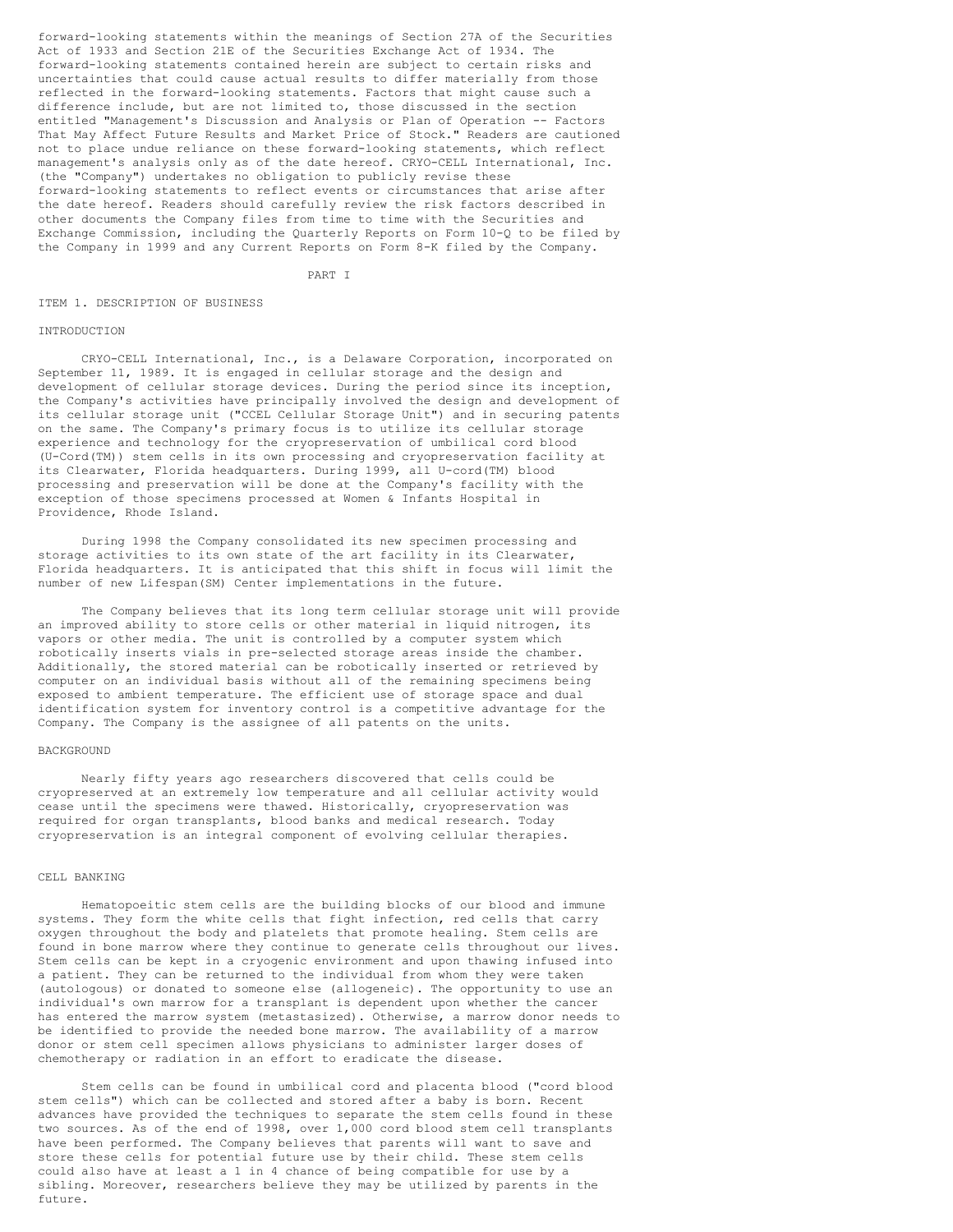The Company believes that the market for cord blood stem cells is enhanced by the current focus on reducing prohibitive health care costs. With the increasing costs of bone marrow matches and transplants, newborn's U-Cord(TM) cells are stored as a precautionary measure. Medical technology is constantly evolving which may provide new uses for cryopreserved cord blood stem cells.

Another significant application for cellular storage is the storage of cancerous tumor tissue taken from a newly diagnosed patient prior to commencing treatment. This tissue could serve several functions in support of the treatment process. First, it may provide a vehicle for the doctor to test the effects of a proposed course of treatment on the diseased tissue prior to administering it to the patient. Secondly, the effects of a course of treatment could be monitored by comparing tumor cells gathered after the treatment to those stored prior to the commencement of treatment.

Sperm storage is another potential use of the Company's unit. Male cancer patients of child bearing age can store sperm to protect their ability to have children in the event they are rendered impotent due to chemotherapy or radiation treatment.

#### CCEL CELLULAR STORAGE UNITS

Currently available units from other providers of cryopreservation systems are manually operated and can expose the laboratory technician to liquid nitrogen when inserting or retrieving specimens. Moreover the use of these units, exposes the remaining stored specimens to ambient temperature whenever specimens are inserted or retrieved. CRYO-CELL has designed and holds patents on a system which makes use of the latest in computer, robotics, and bar code laser scanning identification technology.

The unit is currently assembled by an independent manufacturer utilizing the Company's patented design. The Company has been advised by Underwriters Laboratories ("U/L") that it has passed all required inspections and the unit is now U/L listed. In order to affix the U/L label to all units that are deployed in the future, they must contain the same parts, operating capabilities and features as in the tested CCEL II model.

In February 1999, the Company was informed that the patent on the CCEL III computer controlled robotically operated cellular storage system has been granted. The CCEL III is designed to be multi-functional and to meet International manufacturing requirements. When completely developed the unit will be able to store more than 35,000 specimens stored in 5ml vials. Moreover, as many as 8 million 1 inch vials could be preserved in approximately 2,500 square feet. The prototype is expected to be completed in the third quarter of 1999.

## LIFESPAN(SM) CENTERS

In June 1998, the Company signed an agreement with Women & Infants Hospital of Rhode Island for the establishment of a commercial placental/umbilical cord blood bank at their Providence, Rhode Island medical facility. Women & Infants Hospital currently has annual births in excess of 9,000 babies and will be offering its stem cell banking services to these parents. The laboratory is expected to open at Women & Infants in the second quarter of 1999.

With the exception of Women & Infants Hospital, the Company has decided to limit the processing and storage of specimens to the Company's own state of the art laboratory in Clearwater, Florida.

## MARKETING CELLULAR STORAGE SERVICE

Over four million babies are born in the United States annually. The Company has targeted the stem cell cryopreservation market as its initial focus.

CRYO-CELL has renewed its agreement with the Lamaze Publishing Company to sponsor the Lamaze YOU AND YOUR BABY tutorial tape. The agreement calls for Lamaze to distribute the videotape to 1.8 million women in their third trimester of pregnancy. Over 90% of first time mothers and 45% of the pre-natal market avail themselves of the Lamaze Institute for Family Education proven instruction program. The tutorial tape, which will be distributed by over 12,000 instructors, discusses the importance of cord blood storage and refers viewers to the full page ad the company has placed in the Lamaze Parents Magazine, which will be distributed to 2.4 million expectant mothers. In addition, the Company will also place an ad in "Revista Lamaze para Padres", Lamaze Publishing's magazine for Hispanic mothers-to-be. The Company has exclusivity on the tutorial tape in the cord blood storage category and first right of refusal for renewal of the agreement beyond 1999.

In June 1998, the Company entered into an agreement with International Broadcast Corporation (IBC). IBC is responsible for the production of a one-half hour infomercial relating to CRYO-CELL's U-Cord(TM) stem cell processing and storage activities. The Company has been advised by the producer that the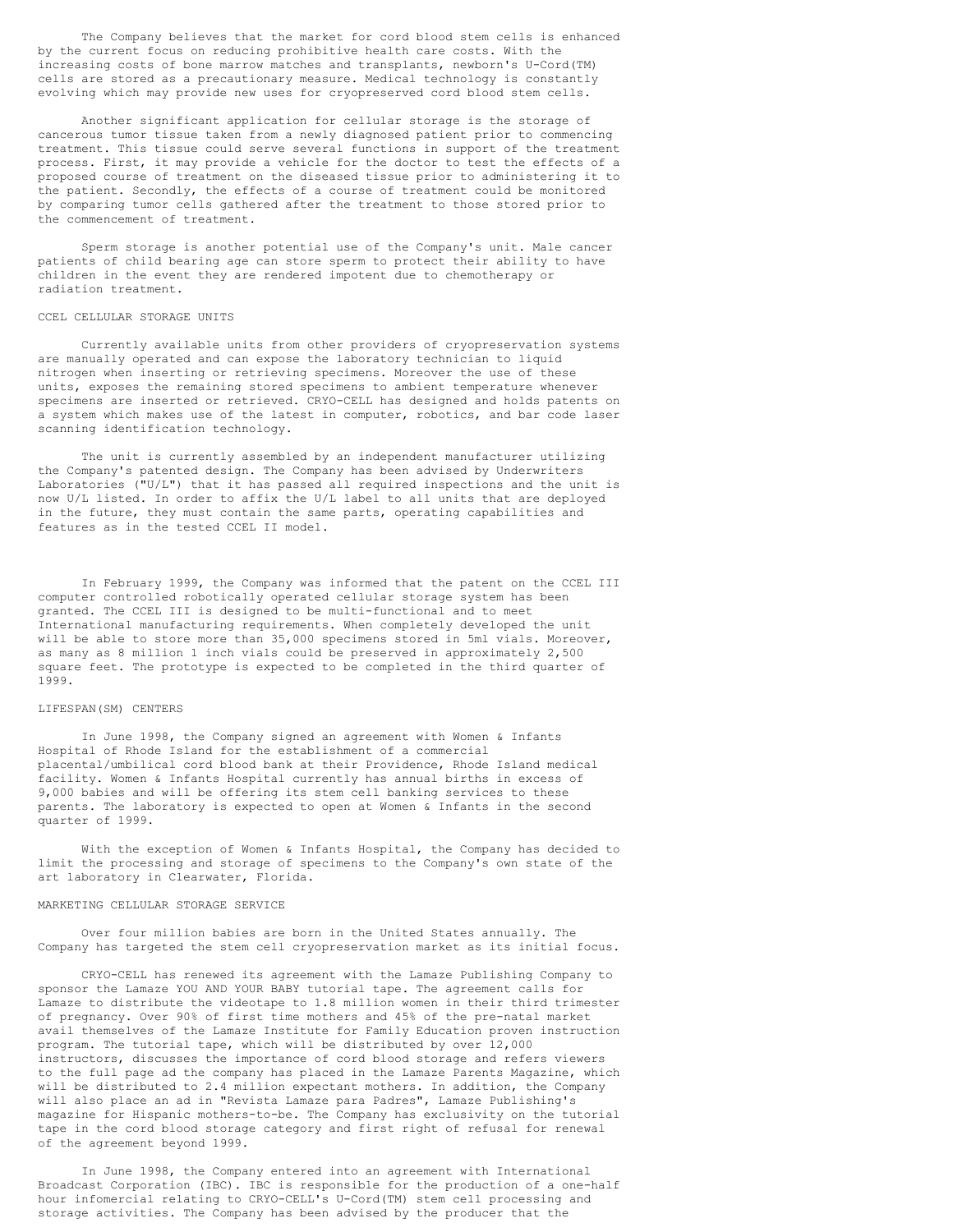infomercial is expected to be completed and shown on television to approximately 50 million people in the spring of 1999.

In June 1998, the Company was granted a license to operate in the state of New York. The New York Department of Health has approved the Company's application to operate as a comprehensive tissue procurement service, processing and storage facility. This license allows the Company to offer its cord blood stem cell banking services to the residents of New York, which represents a new market in excess of 270,000 annual births.

In September 1998, the Company acquired Medical Marketing Network, Inc. and the services of Steven Ferens for shares of the Company's common stock. Medical Marketing Network, Inc. has approximately 70 independent sales contractors that call on and sell products to more than 6,000 obstetricians and gynecologists (OB/GYNs) across the country. The contract is primarily performance based, with a goal of 45,000 stored specimens by the third year. The Company's marketing program will

now have extensive representation with the medical community. The Company's current affiliation with Lamaze and other programs are designed to reach expectant parents. This acquisition will allow physicians to make their OB patients more aware of this medical technology.

CRYO-CELL has established a Medical & Scientific Advisory Board comprised of more than 20 researchers, physicians and scientists from various fields such as oncology, stem cell research, hematology, genetic research, assisted reproduction and other specialties. Many of the Company's Advisory Board members are heads of their departments and are committed to cellular storage as part of new services to improve patient care and save lives.

The Company markets its cellular banking services by targeting expectant parents through direct information to obstetricians, pediatricians, Lamaze instructors, childbirth educators, certified nurse-midwifes and other related healthcare professionals. In addition, the Company exhibits at conferences, trade shows and other media which focus on the expectant parent market. Of significant note is the increasing level of interest being generated by the Company's website, CRYO-CELL.com.

## REVENUE SHARING AGREEMENTS

ARIZONA. On February 9, 1999, the previous agreements with the Company's Arizona Revenue Sharing Partners were modified. The investors entered into Revenue Sharing Partnership Agreements for the state of Florida. The Company will credit the investors \$450,000 (previously paid) toward the purchase of the partnership. The balance of \$550,000 will be paid through their entitlements. The Revenue Sharing Partnership applies to paid for specimens originating from the birth of clients in the state of Florida. The Revenue Sharing Partnership covers a total of 33,000 spaces and cancels the investors previous obligation to provide the Company with \$675,000 plus accrued interest.

ILLINOIS. In 1996, the Company signed agreements with a group of investors entitling them to an on-going 50% share in CRYO-CELL's portion of net storage revenue generated by the specimens stored in the Illinois Masonic Medical Center. Since the Company will no longer be storing new specimens in Chicago, the agreements were modified in 1998 to entitle the investors to a 50% share of the Company's portion of net revenues relating to specimens originating in Illinois and contiguous states and stored in Clearwater up to 33,000 spaces. The revenue generated by this Single Unit Revenue Sharing Agreement was \$1,000,000.

BIO-STOR. On February 26, 1999, the Company modified all previous agreements with Bio-Stor International, Inc. The modified agreement enters Bio-Stor into a Revenue Sharing Partnership Agreement for the state of New York. The Company will credit Bio-Stor's \$900,000 (previously paid) toward the purchase of 90% of the New York partnership. Bio-Stor will receive 90% of the 50% share in CRYO-CELL's portion of net storage revenues generated by the specimens originating from the Company's clients in the state of New York for up to 33,000 shared spaces. This agreement supersedes all other agreements between Bio-Stor International, Inc and the Company.

TENET HEALTHCARE CORPORATION. On November 30, 1996, the Company signed agreements with OrNda HealthCorp. In addition to the Lifespan(SM) agreement, two "one-third" Revenue Sharing Agreements were purchased in which OrNda paid CRYO-CELL \$666,666. OrNda was acquired by Tenet Healthcare Corporation which agreed to be bound by the terms of the Lifespan(SM) and Single Unit Revenue Sharing Agreements. Due to the commencement of processing and storage at the Company's Clearwater facility and the Company's change of Lifespan(SM) strategy, negotiations are currently underway in which the Company is offering to store all Tenet originated specimens in Florida while paying Tenet a partnership entitlement.

VISCOUNT SECURITIES. The Company signed an agreement with Sachem (Viscount Securities) which was not brought to fruition and was terminated. Sachem is entitled to storage revenue based upon their \$400,000 non-refundable deposit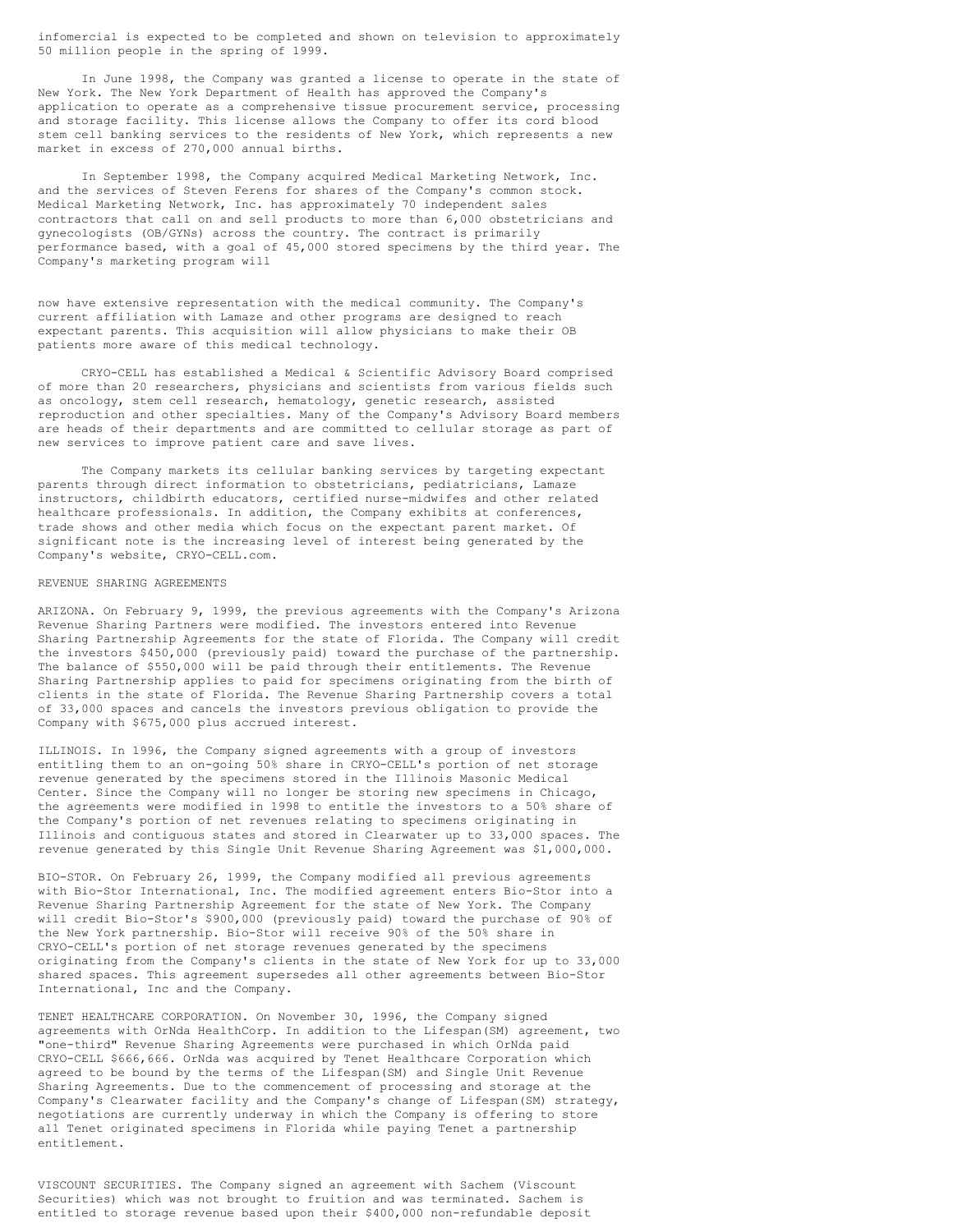which was paid in May 1997, in the form of 100,000 shares of a NASDAQ small cap stock. The Company is free to negotiate replacement agreements and intends to do so.

#### PATENTS

The Company has been granted patents with respect to its cellular storage unit. In addition the Company has filed several additional United States and foreign patents. There can be no assurances, however, that the pending patent applications will be issued as patents or, if issued, that the patents will provide the Company with significant protection against competitors.

## COMPETITION

The Company is aware of several competitors in the marketplace. Each of these companies, Viacord, Cord Blood Registry and Corcell, charge a considerably higher price for their services than CRYO-CELL. The Company believes it will be able to successfully compete due to its marketing approach and the fact that it currently has the most affordable program in the United States.

#### RESEARCH AND DEVELOPMENT

The Company has expended \$352,743 during fiscal 1998 , compared to \$204,117 during fiscal 1997 on research and development. The research and development exposure is attributed to the design, development and approval of its CCEL III technology.

#### GOVERNMENT REGULATION

Since the inception of the development of the cellular storage unit, it has been the opinion of management and legal counsel that the CCEL Cellular Storage Unit is a class I device and falls under the Food and Drug Administration's (FDA) regulations at 21 C.F.R. ss. 862.2050 ("general purpose laboratory equipment labeled and promoted for a specific medical use"). Devices regulated under 21 C.F.R. ss. 862.2050 are specifically exempt from the 510(k) notification requirements. There is no assurance that in the future the FDA would not classify the unit as a class II device requiring the Company to file for an equivalency in order to be able to continue commercial use of the unit.

If the Company is required to file for equivalency to existing equipment, the notification under section 510(k) of the Federal Drug Act will include statements that the cellular storage units for cryopreservation are substantially equivalent to cryopreservation units on the market prior to the enactment of the Medical Device Amendments of 1976. Total review time, according to statistics published in MDDI Reports (Medical Devices, Diagnostics & Instrumentation) by F-D-C- Reports Inc., for all 510(k)s approved by the FDA as of October 19, 1995, was 135 days, on average, with 1/2 being completed in 91 days or less. If the cryopreservation unit is so accepted as substantially equivalent by the FDA, marketing can continue. There is no assurance that the FDA will allow an equivalency.

While management believes FDA approval will not be necessary, in the event that the cryogenic unit is not accepted as substantially equivalent by the FDA it would require the Company to develop significant test data proving the reliability of the unit which would take a significant amount of time. Also, there can be no assurance that the Company will be granted the right to produce the unit for distribution in the U.S. or that if it is granted the right, it will be accomplished in a time frame that will not negatively impact the potential future revenue of the Company.

## EMPLOYEES

At present there are 14 employees on the staff of the Company. Daniel D. Richard serves as the Chairman of the Board and Chief Executive Officer.

In February 1998, Gerald F. Maass joined the Company as Executive Vice President and General Manager. Mr. Maass resigned from a 10 year tenure with Johnson & Johnson (Critikon) where he served as International Director of Marketing. Mr. Maass' international contacts will be invaluable in the development of strategic alliances for the Company's proprietary technology in foreign markets. Along with extensive marketing experience, Mr. Maass also brings to CRYO-CELL experience in the medical technology field. In September 1998, Mr. Maass was appointed a member of the Company's Board of Directors.

In February 1999, Steven E. Ferens joined the Company serving a dual role as Assistant to the President and as Vice President of Sales. Mr. Ferens will also remain in his role as President of Medical Marketing Network, Inc., a wholly owned CRYO-CELL subsidiary. Prior to joining the Company, Mr. Ferens served as Vice President of Sales for Atrion Corp./Quest Medical in Texas, where he built a national sales and marketing division to commercialize the medical technology developed by that company. In 1991, Mr. Ferens founded Progressive Development, Inc. in Oceanside, NY, where he has served as President since inception. The Company develops Internet based on-line product/pricing information systems for hospital purchasing departments.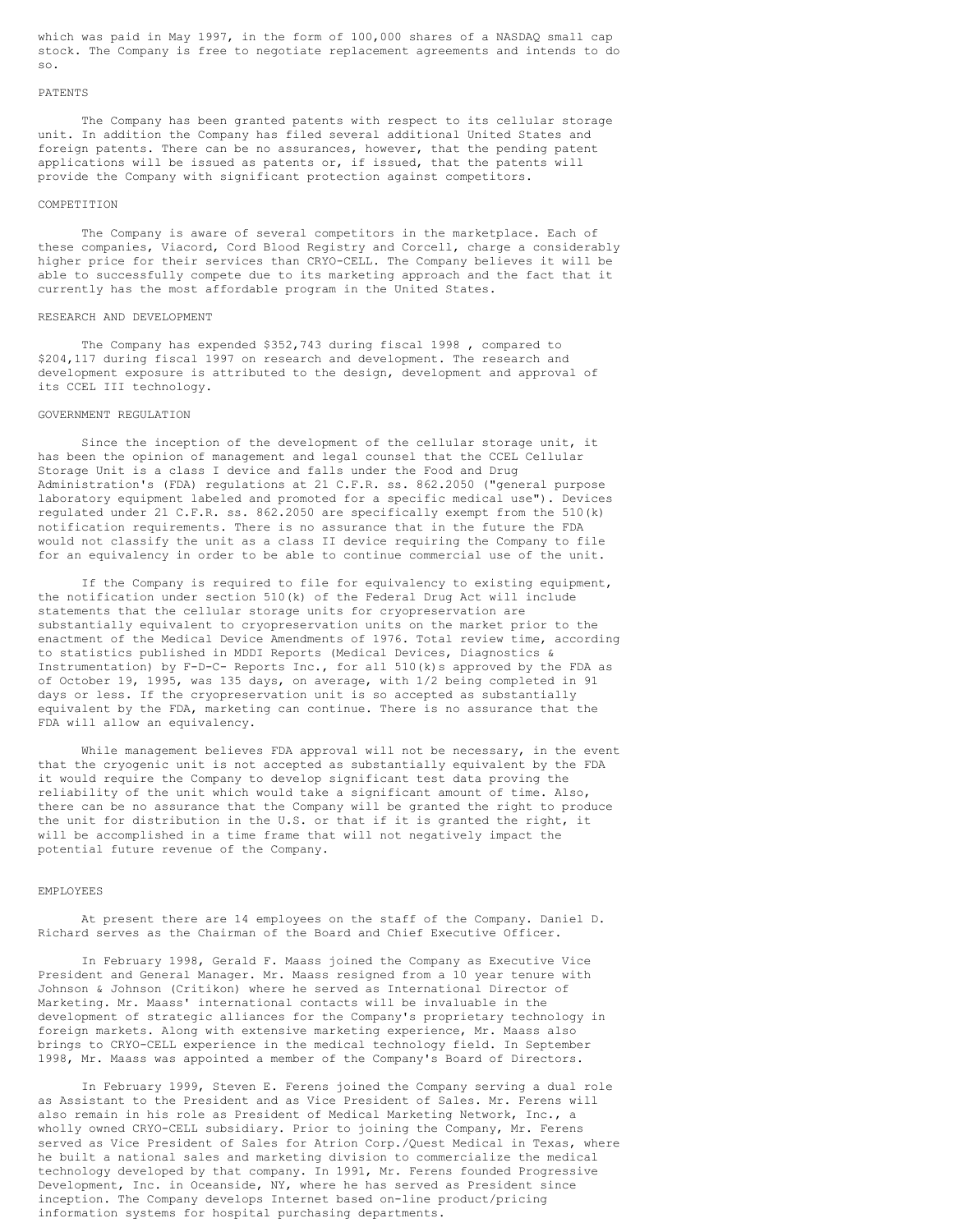Additional employees and staff will be hired on an "as needed" basis. The Company believes its relationship with its employees to be excellent and therefore does not contemplate any labor disputes.

## NET/TECH INTERNATIONAL, INC.

At November 30, 1998 CRYO-CELL owned 1,557,711 shares of Net/Tech International, Inc. common stock (Net/Tech NASD Bulletin Board symbol...NTTI) which represented 16.7% of the outstanding shares (9,325,341 shares total) of this company.

## INVESTOR RELATIONS

In November 1998, the Company signed an agreement with Saggi Capital Corp. to handle the investor relations program for CRYO-CELL. Saggi Capital Corp. represents emerging dynamic companies. The Company's relationship with Saggi Capital Corp. will increase the visibility of the Company in the financial community and future exposure to institutional investors.

## FINANCIAL ADVISORY

In February 1999, the Company signed an engagement agreement with Dublind Partners, Inc., a highly respected, Connecticut based financial advisory and securities firm, to raise up to \$7,000,000 in investment capital for the Company through a private placement of preferred stock and warrants. Dublind's focus is to raise capital and strategic planning for firms with patented technology in growing markets.

## ITEM 2. DESCRIPTION OF PROPERTY

The Company entered into a long term lease in September 1997 for the corporate headquarters in Clearwater, Florida containing 7,500 square feet. The facility contains executive offices, conference and training center, state of the art laboratory and supporting scientific offices.

## ITEM 3. LEGAL PROCEEDINGS

I. In December, 1992, CRYO-CELL entered into an exclusive agreement with the University of Arizona to develop and enhance a commercial (paid for) autologous cord blood stem cell bank. CRYO-CELL provided the means for the University to obtain approximately 1400 paying clients. Prior to the termination of the exclusive agreement, which CRYO-CELL alleges was unwarranted, the University breached its contract with CRYO-CELL and entered into an Agreement with Cord Blood Registry, Inc. (CBR).

> On or about July 11, 1996, CRYO-CELL filed suit in San Francisco Superior Court against the University of Arizona, Dr. David Harris and Cord Blood Registry, Inc. The suit claimed breach of contract and other related business torts. Months later, after settlement discussions were unproductive, the University of Arizona counter-sued CRYO-CELL for breach of contract and negligent misrepresentation.

Evidence surfaced at trial corroborating that in a subsequent contract between the University of Arizona and CBR, the parties had indemnified each other against:

- a. the interference in a legitimate business arrangement between CRYO-CELL and the University of Arizona
- b. disparagement of CRYO-CELL
- c. wrongful use of CRYO-CELL's material

On July 20, 1998, as a result of the evidence, the jury awarded \$1,050,000 against defendant University of Arizona. In addition, an award of \$120,000 was granted against the University of Arizona and David Harris, individually, for misappropriation of trade secrets. The jury voted unanimously against the University and in favor of CRYO-CELL as to the counter claims.

Three post-trial motions by the University of Arizona including a request to reduce the award or set aside the verdict were rejected by the court. The University is now appealing the judgment. The University has expressed a willingness to enter into settlement talks as to the appeal but no such talks have commenced. The appellate briefs have yet to be filed.

II. CRYO-CELL retained the services of Horwitz & Beam, a California law firm, to handle the above described lawsuit including its allegations against CBR for interference in a legitimate contract between two parties and unfair business practices, among other claims. The court granted a summary judgment dismissal in favor of CBR. CRYO-CELL believes that Horwitz & Beam mishandled the CBR aspect of the case. The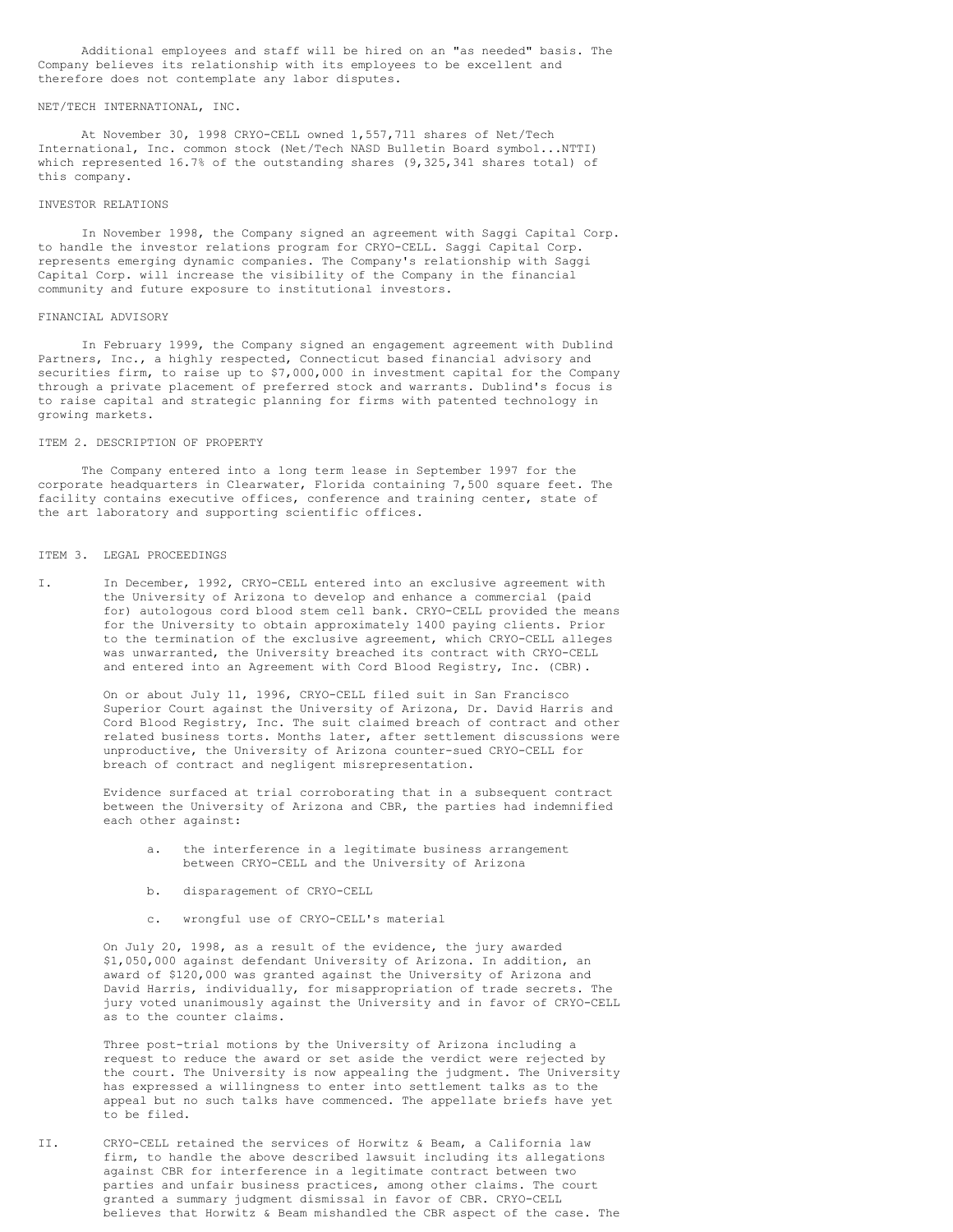Company is contemplating suing Horwitz & Beam for malpractice. Horwitz & Beam deny any wrong doing in this matter.

III. There is a dispute concerning the amount of fees owed by the Company to Horwitz & Beam. The Company has requested arbitration of the dispute. A panel of the Orange County Bar Association is scheduled to hear arguments on April 26, 1999. Despite the scheduled arbitration date, on March 8, 1999, the Company was served with a law suit filed in Orange County Superior Court by its former attorneys, alleging contractual breach and related claims because CRYO-CELL did not transfer stock to pay advance payments requested prior to trial. This transaction relates to the fee dispute which is covered by the California Statute requiring mandatory arbitration rights for clients.

> The Company believes that the naming of certain officers and the Company attorney individually, (although they were operating in their corporate capacities) is an abuse of the civil process and, moreover, is an attempt to interfere with the Company's ability to raise additional capital.

The plaintiff alleges breach of contract and seeks payment of \$129,822 in allegedly unpaid fees and costs associated with the University of Arizona litigation. The plaintiff also asserts claims of misrepresentation. In reference to these misrepresentation claims, the plaintiff has filed a "Statement of Damages" which asserts \$1,000,000 in general damages and \$3,500,000 in punitive damages.

The Company believes there is no merit to the suit. The Company believes that none of the claimed \$129,822 in fees is due and owing under and contract with the plaintiff. Furthermore, the Company believes that the plaintiff is not entitled to any punitive damages under Section 3294(a) of the California Civil Code, which does not authorize punitive damages in an action for breach of an obligation "arising from contract."

IV. In 1998, CRYO-CELL settled its suit filed against defendant Stainless Design Corporation. The suit was against the manufacturer of the CCEL II multi-faceted storage unit claiming breach of contract and other causes of action. The case was settled wherein Stainless Design Corp. delivered all parts, materials and equipment to the company's designee as well as 25,000 shares of CRYO-CELL stock. Mutual releases were exchanged and the suit dismissed. The CCEL II units are now being assembled by Advance Digital Motion.

ITEM 4. SUBMISSION OF MATTERS TO A VOTE OF SECURITY HOLDERS

None.

## PART II ITEM 5. MARKET FOR THE REGISTRANT'S COMMON EQUITY AND RELATED STOCKHOLDER MATTERS

In January of 1997, the Company's stock began trading on the NASDAQ Small Cap market. The Company's common stock traded on the Over-The-Counter market since January 10, 1991, the date of the Company's initial public offering. The following table shows, for the calendar periods indicated, the high and low closing bid quotations for the Company's common stock as reported by the Dow Jones Retrieval Service. The quotations represent inter-dealer prices without retail mark-up, mark-down or commission and may not represent actual transactions.

|                   | HIGH             | LOW             |
|-------------------|------------------|-----------------|
|                   |                  |                 |
| 1997              |                  |                 |
|                   |                  |                 |
| February 28, 1997 | $6 \frac{1}{4}$  | 6               |
| May 31, 1997      | $4 \frac{1}{2}$  | $4 \frac{3}{8}$ |
| August 31, 1997   | 323/32           | $3 \frac{1}{4}$ |
| November 30, 1997 | $3 \frac{1}{8}$  | $3 \frac{1}{8}$ |
| 1998              |                  |                 |
|                   |                  |                 |
| February 28, 1998 | $4 \frac{1}{16}$ | $2\;\;5/8$      |
| May 31, 1998      | $4 \frac{1}{8}$  | 29/16           |
| August 31, 1998   | $2\;\;5/8$       | $1 \t1/8$       |
| November 30, 1998 | 3                | 9/16            |

The Company has not declared any cash dividends on its common stock and does not expect to do so in the near future.

As of January 31, 1999, the Registrant had 382 shareholders of record, and management believes there are approximately 975 additional beneficial holders.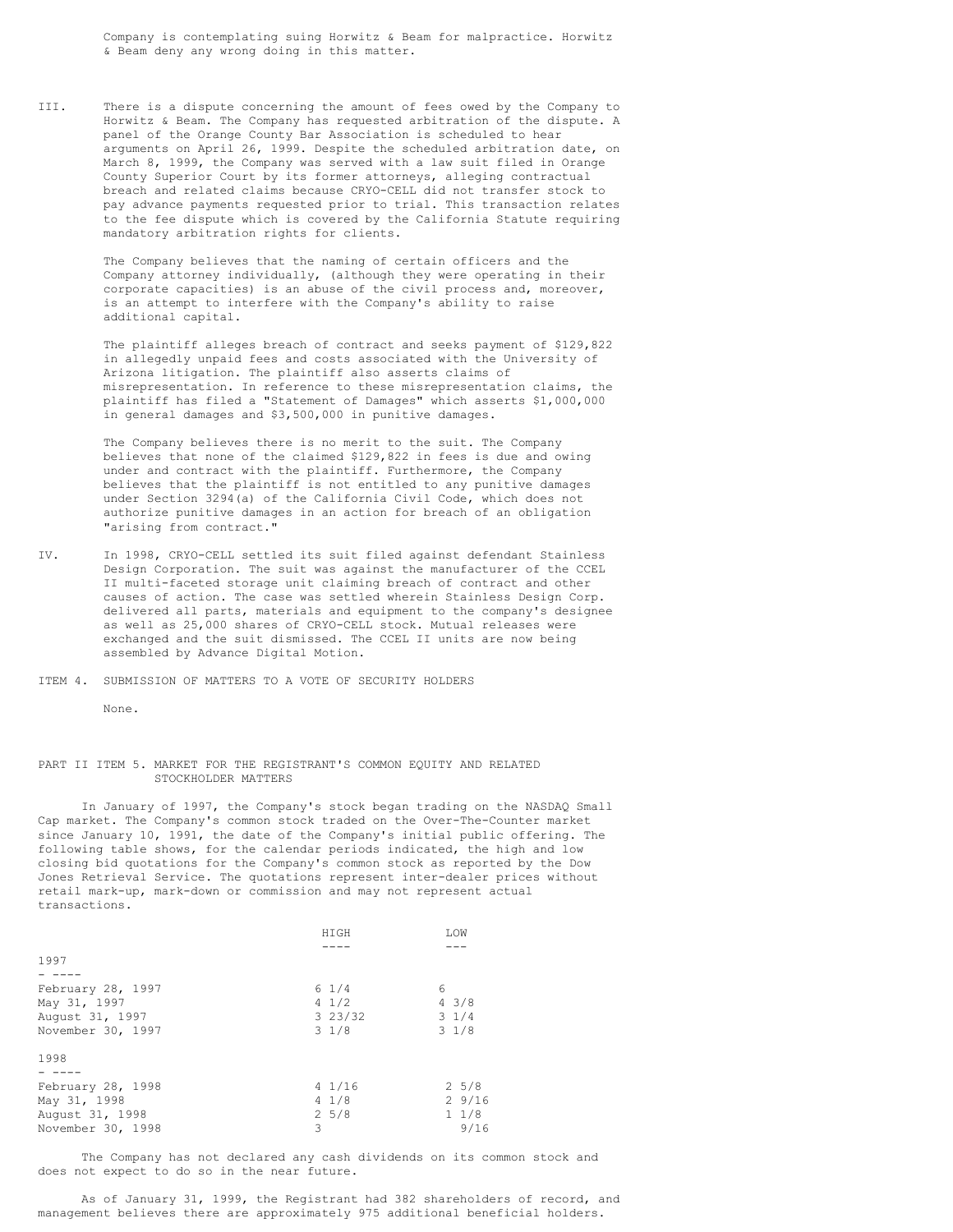#### ITEM 6. MANAGEMENT'S DISCUSSION AND ANALYSIS OR PLAN OF OPERATION

The following discussion and analysis of the financial condition and results of operations of the Company for the two years ended November 30, 1998, should be read in conjunction with the financial statements and related notes as well as other information contained in this Annual Report on Form 10-KSB.

## GENERAL

The Company is engaged in cryogenic storage and the design and development of cellular storage devices used in its cellular storage programs. During the period since its inception, the Company's activities have principally involved the design and development of its cellular storage unit ("CCEL Cellular Storage Unit") and in securing patents on the same. While the Company's patented cellular storage unit is capable of multi-faceted storage, the Company has targeted the cryopreservation of umbilical cord blood stem cells as its initial entry into the cellular storage market. The Company has been financed primarily through both the private and public equity markets.

The revenue recognized to date has been primarily from the sale of Revenue Sharing Agreements. These agreements can take considerable time to negotiate and come to fruition. Moreover, since such agreements can involve millions of dollars, there can be wide swings in revenue and earnings from

quarter to quarter and possibly year to year. The most recent Revenue Sharing Agreement was recognized during fiscal 1997. During fiscal 1998 the Company's revenues were the direct result of its sales to customers for its U-Cord(TM) program.

#### RESULTS OF OPERATIONS

Fiscal 1998 was a year of contrasts. While on the surface it appears that revenues decreased and expenses increased, it was a year of positive transition. Direct sales to customers increased significantly and have continued to do so in fiscal 1999.

SALES. For the year ended November 30, 1998, the Company had revenues of \$331,134 compared to \$417,913 in the prior fiscal year. The majority of revenues in 1997 was from the sale of a Revenue Sharing Agreement. When adjusted for the impact of said Revenue Sharing Agreement, the actual processing and storage revenue from sales to customers increased significantly during fiscal 1998. The trend has continued upward into fiscal 1999.

COST OF SALES. In the fiscal year ended November 30, 1998, cost of sales were \$218,018 compared to \$46,047 in the prior period. In fiscal 1997, \$40,143 of the total of cost of sales represented the assignment of a proportionate share of the cost of equipment associated with the Revenue Sharing Agreements to cost of sales. In fiscal 1998, \$128,861 of the total cost of sales represents fees to Reproductive Genetics Institute at the Illinois Masonic Medical Center in Chicago, Illinois for the processing of the U-Cord(TM) specimens prior to the commencement of processing and storage in the Company's state of the art laboratory in Clearwater, Florida. The remaining cost of sales in fiscal 1998 represents the associated expenses resulting from the processing and testing of the U-Cord(TM) specimens in the Company's own operations.

MARKETING, GENERAL AND ADMINISTRATIVE EXPENSES. Selling, general and administrative expenses during the twelve months ended November 30, 1998, were \$1,866,033 as compared to \$1,625,082 in 1997. The increase reflects the expense of market development, lab operations support and client services associated with the Company's cellular storage program and Revenue Sharing Agreements, the expense of voluntary Underwriter Laboratory approval for the Company's cellular storage unit, continued product development, and the establishment of an expanded management team to handle the continuing growth.

RESEARCH, DEVELOPMENT AND RELATED ENGINEERING EXPENSES. Research, development and related expenses during the twelve months ended November 30, 1998, were \$352,743 as compared to \$204,117 in 1997. The increase reflects the implementations of modifications to the Company's second generation cellular storage unit, as well as, the research and development of the Company's third generation cellular storage system.

OTHER. During the twelve months ended November 30, 1998, the Company realized a gain of \$515,574 on the sale of common stock of Net/Tech International, Inc., compared to \$443,152 in 1997. During fiscal 1998, the Company wrote off a \$250,000 deposit on equipment as part of the settlement with Stainless Design Corp. During fiscal 1997, the Company wrote off \$172,843 associated with discontinued equipment. During fiscal 1998, the Company recognized the equity in the loss of its unconsolidated affiliate (Net/Tech International, Inc.) of \$455,271 as compared to \$402,245 in the 1997.

MATERIAL FOURTH QUARTER ADJUSTMENTS. The results for the fourth quarter ending November 30, 1998, include the following adjustments: (1) the reversal of the accrual of the anticipated litigation settlement of \$580,800 (net); the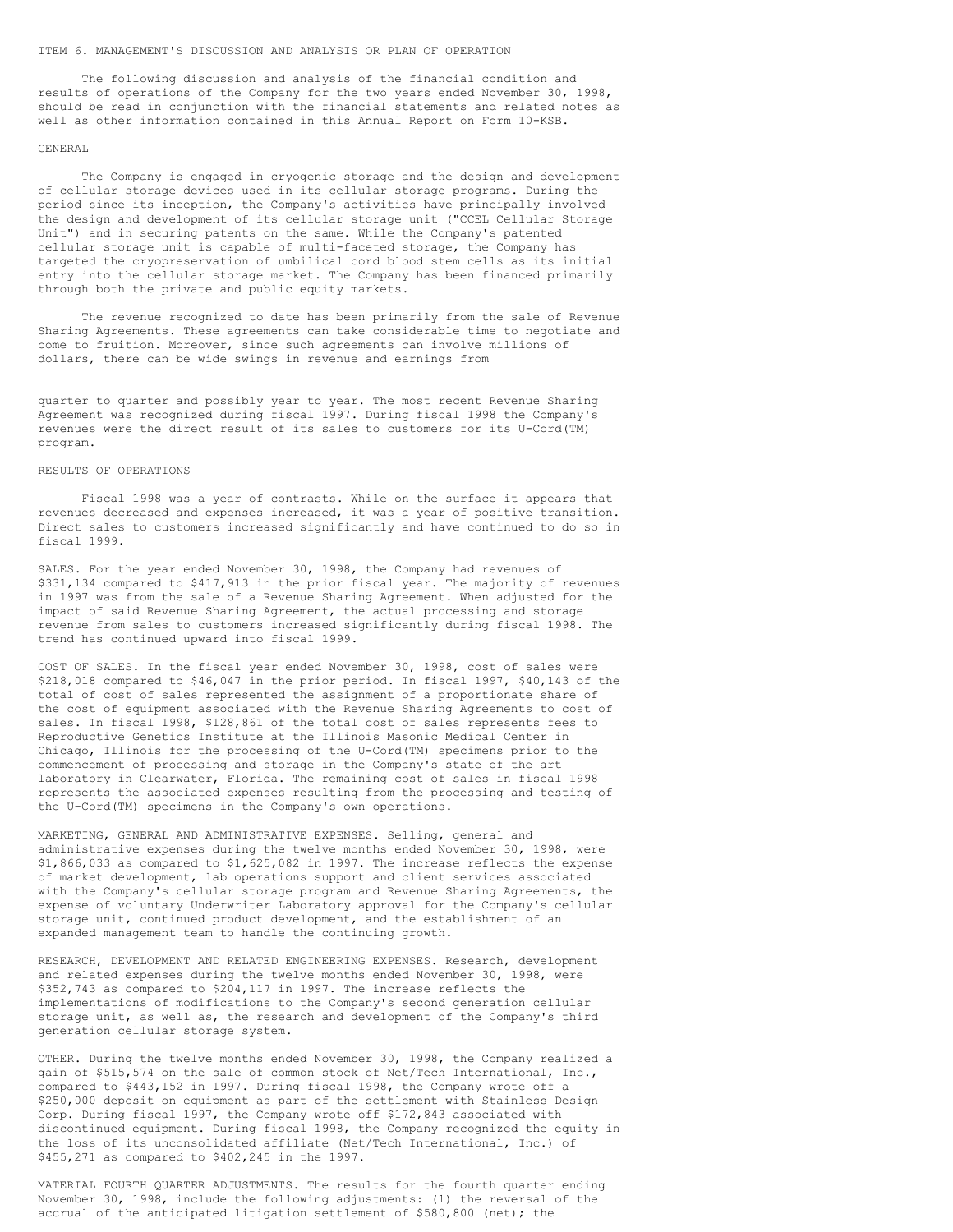litigation has since been appealed, (2) the write-off of the deposit of \$250,000 and correction of the third quarter accounts payable write-off relative to the SDC settlement, (3) adjustment regarding accounting treatment of the investment in Net/Tech International, Inc.. Taken together, these fourth quarter items had a significant adverse effect on fourth quarter earnings.

## LIQUIDITY AND CAPITAL RESOURCES

At November 30, 1998, the Company had cash and cash equivalents of \$499,696 as compared to \$814,516 at the end of fiscal 1997. The decrease in cash and cash equivalents was a result of the funding of operations.

To date, the Company's sources of cash have been from the issuance of its own equities, the sale of Revenue Sharing Agreements, the borrowing on a revolving line of credit, the borrowing on a convertible loan and the sale of subsidiary stock. The sale of subsidiary shares alone generated \$515,574 in fiscal year 1998.

The Company anticipates that cash reserves, cash flows from operations and the anticipated sale of its preferred stock will be sufficient to fund its growth. Cash flows from operations will depend primarily on increasing revenues resulting from an extensive umbilical cord blood cellular storage marketing campaign. The Company's direct sales of its U-Cord(TM) cellular storage program have begun to increase significantly due to the awareness being created through its activities with Lamaze Publishing, Medical Marketing Network, the Company's website and other forms of marketing exposure.

## YEAR 2000

The Company has analyzed the Year 2000 (Y2K) impact on its business and has determined that this will not have a material impact to the Company's business, products, operations or financial condition. The Company does not use any internally developed application platforms. All business support systems and applications are created on commercially available packages that are either already confirmed to be Y2K compliant, or will be compliant with an upgrade to the latest release. All software upgrades are scheduled to be completed during the second quarter of 1999. An Integrated Systems Test will be scheduled once all of the software applications have been upgraded.

The outside independent contractor responsible for manufacturing the CCEL II Cellular Storage System has certified that, once the operating system and database applications have been upgraded to the most current release, it will be Y2K compliant. The upgrades are scheduled to be implemented during the second quarter of 1999.

The Company has required commitment from its vendors that they will provide the Company uninterrupted service before, during, and after January 1, 2000. All of the mission critical vendors the Company uses are either already Y2K compliant, or will be compliant by the end of the third quarter of 1999.

FACTORS THAT MAY AFFECT FUTURE RESULTS AND MARKET PRICE OF STOCK

The Company operates in a rapidly changing environment that involves numerous risks, some of which are beyond the Company's control. The following discussion highlights some of the risks the Company faces.

MARKET ACCEPTANCE FOR CRYOPRESERVED STEM CELLS. The market for cryopreserved stem cells has gained increasing support from the medical community. While the market is still relatively new, the Company believes it will gain increasing popularity due in part to the medical attention. The Company is relying upon significant market growth to meet future revenue projections.

POSSIBLE NEED FOR ADDITIONAL CAPITAL. The Company has entered into an agreement with Dublind Partners, Inc. to raise up to \$7,000,000 through equity financing. This financing, when completed, is more than sufficient to fund its operations as well as to provide capital for expanded marketing programs and

international expansion. There can be no assurance that such capital will be available.

COMPETITIVE ENVIRONMENT. In the Company's opinion, the potential medical benefits for cryopreserved stem cells is likely to attract additional competitors in the market. The Company believes its storage and marketing edge will enable it to offer a more affordable service than its competitors. The Company believes it can compete successfully on the basis of volume and its pricing advantage.

UNEVEN PATTERN OF QUARTERLY OPERATING RESULTS. The Company's revenue in general, and in particular its Revenue Sharing Agreement revenues, are difficult to forecast and can vary from quarter to quarter due to various factors, including (1) the relatively long sales cycles for these Agreements, and (2) the size and timing of individual Agreement transactions. Notwithstanding the revenues from Revenue Sharing Partnership Agreements, the Company's sales from its U-Cord(TM)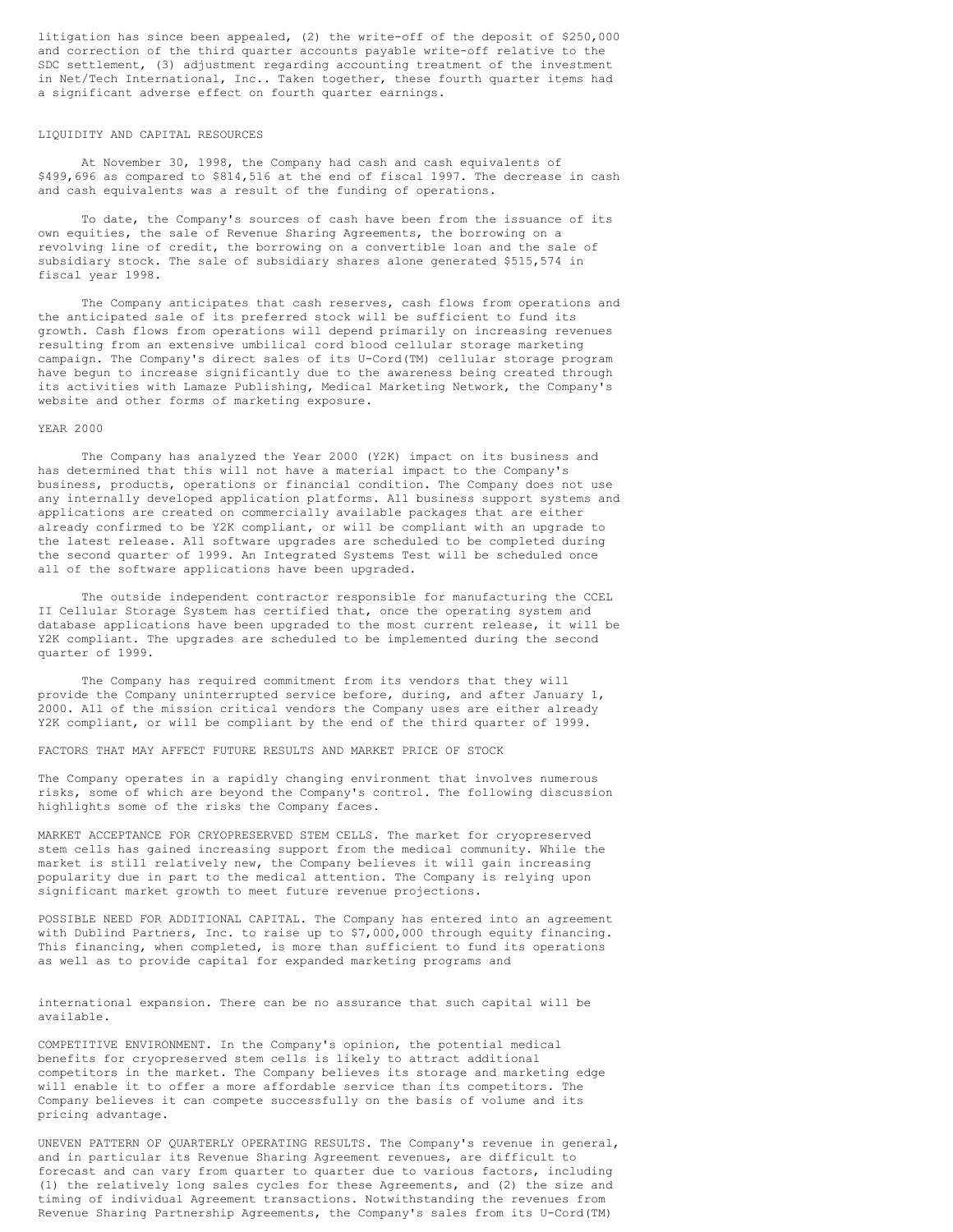program are increasing dramatically and the Company believes it will rely on these sales from operations to a more significant extent during fiscal year 1999 and beyond. The accrual of the Company's annual storage fees will increasingly add to its base revenues

MANAGEMENT OF GROWTH. The Company anticipates rapid growth in capitalizing on the opportunity in cryopreserved stem cells. The Company's future operating results will depend on management's ability to manage growth, continuously hire and retain qualified employees, forecast revenues and control expenses. An unexpected decline in the growth rate of revenues without a corresponding and timely slowdown in expense growth could have a material adverse effect on the Company's business, results of operations or financial condition.

ENFORCEMENT OF THE COMPANY'S INTELLECTUAL PROPERTY RIGHTS. The Company relies on a combination of the protections provided under applicable patent, copyright, trademark and trade secret laws. It also relies on confidentiality procedures and licensing arrangements to establish and protect its rights in its products and services. Despite the Company's efforts to protect these rights, it may be possible for unauthorized third parties to copy certain portions of the Company's products or to reverse engineer or obtain and use technology or other information that the Company regards as proprietary. In addition, the laws of certain countries do not protect the Company's proprietary rights to the same extent as do the laws of the United States. Accordingly there can be no assurance that the Company will be able to protect its proprietary technology against unauthorized third party copying or use.

INTERNATIONAL SALES. Although the Company has not been involved in international marketing to date, the Company believes this market offers attractive potential. The Company intends to use a portion of the investment capital and its presence on the Internet to establish its global presence. Such growth in international business will be subject to the risks attendant thereto, including the general economic conditions in each country, the overlap of different tax structures, the difficulty in managing an organization spread over various countries, changes in regulatory requirements, compliance with a variety of foreign laws and regulations and longer payment cycles in certain countries.

#### ITEM 7. FINANCIAL STATEMENTS

The financial statements and supplementary data listed in the accompanying Index to Financial Statements are attached as part of this report.

CRYO-CELL INTERNATIONAL, INC.

LIST OF FINANCIAL STATEMENTS

The following consolidated financial statements of CRYO-CELL International, Inc. are included in Item 7:

| Report of Independent Public Accountants        | 16   |
|-------------------------------------------------|------|
| Consolidated Balance Sheets                     | F 1  |
| Consolidated Statements of Profit and Loss      | F 3  |
| Consolidated Statements of Cash Flows           | F 4  |
| Consolidated Statements of Shareholders' Equity | F 7  |
| Consolidated Notes to Financial Statements      | F 11 |

All other schedules for which provision is made in the applicable accounting regulation of the Securities and Exchange Commission are not required under the related instructions or are inapplicable, and therefore have been omitted.

#### REPORT OF INDEPENDENT PUBLIC ACCOUNTANTS

To the Board of Directors of CRYO-CELL International, Inc.

We have audited the accompanying consolidated balance sheets of CRYO-CELL International, Inc. and subsidiaries as of November 30, 1998 and 1997, and the related consolidated statements of operations, shareholder's equity and cash flows for the years then ended. These financial statements are the responsibility of the Company's management. Our responsibility is to express an opinion on these financial statements based on our audits.

We conducted our audits in accordance with generally accepted auditing standards. Those standards require that we plan and perform the audit to obtain reasonable assurance about whether the financial statements are free of material misstatement. An audit includes examining, on a test basis, evidence supporting the amounts and disclosures in the financial statements. An audit also includes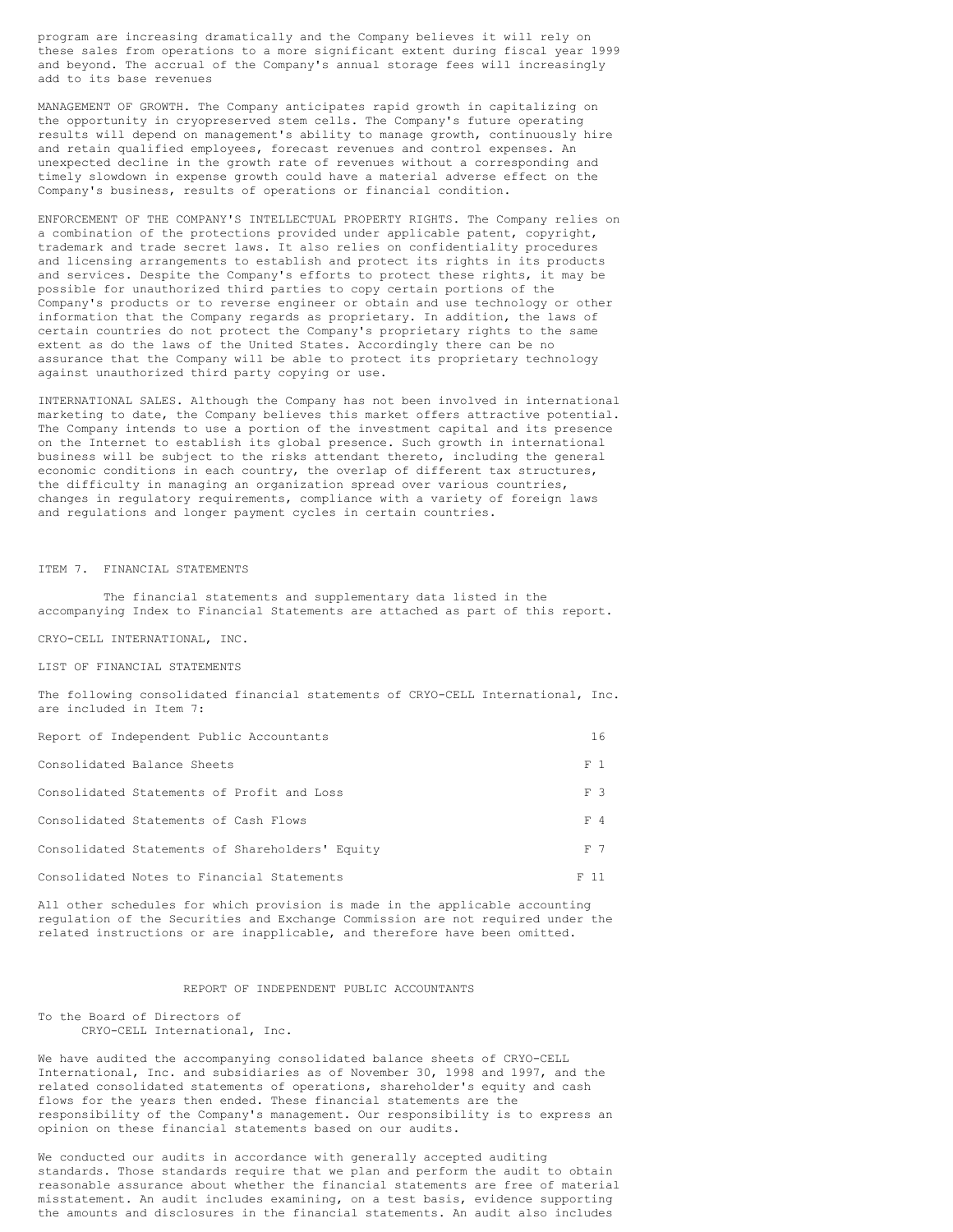assessing the accounting principles used and significant estimates made by management, as well as evaluating the overall financial statement presentation. We believe that our audits provide a reasonable basis for our opinion.

In our opinion, the financial statements referred to above present fairly, in all material respects, the consolidated financial position of CRYO-CELL International, Inc. and subsidiaries as of November 30, 1998 and 1997, and the consolidated results of their operations and their cash flows for the years then ended in conformity with generally accepted accounting principles.

MIRSKY, FURST & ASSOCIATES, P.A.

Fort Lee, New Jersey March 16, 1999

<TABLE> <CAPTION>

## CRYO-CELL INTERNATIONAL, INC. AND SUBSIDIARIES CONSOLIDATED BALANCE SHEETS

ASSETS

| 110 U U L U                                                                                                                                                                                                   |                                         | NOVEMBER 30, NOVEMBER 30,<br>1998 1997                                     |
|---------------------------------------------------------------------------------------------------------------------------------------------------------------------------------------------------------------|-----------------------------------------|----------------------------------------------------------------------------|
| $<$ S $>$<br>CURRENT ASSETS                                                                                                                                                                                   | $\langle C \rangle$ $\langle C \rangle$ |                                                                            |
| Cash and cash equivalents<br>Stock subscription receivable<br>Accounts receivable and advances (net of allowance for<br>doubtful accounts of $$13,380$ in 1998 and $$4,338$ in 1997)<br>Marketable securities | 150,000                                 | $$499,696$ $$814,156$<br>$47,642$ $62,637$<br>198,114 225,000              |
| Refundable income taxes<br>Loan origination fees, net<br>Prepaid expenses and other current assets                                                                                                            |                                         | 8,078 21,338<br>$--$ 44,116<br>79,690 57,676                               |
| Total current assets                                                                                                                                                                                          |                                         | ---------- ----------<br>983, 220 1, 224, 923                              |
| PROPERTY AND EQUIPMENT                                                                                                                                                                                        |                                         |                                                                            |
| Property and equipment, net                                                                                                                                                                                   |                                         | 2,371,993 2,466,152                                                        |
| OTHER ASSETS                                                                                                                                                                                                  |                                         |                                                                            |
| Intangible assets (net of amortization of<br>$$42,269$ and $$35,696$ , respectively)                                                                                                                          |                                         | 69,462 68,512                                                              |
| Marketable securities<br>Deposits with vendors and others<br>Investment in unconsolidated affiliate                                                                                                           |                                         | $521, 279$ --<br>133, 175 28, 788<br>$-- 191,698$<br>---------- ---------- |
| Total other assets                                                                                                                                                                                            |                                         | 723,916 288,998<br>---------- ----------                                   |
| TOTAL ASSETS                                                                                                                                                                                                  |                                         | \$4,079,129 \$3,980,073<br>======================                          |

 $<$ /TABLE>

The accompanying notes to consolidated financial statements are an integral part of these statements.

 $<$ TABLE> <CAPTION> F1

## CRYO-CELL INTERNATIONAL, INC. AND SUBSIDIARIES CONSOLIDATED BALANCE SHEETS

## LIABILITIES AND STOCKHOLDERS' EQUITY

|                                                     |         | NOVEMBER 30,<br>1998 |    | NOVEMBER 30,<br>1997 |
|-----------------------------------------------------|---------|----------------------|----|----------------------|
| $<$ S>                                              | <c></c> |                      | << |                      |
| CURRENT LIABILITIES                                 |         |                      |    |                      |
| Accounts payable                                    |         | 293,159              | S  | 289,159              |
| Accrued expenses and withholdings                   |         | 291,788              |    | 104,194              |
| Short term borrowings                               |         | 565,000              |    | 500,000              |
| Convertible notes payable                           |         | 540,000              |    |                      |
| Current portion of obligations under capital leases |         | 4,805                |    | 2,350                |
|                                                     |         |                      |    |                      |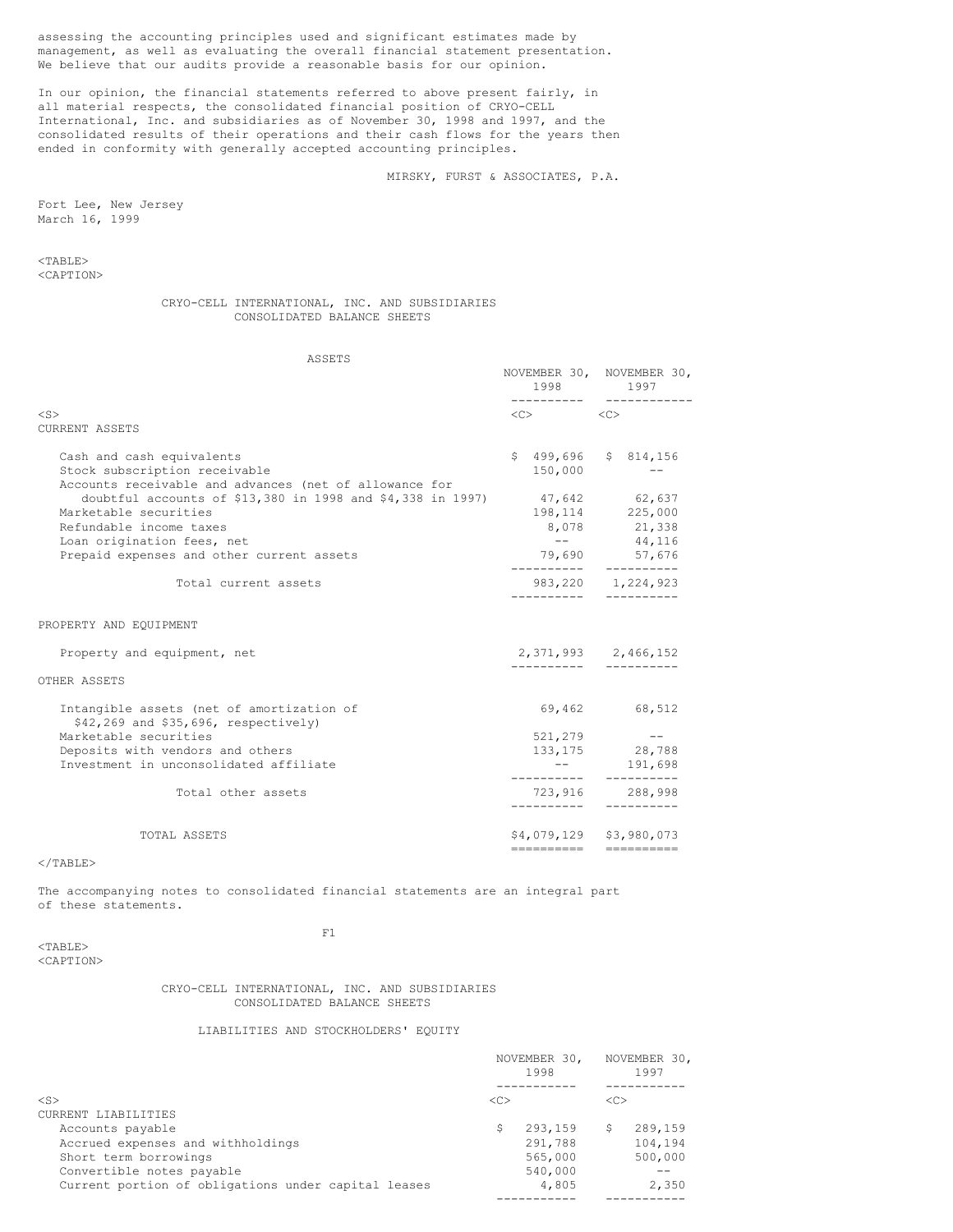| Total current liabilities                                                                                                                                                                                                       |                       | 1,694,752 895,703<br>---------                                                               |
|---------------------------------------------------------------------------------------------------------------------------------------------------------------------------------------------------------------------------------|-----------------------|----------------------------------------------------------------------------------------------|
| OTHER LIABILITIES<br>Unearned revenue<br>Deposits                                                                                                                                                                               | 25,000                | 75,236 8,708<br>$- -$                                                                        |
| Obligations under capital leases-net of current portion                                                                                                                                                                         | ----------- --------- | 15,928 4,542                                                                                 |
| Total other liabilities                                                                                                                                                                                                         |                       | 116,164 13,250                                                                               |
| STOCKHOLDERS' EQUITY<br>Preferred stock (500,000 \$.01 par value authorized;<br>0 issued and outstanding)<br>Common stock (15,000,000 \$.01 par value common shares<br>authorized; 7,654,598 at November 30, 1998 and 7,186,501 |                       |                                                                                              |
| at November 30, 1997 issued and outstanding)<br>Additional paid-in capital<br>Net realized gain (loss) on marketable securities<br>Accumulated deficit                                                                          | ------------          | 76,546 71,865<br>8,651,428 7,702,791<br>319,393 (175,000)<br>$(6, 779, 154)$ $(4, 528, 536)$ |
| Total stockholders' equity                                                                                                                                                                                                      |                       | 2, 268, 213 3, 071, 120                                                                      |
| TOTAL LIABILITIES AND<br>STOCKHOLDERS' EQUITY                                                                                                                                                                                   | ============          | $$4,079,129$ $$3,980,073$<br>===========                                                     |

 $<$ /TABLE>

The accompanying notes to consolidated financial statements are an integral part of these statements.

 $<sub>TABLE</sub>$ </sub>

 $F2$ 

# <CAPTION>

CRYO-CELL INTERNATIONAL, INC. AND SUBSIDIARIES

CONSOLIDATED STATEMENTS OF OPERATIONS FOR THE YEARS ENDED

|                                                | NOVEMBER 30,<br>1998                | NOVEMBER 30,<br>1997            |
|------------------------------------------------|-------------------------------------|---------------------------------|
| $<$ S $>$                                      | ------------<br>$<\infty$           | -----------<br>$\langle$ C>     |
| Revenue                                        | \$331,134<br>------------           | \$417,913<br>-----------        |
| COSTS AND EXPENSES:                            |                                     |                                 |
| Cost of sales                                  | 218,018                             | 46,047                          |
| Marketing, general & administrative expenses   | 1,866,033 1,625,082                 |                                 |
| Research, development and related engineering  | 352,743                             | 204, 117                        |
| Impairment of prototype                        | $\sim$ 100 $-$ 100 $-$              | 172,843                         |
| Depreciation and amortization                  | 164,015<br>------------             | 95,052<br>---------             |
|                                                |                                     |                                 |
| Total cost and expenses                        | 2,600,809 2,143,141<br>------------ | -----------                     |
| OPERATING LOSS                                 | (2, 269, 675)                       | (1, 725, 228)                   |
|                                                | ------------                        | -----------                     |
| OTHER INCOME AND (EXPENSE):                    |                                     |                                 |
| Interest Income/Other Income                   | 10,622                              | 49,986                          |
| Interest Expense                               | (51, 868)                           | (8, 677)                        |
| Gain on sale of investment                     | 515,574<br>-----------              | 443,152<br>---------            |
| Total other income                             |                                     |                                 |
|                                                | 474,328                             | 484,461<br>---------            |
| LOSS BEFORE EQUITY IN NET LOSS OF              |                                     |                                 |
| UNCONSOLIDATED AFFILIATE                       |                                     | $(1, 795, 347)$ $(1, 240, 767)$ |
| Equity in net loss of unconsolidated affiliate | (455, 271)<br>-----------           | (402, 292)<br>-----------       |
| NET LOSS                                       | \$(2, 250, 618)                     | \$(1, 643, 059)                 |
|                                                | ------------                        | ------------                    |
| NET LOSS PER SHARE                             |                                     | $\S$ (0.31) $\S$ (0.23)         |
| Number of Shares Used In Computation           | 7,275,846                           | 7,164,515                       |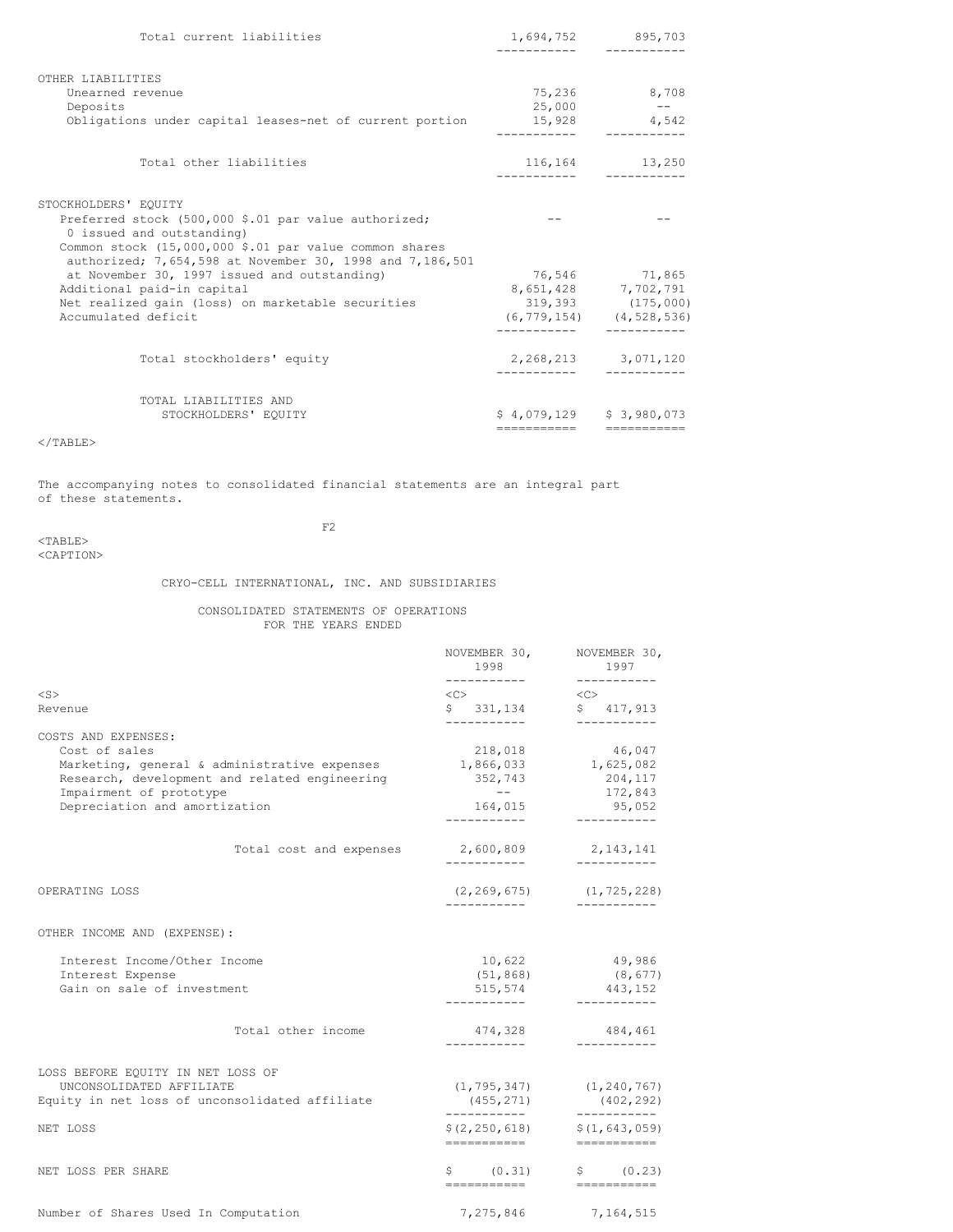=========== ===========

The accompanying notes to consolidated financial statements are an integral part of these statements.

<TABLE> <CAPTION> F3

CRYO-CELL INTERNATIONAL, INC. AND SUBSIDIARIES CONSOLIDATED STATEMENT OF CASH FLOWS FOR THE YEARS ENDED

|                                                            | 1998<br>------------- | NOVEMBER 30, NOVEMBER 30,<br>1997<br>------------ |
|------------------------------------------------------------|-----------------------|---------------------------------------------------|
| $<$ S $>$                                                  | $\langle C \rangle$   | $\langle$ C>                                      |
| CASH FLOWS FROM OPERATING ACTIVITIES                       |                       |                                                   |
| Net Loss                                                   | \$(2, 250, 618)       | \$(1, 643, 059)                                   |
| Adjustments to reconcile net loss                          |                       |                                                   |
| to cash used for operating activities:                     |                       |                                                   |
| Depreciation and amortization                              | 164,015               | 95,051                                            |
| Marketable securities received in lieu of cash(1)          | $   \,$               | (400, 000)                                        |
| Write off of deposit for cellular storage units            | 250,000               | $  \,$                                            |
| Write off of patents and trademarks                        | $---$                 | 4,239                                             |
| Impairment of prototype                                    | $- -$                 | 172,843                                           |
| Valuation allowance on Revenue Sharing Agreement sold      | $  -$                 | 40,143                                            |
| Allowance for bad debts                                    |                       | 9,042 1,838                                       |
| Gain on sale of unconsolidated affiliate's stock           |                       | $(515, 574)$ $(443, 152)$                         |
| Equity in loss of unconsolidated affiliate                 | 455,271               | 402,292                                           |
| Payment of consulting and professional services with stock |                       | 139,692 34,535                                    |
| Changes in assets and liabilities:                         |                       |                                                   |
| Accounts receivable                                        |                       | 5,953 609,058                                     |
| Prepaid income taxes                                       | $ -$                  | (21, 338)                                         |
| Loan origination fees                                      | $- -$                 | (10,000)                                          |
| Prepaid expenses and other current assets                  | (22, 014)             | (21, 209)                                         |
| Deposits                                                   | (112, 091)            | (22, 817)                                         |
| Accounts payable                                           |                       | 4,000 202,723                                     |
| Accrued expenses                                           |                       | 187,594 23,075                                    |
| Refundable income taxes                                    |                       | 13,260 (37,334)                                   |
| Unearned revenue and deposits                              | 91,528                | (21, 292)                                         |
| NET CASH USED FOR OPERATING ACTIVITIES                     |                       | $(1, 579, 942)$ $(1, 034, 404)$                   |
|                                                            |                       |                                                   |

 $\rm <$  /TABLE>

The accompanying notes to consolidated financial statements are an integral part of these statements.

<TABLE> <CAPTION> F4

## CRYO-CELL INTERNATIONAL, INC. AND SUBSIDIARIES CONSOLIDATED STATEMENT OF CASH FLOWS FOR THE YEARS ENDED

|                                                                                | NOVEMBER 30, NOVEMBER 30,<br>1998 | 1997                                                |
|--------------------------------------------------------------------------------|-----------------------------------|-----------------------------------------------------|
| $<$ S>                                                                         | $<<$ $>$                          | $\langle C \rangle$                                 |
| CASH FLOWS FROM INVESTING ACTIVITIES:                                          |                                   |                                                     |
| Purchases of property and equipment (2)<br>Payments for intangible assets      |                                   | $(263, 589)$ $(736, 199)$<br>$(5, 397)$ $(11, 714)$ |
| Proceeds from sale of investment (3)                                           | 471,402                           | 472,738                                             |
| NET CASH PROVIDED BY (USED FOR) INVESTING ACTIVITIES                           |                                   | $$202,416$ $$(275,175)$                             |
| CASH FLOWS FROM FINANCING ACTIVITIES                                           |                                   |                                                     |
| Issuance of common stock(4)                                                    |                                   | 257,500 12,500                                      |
| Loan proceeds                                                                  |                                   | 887,264 500,000                                     |
| Sale of stock options                                                          | 62,500                            | 540,000                                             |
| Repayment of debt $(3)$ , $(4)$                                                | (158, 039)                        |                                                     |
| Loan advances to affiliated company                                            |                                   |                                                     |
| Principal payments under capital leases                                        | 13,841                            | (8, 296)                                            |
| Loan repayments from affiliated company                                        | $\Omega$                          | $\left( \right)$                                    |
| NET CASH PROVIDED BY FINANCING ACTIVITIES:                                     | 1,063,066                         | 1,044,204                                           |
| Decrease (increase) in cash and cash equivalents<br>Cash and cash equivalents: |                                   | $(314, 460)$ $(265, 375)$                           |
| Beginning of year                                                              | Ŝ.                                | 814,156 \$1,079,531                                 |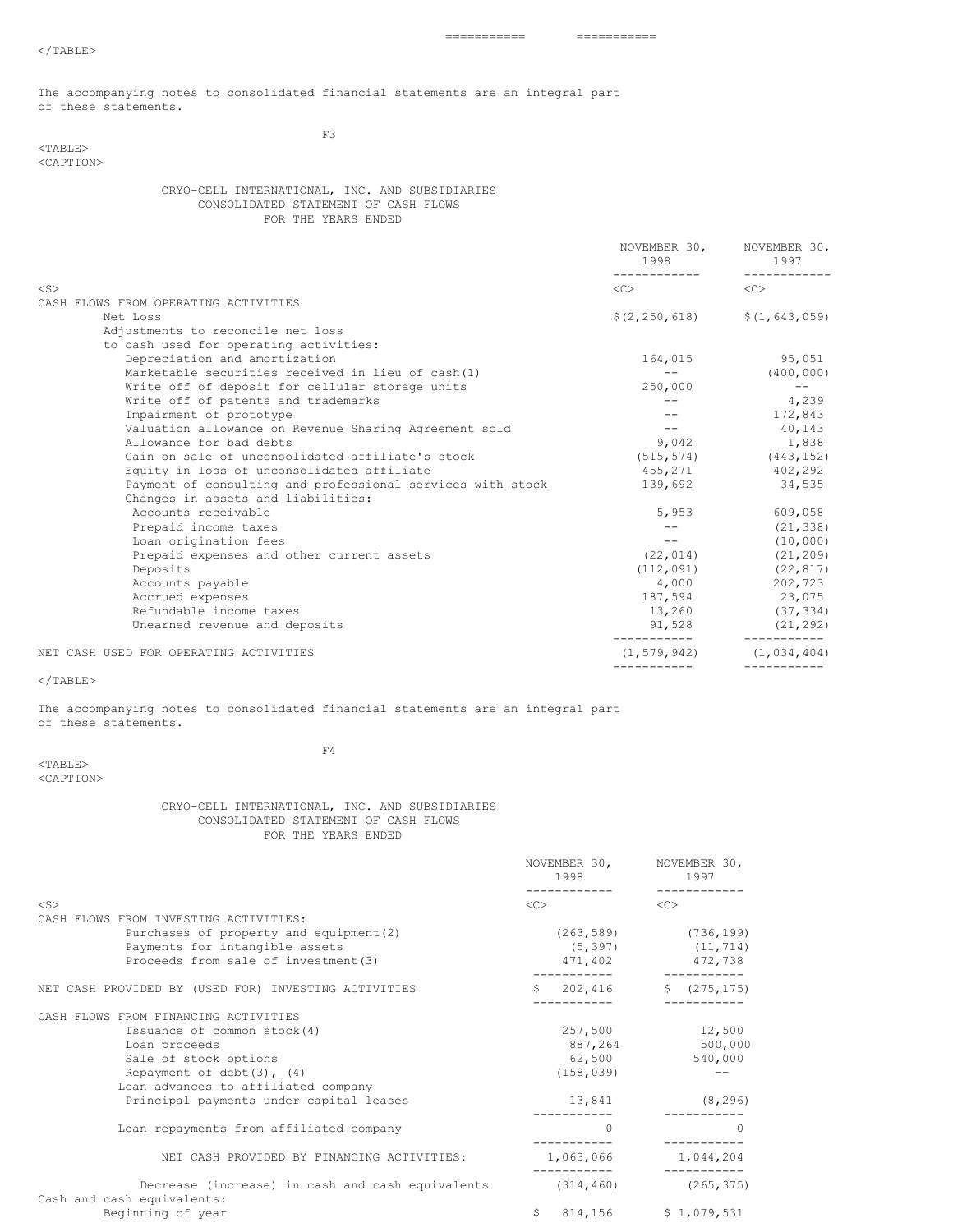|                                       | -----------                     | -----------       |
|---------------------------------------|---------------------------------|-------------------|
| $-$<br>End<br>nori.<br>ഹ<br>$-1$<br>◡ | uu<br>696<br>$\tilde{}$         | ັ                 |
|                                       | __<br>__________<br>___________ | ---<br>---------- |

 $<$ /TABLE>

The accompanying notes to consolidated financial statements are an integral part of these statements.

F5

## CRYO-CELL INTERNATIONAL, INC. AND SUBSIDIARIES

## CONSOLIDATED STATEMENT OF CASH FLOWS FOR THE YEARS ENDED

|                                                   | November 30, November 30,<br>1998 | 1997     |
|---------------------------------------------------|-----------------------------------|----------|
|                                                   |                                   |          |
| SUPPLEMENTAL DISCLOSURE OF CASH FLOW INFORMATION: |                                   |          |
|                                                   |                                   |          |
| Cash paid during the year for:                    |                                   |          |
| Interest                                          | \$51,868                          | \$8,676  |
|                                                   |                                   |          |
| Income taxes                                      |                                   | \$64,772 |
|                                                   |                                   |          |
|                                                   |                                   |          |

SUPPLEMENTAL SCHEDULE OF NON-CASH INVESTING AND FINANCING ACTIVITIES:

- (1) The company received common stock with a fair market value of \$400,000 in exchange for a Revenue Sharing Agreement, in 1977.
- (2) In 1998 the Company purchase laboratory equipment under a capital lease in the amount of \$16,050. In 1997, the Company purchased a security system under a capital lease in the amount of \$6,892.
- (3) In 1998 the Company repaid \$44,173 to the wife of the Chairman of the Board with 60,000 shares of the Company's holdings of Net/Tech International, Inc. common stock.
- (4) In 1998 the Company borrowed \$80,051 from the wife of the Chairman of the Board. The note was repaid,with the issuance of 70,000 shares of the Company's restricted common stock.

The accompanying notes to consolidated financial statements are an integral part of these statements.

F6

<TABLE> <CAPTION>

CRYO-CELL INTERNATIONAL, INC. AND SUBSIDIARIES CONSOLIDATED STATEMENTS OF SHAREHOLDERS' EQUITY

for services provided 731 7 4,611

| TOTAL<br><b>UNREALIZED</b>                                                                    |                      |              | ADDITIONAL                                    |             | LOSSES      |
|-----------------------------------------------------------------------------------------------|----------------------|--------------|-----------------------------------------------|-------------|-------------|
| SHARE-<br><b>ON</b>                                                                           | COMMON STOCK         |              | PAID-IN                                       | ACCUMULATED |             |
| HOLDERS'<br>MARKETABLE                                                                        | SHARES               | AMOUNT       | CAPITAL                                       | DEFICIT     |             |
| SECURITIES<br>EQUITY                                                                          | -------------------- |              |                                               |             |             |
| $<$ S $>$                                                                                     | $<\infty$            | $\langle$ C> | <<                                            | <<          | <<          |
| <<<br>BALANCE NOVEMBER 30, 1996<br>3,659,128                                                  |                      |              | 7, 151, 984 71, 520 6, 473, 085 (2, 885, 477) |             |             |
| ===========                                                                                   | ==========           | =======      | ==========                                    | =========== | $=$ $=$ $=$ |
| Shares issued upon<br>exercise of options at \$2.50 per share<br>12,500                       | 5,000                | 50           | 12,450                                        |             |             |
| Shares issued for professional services<br>12,750                                             | 4,732                | 47           | 12,703                                        |             |             |
| Sale of options at \$1.00 per option<br>540,000<br>with an exercise price of \$6.00 per share |                      |              | 540,000                                       |             |             |
| Shares issued at \$6.32 per share                                                             |                      |              |                                               |             |             |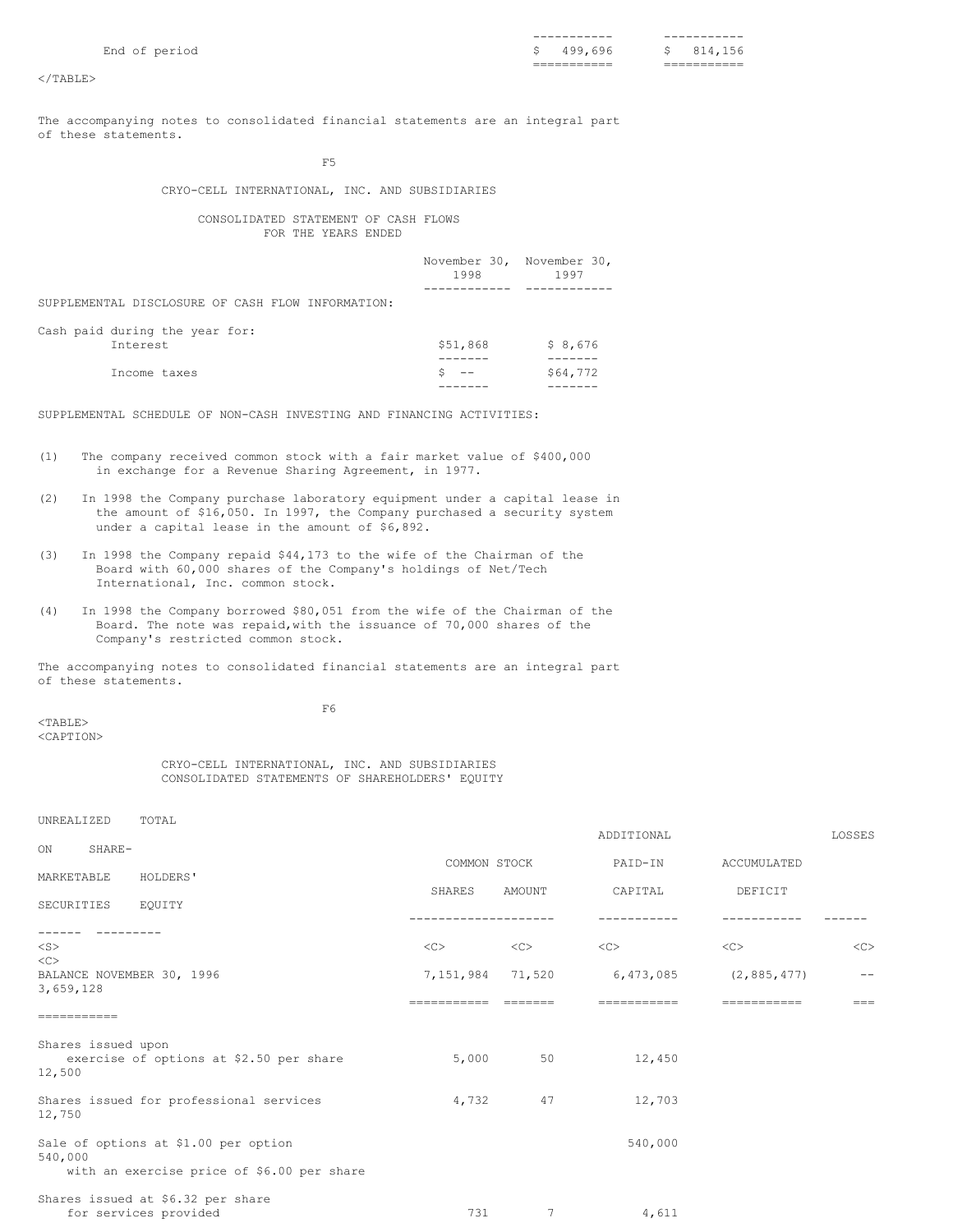4,619

| Shares issued at \$5.65 per share<br>for services provided<br>5,234                | 926 | 9.    | 5,225 |
|------------------------------------------------------------------------------------|-----|-------|-------|
| Shares issued at \$4.73 per share<br>for services provided<br>4,617<br>$<$ /TABLE> | 976 | - 1 O | 4.607 |

The accompanying notes to consolidated financial statements are an integral part of these statements.

 $<$ TABLE $>$ <CAPTION> F7

#### CRYO-CELL INTERNATIONAL, INC. AND SUBSIDIARIES CONSOLIDATED STATEMENTS OF SHAREHOLDERS' EQUITY

| TOTAL                                                                                        |                         |                            | ADDITIONAL                 |                                | LOSSES ON                   |
|----------------------------------------------------------------------------------------------|-------------------------|----------------------------|----------------------------|--------------------------------|-----------------------------|
| SHARE-                                                                                       |                         | COMMON STOCK               | PAID-IN                    | ACCUMULATED                    | MARKETABLE                  |
| HOLDERS'                                                                                     |                         |                            |                            |                                |                             |
| EOUITY                                                                                       | SHARES                  | AMOUNT                     | CAPITAL                    | DEFICIT                        | SECURITIES                  |
| $- -$<br>-----------<br>$<$ S $>$<br><<>                                                     | <<>                     | --------------------<br><< | -----------<br><<          | -----------<br><<              | ----------<br>< <sub></sub> |
| Shares issued at \$5.13 per share<br>for services provided<br>4,562                          | 889                     | 9                          | 4,554                      |                                |                             |
| Shares issued at \$3.25 per share<br>56,875                                                  | 17,500                  | 175                        | 56,700                     |                                |                             |
| Shares issued at \$4.68 per share<br>for services provided<br>5,276                          | 1,127                   | 11                         | 5,264                      |                                |                             |
| Shares issued at \$4.13 per share<br>for services provided<br>4,727                          | 1,142                   | 11                         | 4,716                      |                                |                             |
| Shares issued at \$3.83 per share<br>for services provided<br>3,028                          | 789                     | 8                          | 3,020                      |                                |                             |
| Shares issued at \$3.51 per share<br>for services provided<br>2,473                          | 705                     | 7                          | 2,466                      |                                |                             |
| Increase in carrying value accounting<br>for Unconsolidated Affiliate<br>573,391             |                         |                            | 573,391                    |                                |                             |
| Decrease in value of marketable<br>(175,000)<br>securities                                   |                         |                            |                            |                                | (175,000)                   |
| Net (Loss)<br>(1, 643, 059)                                                                  | ----------              | $- - - - - - - -$          | -----------                | (1, 643, 059)<br>-----------   | ----------                  |
| -----------<br>BALANCE NOVEMBER 30, 1997<br>\$3,071,120                                      | 7,186,501<br>========== | \$71,865<br>========       | \$7,702,791<br>=========== | \$(4, 528, 536)<br>----------- | \$(175,000)<br>eccessesses  |
| -----------                                                                                  |                         |                            |                            |                                |                             |
| Shares issued at \$2.75 per share<br>137,500                                                 | 50,000                  | 500                        | 137,000                    |                                |                             |
| Sale of options at \$1.00 per option<br>with an exercise price of \$5.00 per share<br>62,500 |                         |                            | 62,500                     |                                |                             |
| Shares issued at \$2.50 per share<br>5,000                                                   | 2,000                   | 20                         | 4,980                      |                                |                             |

UNREALIZED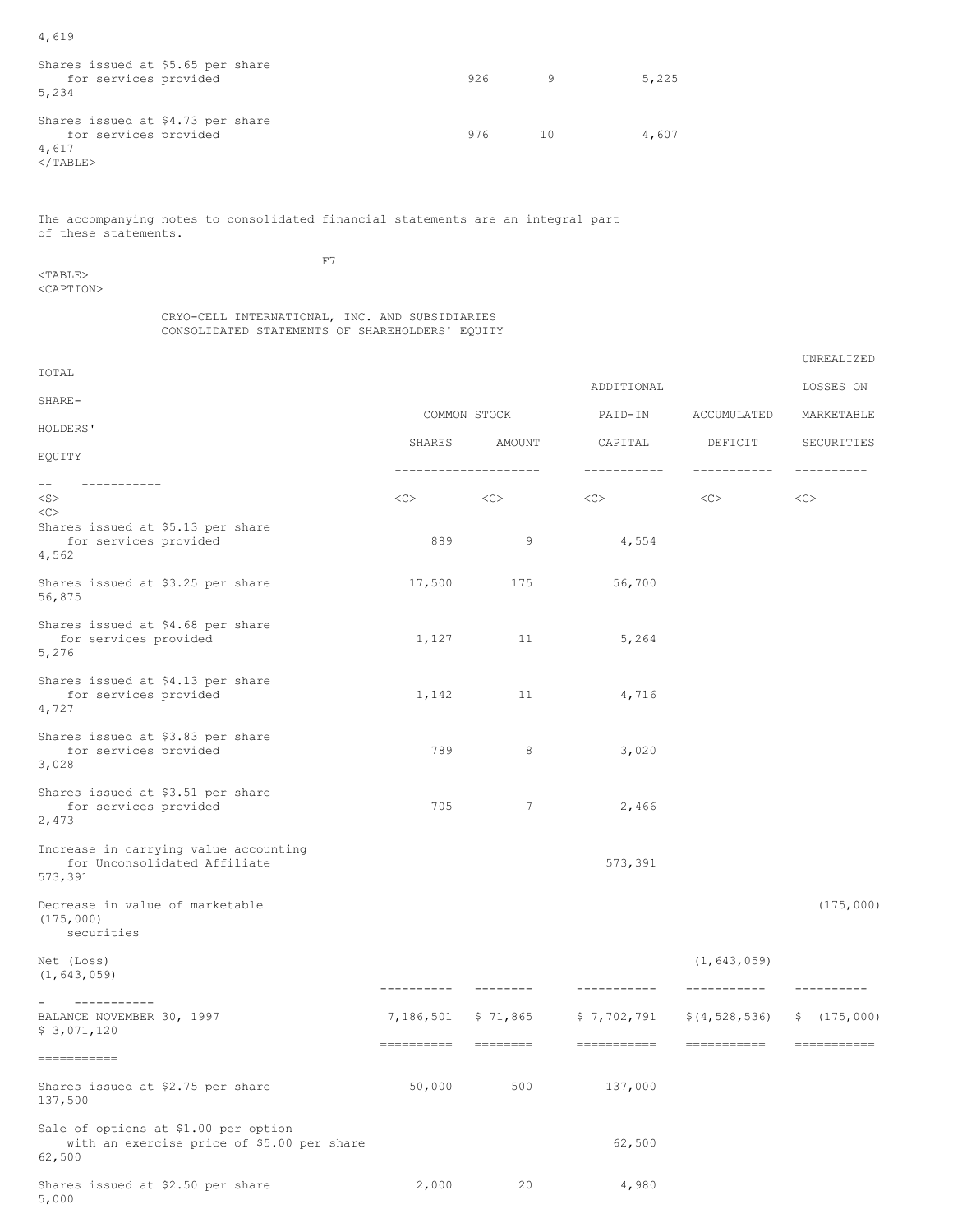Shares issued at  $$3.14$  per share  $$579$  6  $1,813$ 1,819 for services provided  $<$ /TABLE $>$ 

UNREALIZED

The accompanying notes to consolidated financial statements are an integral part of these statements.

<TABLE>

F8

<CAPTION>

CRYO-CELL INTERNATIONAL, INC. AND SUBSIDIARIES CONSOLIDATED STATEMENTS OF SHAREHOLDERS' EQUITY

| TOTAL                                       |                                    |                       |              |          |             |              |
|---------------------------------------------|------------------------------------|-----------------------|--------------|----------|-------------|--------------|
| SHARE-                                      |                                    |                       |              |          | ADDITIONAL  | LOSSES ON    |
| HOLDERS'                                    |                                    |                       | COMMON STOCK | PAID-IN  | ACCUMULATED | MARKETABLE   |
| EQUITY                                      |                                    | SHARES                | AMOUNT       | CAPITAL  | DEFICIT     | SECURITIES   |
| --------                                    |                                    | --------------------- |              | -------- | ----------- | ------------ |
| $<$ S $>$<br><<>                            |                                    | <<>                   | <<           | $<<$ $>$ | <<>         | <<           |
| Shares issued at \$3.48 per share<br>4,018  |                                    | 1,155                 | 12           | 4,006    |             |              |
| for services provided                       |                                    |                       |              |          |             |              |
| 7,129<br>for services provided              | Shares issued at \$3.325 per share | 2,144                 | 21           | 7,107    |             |              |
|                                             |                                    |                       |              |          |             |              |
| Shares issued at \$3.18 per share<br>1,311  |                                    | 412                   | 4            | 1,307    |             |              |
| for services provided                       |                                    |                       |              |          |             |              |
| Shares issued at \$3.33 per share<br>1,855  |                                    | 557                   | 6            | 1,850    |             |              |
| for services provided                       |                                    |                       |              |          |             |              |
| Shares issued at \$3.57 per share<br>3,972  |                                    | 1,113                 | 11           | 3,960    |             |              |
| for services provided                       |                                    |                       |              |          |             |              |
| Shares issued at \$3.76 per share<br>1,752  |                                    | 466                   | 5            | 1,748    |             |              |
| for services provided                       |                                    |                       |              |          |             |              |
| Shares issued at \$3.76 per share<br>1,779  |                                    | 473                   | 5            | 1,774    |             |              |
| for services provided                       |                                    |                       |              |          |             |              |
| Shares issued at \$3.20 per share<br>20,827 |                                    | 6,509                 | 65           | 20,762   |             |              |
| for services provided                       |                                    |                       |              |          |             |              |
| Shares issued at \$3.01 per share<br>4,509  |                                    | 1,500                 | 15           | 4,494    |             |              |
| for services provided                       |                                    |                       |              |          |             |              |
| Shares issued at \$2.91 per share<br>18,021 |                                    | 6,189                 | 62           | 17,959   |             |              |
| for services provided                       |                                    |                       |              |          |             |              |
| Shares issued at \$2.02 per share<br>20,200 |                                    | 10,000                | 100          | 20,100   |             |              |
| for services provided                       |                                    |                       |              |          |             |              |
| Shares issued at \$1.14 per share<br>80,052 |                                    | 70,000                | 700          | 79,352   |             |              |
| Shares issued at \$1.38 per share<br>44,000 |                                    | 40,000                | 400          | 43,600   |             |              |
| for services provided<br>$\langle$ /TABLE>  |                                    |                       |              |          |             |              |

The accompanying notes to consolidated financial statements are an integral part of these statements.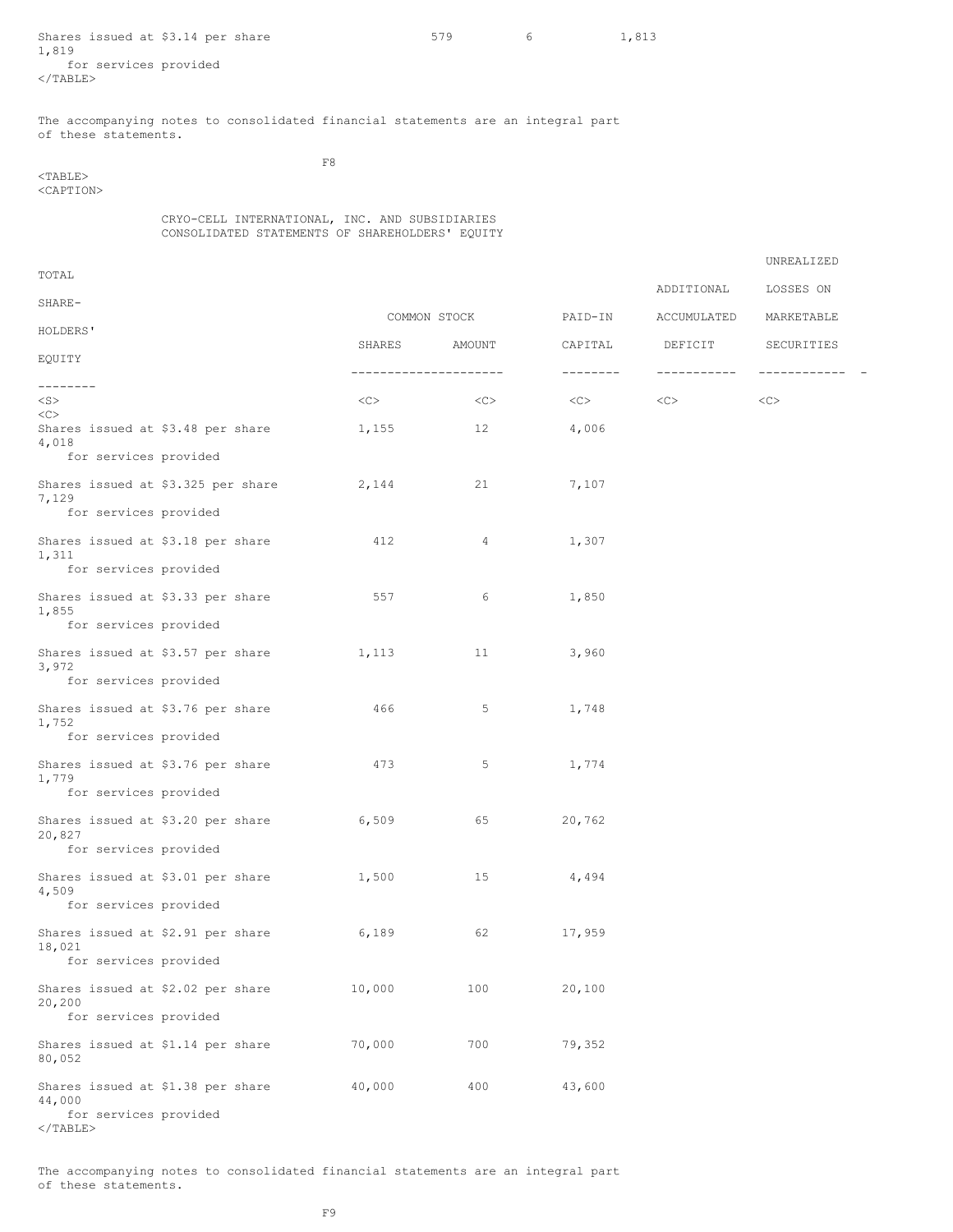## CRYO-CELL INTERNATIONAL, INC. AND SUBSIDIARIES CONSOLIDATED STATEMENTS OF SHAREHOLDERS' EQUITY

## UNREALIZED

| TOTAL                                                                            |           |                    |                       | ADDITIONAL              | LOSSES ON         |
|----------------------------------------------------------------------------------|-----------|--------------------|-----------------------|-------------------------|-------------------|
| SHARE-                                                                           |           |                    |                       |                         |                   |
| HOLDERS'                                                                         |           | COMMON STOCK       | PAID-IN               | ACCUMULATED             | MARKETABLE        |
| EOUITY                                                                           | SHARES    | AMOUNT             | CAPITAL               | DEFICIT                 | SECURITIES        |
| . _ _ _ _ _ _ _ _ _                                                              |           | ------------------ |                       |                         | ---------         |
| $<$ S $>$<br>$\langle C \rangle$                                                 | <<        | <<                 | <<                    | $<\infty$               | <<                |
| Shares issued at \$.85 per share<br>8,500                                        | 10,000    | 100                | 8,400                 | $ -$                    |                   |
| for services provided                                                            |           |                    |                       |                         |                   |
| Shares issued at \$1.00 per share<br>265,000                                     | 265,000   | 2,650              | 262,350               |                         |                   |
| Increase in carrying value accounting<br>263,573<br>for Unconsolidated Affiliate | $- -$     | $- -$              | 263,573               |                         |                   |
| Net increase in value of marketable<br>319,393<br>securities                     |           |                    |                       |                         | 319,393           |
| Net (Loss)<br>(2, 250, 618)                                                      | $- -$     | $- -$              | $\qquad \qquad -$     | (2, 250, 618)           | $ -$              |
| ---------                                                                        |           |                    |                       |                         |                   |
| Balance November 30, 1998<br>2,268,213                                           | 7,654,598 | 76,546             | 8,651,428             | (6, 779, 154)           | 319,393           |
|                                                                                  | --------- | <b>CONCORD</b>     | $=$ = = = = = = = = = | $=$ = = = = = = = = = = | $=$ = = = = = = = |

 $<$ /TABLE>

The accompanying notes to consolidated financial statements are an integral part of these statements.

 $F10$ 

## CRYO-CELL INTERNATIONAL, INC. AND SUBSIDIARIES

#### NOTES TO CONSOLIDATED FINANCIAL STATEMENTS NOVEMBER 30, 1998

NOTE 1 - SUMMARY OF SIGNIFICANT ACCOUNTING POLICIES

### DESCRIPTION OF BUSINESS

The Company was incorporated in Delaware on September 11, 1989. The Company is engaged in cellular storage and the design and development of cellular storage devices used in its storage programs. Prior to 1998 the revenue recognized to date was almost exclusively from the sale of Revenue Sharing Agreements. During 1998 the Company's primary focus has been the further development of the cellular storage of umbilical cord blood stem cells in the Clearwater laboratory and the continued development of the CCEL III Cellular Storage Unit.

The Company formed Safti-Cell, Incorporated, CCEL Immune System Technologies, Inc. , CCEL Expansion Technologies, Inc. and CCEL Bio-Therapies, Inc. in Delaware in calendar year 1993. As of November 30, 1998, no shares have been issued for any of these subsidiaries. CCEL Immune System Technologies, Inc. has opened a bank account but has had no activity in it for the year ended November 30, 1998, and none of the other subsidiaries has any financial activity but are all consolidated with the Company. The Company has retained these corporations for possible future use.

The Company also acquired during 1998 Medical Marketing Network, Inc., (MMN) a New York corporation, as part of a marketing agreement. This corporation has not had any financial activity since its inception and none of the consideration paid in conjunction with the agreement was assigned to the purchase of MMN.

The Company has an accumulated deficit and expects to incur a net loss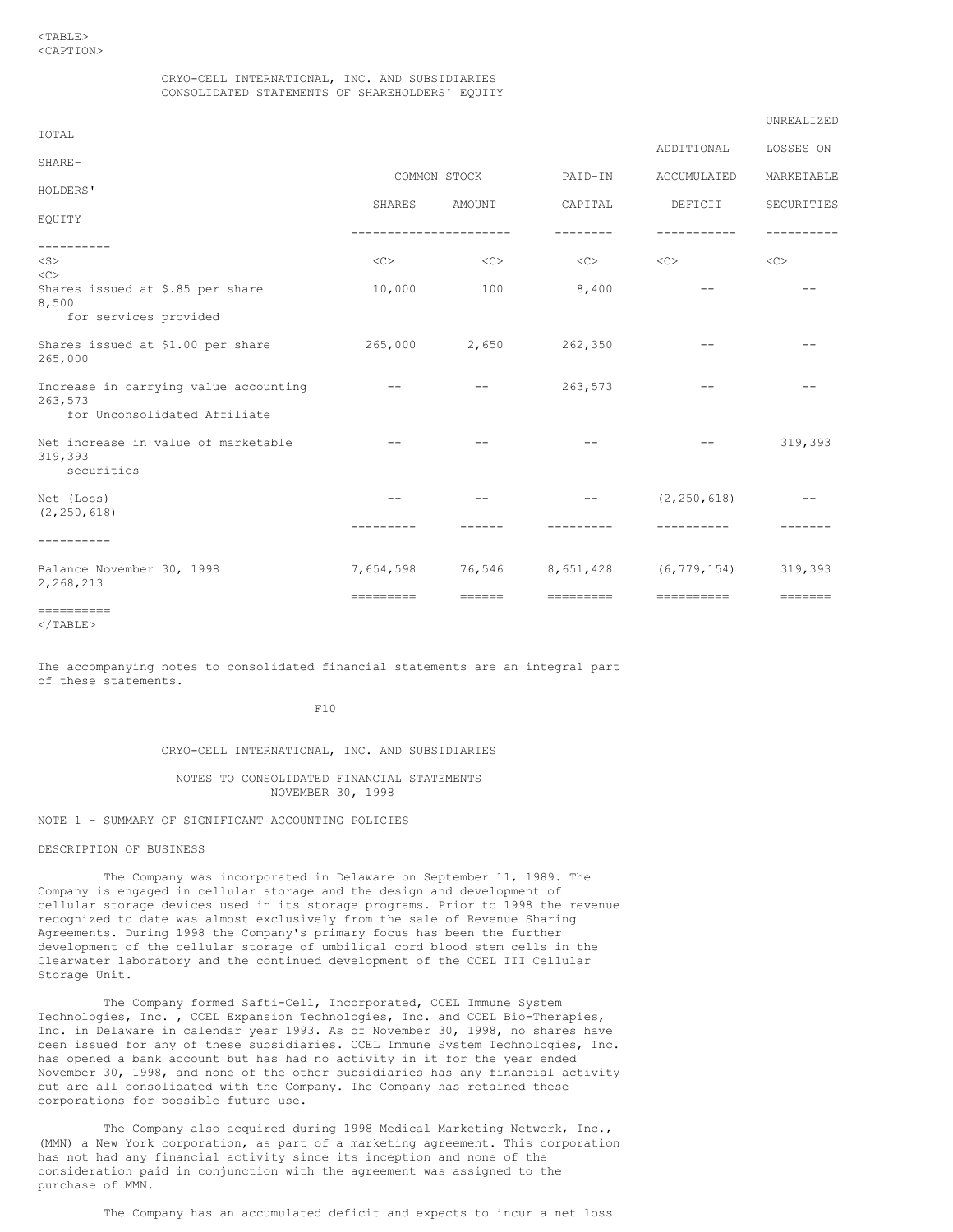during the next year. During 1998 the Company's primary sources of cash were derived from sales of its investments, convertible loan borrowings and share issuances of its restricted common stock. The Company's cash balance at November 30, 1998 was \$499,696. In December an additional \$150,000 was received in satisfaction of the stock subscription receivable and \$280,319 was received from the sale of additional shares of the Company's restricted stock. The Company, in December 1998, used \$550,000 to repay borrowings under a line of credit. The convertible notes in the amount of \$530,000 due in June of 1999 (see Note 9) have been converted to restricted common stock.

Although the revenue from cellular storage has increased substantially during the latter part of 1998 and has continued to grow subsequent to November 30, 1998, given the Company's proposed operational expenditures for 1999, it is doubtful that the Company will be able to generate sufficient capital from its revenue to satisfy its ongoing capital needs and to continue its operations through the next fiscal year without obtaining additional funding arrangements, unless revenue increases significantly. The Company is confident that it can raise sufficient capital through the issuance of preferred securities and other capital raising measures (see Note 16) but no assurance can be given that such capital can be raised. In the event that the Company is unable to obtain sufficient capital to sustain operations, the Company's Chairman and his wife have committed to provide the necessary funding that will insure the Company's continuing operations for the upcoming year.

F11

CRYO-CELL INTERNATIONAL, INC. AND SUBSIDIARIES

## NOTES TO CONSOLIDATED FINANCIAL STATEMENTS NOVEMBER 30, 1998

## NOTE 1 - SUMMARY OF SIGNIFICANT ACCOUNTING POLICIES (CONTINUED)

#### REVENUE RECOGNITION

The Company recognizes revenue from cellular storage ratably over the contractual storage period and processing fees upon the completion of processing.

Revenue is recognized when the Company enters into a Revenue Sharing Agreement and the payment pursuant to the agreement has been satisfactorily assured.

In fiscal 1997, the majority of revenues were generated from the sale of a Revenue Sharing Agreement. In fiscal 1998, all of the revenue was generated from the processing and storage of the U-CordTM specimens.

#### CONCENTRATION OF CREDIT RISKS

In fiscal 1998, all of the Company's revenues were derived from the processing and storage of the U-CordTM blood. In fiscal 1997, substantially all of the Company's revenues were derived from the sale of one Revenue Sharing Agreement.

Financial instruments that potentially subject the Company to concentration of credit risk are principally cash and cash equivalent accounts in financial institutions, which often exceed the Federal Depository Insurance limit. The Company places its cash with high quality financial institutions and believes it is not exposed to any significant credit risk.

CRYO-CELL depends on one company for the manufacture of its CCEL II cellular storage unit and several companies are manufacturing the CCEL III cellular storage unit. However, the Company believes that alternative manufacturing sources are available.

## USE OF ESTIMATES

The preparation of financial statements in conformity with generally accepted accounting principles requires management to make estimates and assumptions that affect the amounts reported in the financial statements and accompanying notes. Actual results could differ from those estimates.

#### RECLASSIFICATIONS

Reclassifications have been made to the prior year's Consolidated Financial Statements to conform to the fiscal 1998 presentation.

### CASH AND CASH EQUIVALENTS

Cash and equivalents consist of highly liquid investments with a maturity date at acquisition of three months or less.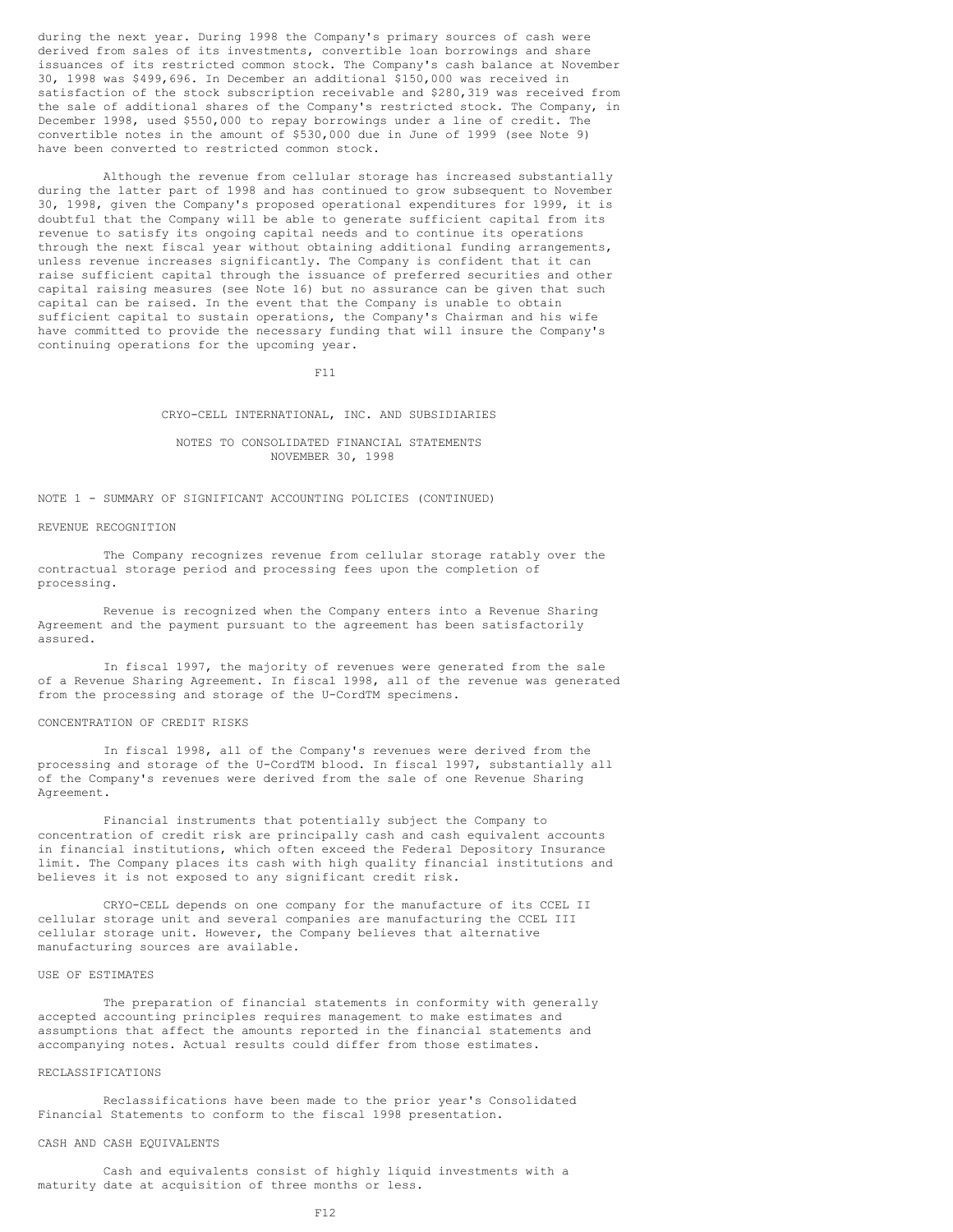## NOTES TO CONSOLIDATED FINANCIAL STATEMENTS NOVEMBER 30, 1998

### NOTE 1 - SUMMARY OF SIGNIFICANT ACCOUNTING POLICIES (CONTINUED)

#### MARKETABLE SECURITIES

The Company accounts for marketable securities in accordance with Statement of Financial Accounting Standards No. 115, "Accounting for Certain Investments in Debt and Equity Securities." All of the Company's marketable securities are classified as available-for-sale as of the balance sheet date and are reported at fair value, with unrealized gains and losses recorded as a component of stockholders' equity (See Note 3). Since the stock owned in Net/Tech International, Inc. is subject to trading restrictions a portion of this investment has been classified as a non current asset based upon the number of shares which may not be sold in 1999.

## STOCK SUBSCRIPTION RECEIVABLE

Stock subscription receivable consists of amounts due from the sales of the Company's restricted common stock. Since the proceeds of the sales were received in December 1998 these amounts are carried as a current asset.

#### RECEIVABLES

In fiscal 1998, receivables consist of amounts due from clients that have enrolled in the U-CordTM processing and storage program. These receivables are presented net of an estimated allowance for doubtful accounts for processing and storage fees based on historical experience of amounts that are uncollectible. In fiscal 1997, receivables and advances consisted primarily of amounts advanced to the Company's LifespanSM affiliates. These advances were subsequently applied to lab costs in the Chicago storage facility (see Cost of Sales).

#### PROPERTY AND EQUIPMENT :

Property and equipment are stated at cost. Depreciation is computed using a straight-line method over estimated useful lives. Leasehold improvements are amortized over the shorter of the respective life of the lease or the useful life of the improvements.

Upon the sale or retirement of depreciable assets, the cost and related accumulated depreciation will be removed from the accounts and resulting profit or loss will be reflected in income. Expenditures for maintenance and repairs are charged to income as incurred.

Estimated useful lives are as follows:

|  | Machinery and Equipment |  | $5 - 10$ years |
|--|-------------------------|--|----------------|
|  | Furniture and Fixtures  |  | $5 - 7$ years  |

#### INTANGIBLE ASSETS

Costs incurred in connection with filing patent and trademark applications are capitalized. Patents and trademarks granted are amortized on a straight line basis over a lifetime of 10 and 3 years, respectively. Abandoned patents are expensed in the year of abandonment.

## F13

## CRYO-CELL INTERNATIONAL, INC. AND SUBSIDIARIES

#### NOTES TO CONSOLIDATED FINANCIAL STATEMENTS NOVEMBER 30, 1998

## NOTE 1 - SUMMARY OF SIGNIFICANT ACCOUNTING POLICIES (CONTINUED)

## LONG-LIVED ASSETS

In fiscal 1997, the Company adopted Statement of Financial Accounting Standards No. 121, "Accounting for the Impairment of Long-Lived Assets and for Long-Lived Assets to be Disposed of " ("SFAS 121"). Long lived assets and identifiable intangibles to be held and used are reviewed for impairment whenever events or changes in circumstances indicate that the carrying amount may not be recoverable. Impairment is measured by comparing the carrying value of the long-lived asset to the estimated undiscounted future cash flows expected to result from uses of the assets and their eventual disposition. The adoption of SFAS No. 121 did not have a material impact on the results of operations or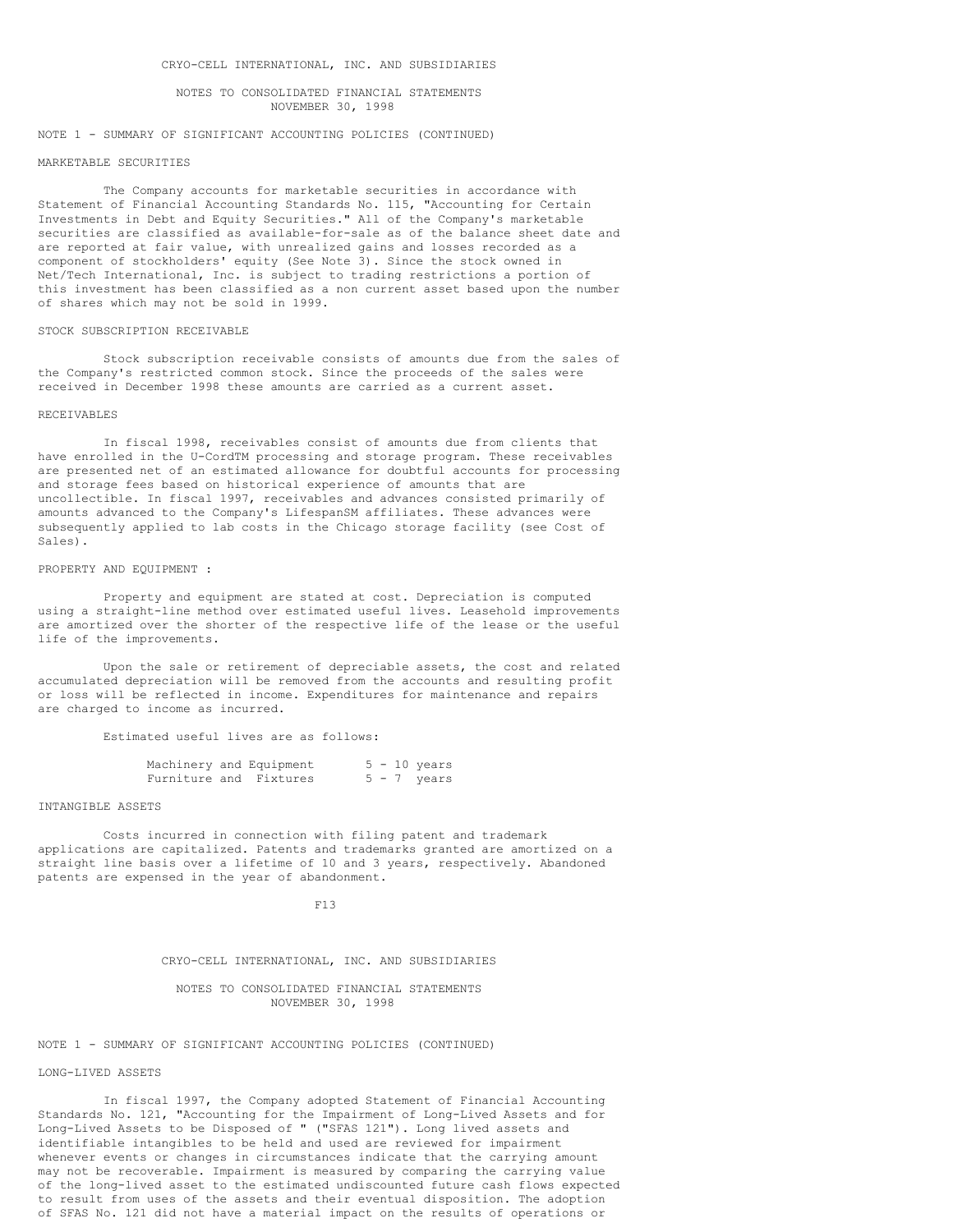## financial position of the Company.

#### ACCOUNTS PAYABLE

Accounts payable consists of trade accounts payable and as of November 30, 1998, \$129,818 of the balance consists of professional legal fees which are being disputed, see note 15.

#### RESEARCH AND DEVELOPMENT COSTS

Research, development and related engineering costs are expensed as incurred.

#### COSTS OF SALES

Costs of sales represents the associated expenses resulting from the processing, testing and storage of the U-CordTM specimens. In fiscal 1998, approximately \$125,000 of the cost of sales represents non-recurring expenses that were incurred due to the arrangement with Reproductive Genetics Institute in Chicago, Illinois to process specimens prior to the opening of the Company's laboratory in Clearwater, Florida. Equipment costs related to Revenue Sharing Agreements are expensed in the period in which the sale is recorded.

#### LOSS PER COMMON SHARE

In 1998, the Company adopted the provisions of Statement of Financial Accounting Standards No. 128, "Earnings Per Share" ("SFAS 128") which requires the disclosure of basic and diluted earnings per common share for all periods presented. Basic and diluted earnings per share is calculated based on the weighted average number of common shares outstanding during the period. Diluted earnings per share also give effect to the dilutive effect of stock options and warrants (calculated based on the treasury stock method). The Company does not present diluted earnings per share as the effect of potentially dilutive shares from stock is antidilutive. As a result, adoption of SFAS 128 has not affected the basic and diluted losses per common share reported in any period.

#### EMPLOYEES STOCK PLANS

The Company accounts for its stock options in accordance with the provisions of the Accounting Principles Board (APB) Opinion No. 25, "Accounting for Stock Issued to Employees." In accordance with SFAS No. 123, "Accounting for Stock-Based Compensation," the Company continues to apply the provisions of APB No. 25 for purposes of determining net income and has adopted the pro forma disclosure requirement of SFAS No. 123 effective December 1, 1996.

F14

## CRYO-CELL INTERNATIONAL, INC. AND SUBSIDIARIES

## NOTES TO CONSOLIDATED FINANCIAL STATEMENTS NOVEMBER 30, 1998

NOTE 1 - SUMMARY OF SIGNIFICANT ACCOUNTING POLICIES (CONTINUED)

#### STOCKHOLDERS EQUITY

The Company made payments for consulting and professional legal services through the issuance of the Company's common stock as shown below:

#### Number of common shares

| Consulting                           | \$52,500 |        | 50,000 (restricted stock) |
|--------------------------------------|----------|--------|---------------------------|
| Professional Legal Services \$87,192 |          | 31,097 |                           |

#### RECENTLY ISSUED ACCOUNTING PRONOUNCEMENTS

In June 1997, the Financial Accounting Standards Board issued SFAS No. 130, "Reporting Comprehensive Income," which establishes standards for reporting and display of comprehensive income and its components in a complete set of general purpose financial statements; and SFAS No. 131, "Disclosure About Segments of an Enterprise and Related Information," which establishes annual and interim reporting standards for a Company's business segments and related disclosures about it's products, services, geographic areas and major customers. Both SFAS No. 130 and SFAS No. 131 are effective for fiscal years beginning after December 31, 1997. The Company believes that the adoption of the new standard will not have a material effect on the financial statements.

In February 1998, the Financial Accounting Standards Board issued SFAS No. 132 EMPLOYERS DISCLOSURES ABOUT PENSIONS AND OTHER POST RETIREMENT BENEFITS, which revises employers' disclosures about pension and other post retirement benefit plans, requires additional information on changes in the benefit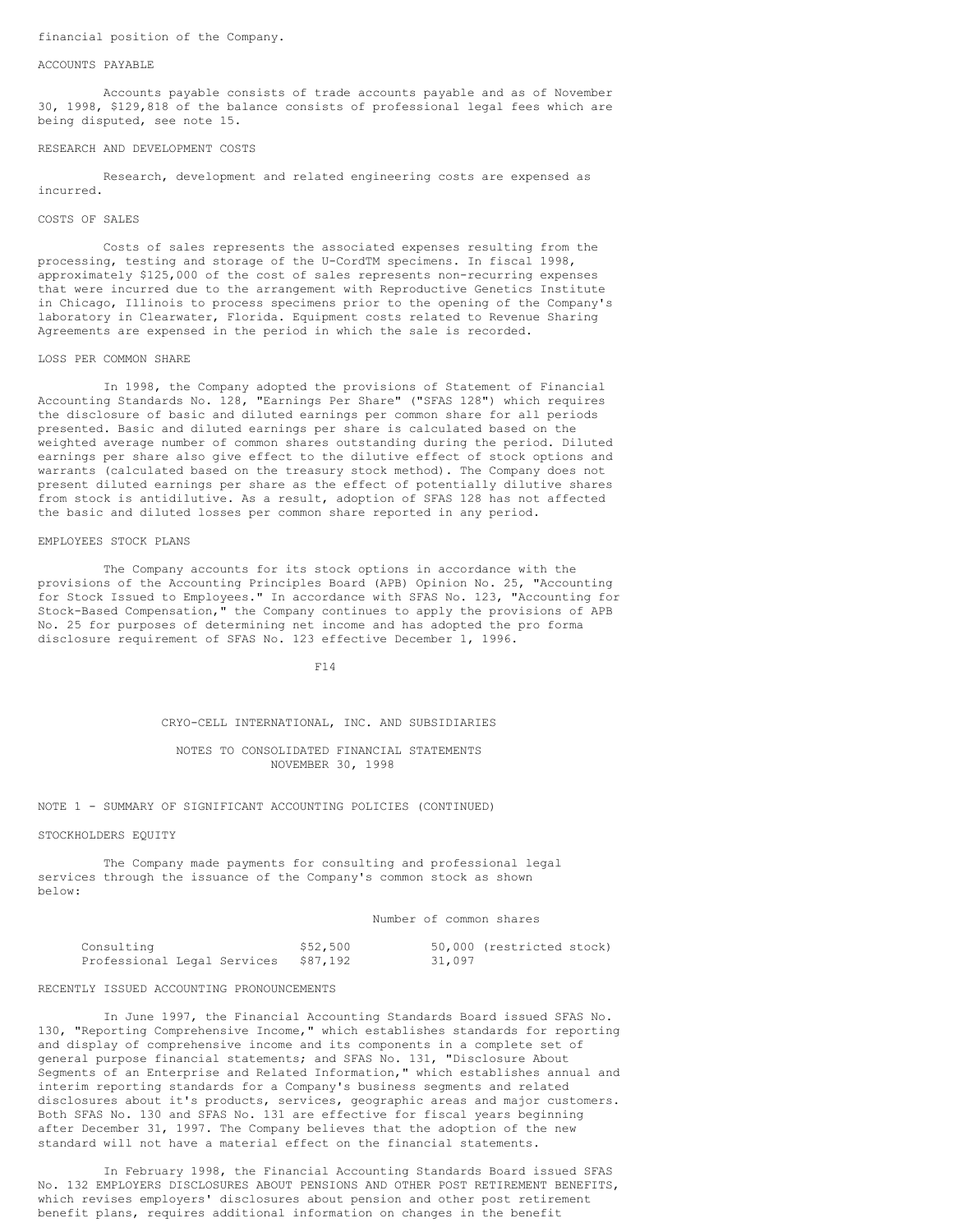obligations and fair values of plan assets that will facilitate financial analysis, and eliminates certain disclosures that are no longer deemed useful. The statement is effective for fiscal years beginning after December 15, 1997. The Company believes that the adoptions of this standard will not have a material effect on the financial results of the Company.

In June 1998, the Financial Accounting Standards Board issued Statement of Financial Accounting Standards No. 133, ACCOUNTING FOR DERIVATIVE INSTRUMENTS AND HEDGING ACTIVITIES. This statement establishes accounting and reporting standards for derivative instruments, including certain derivative instruments embedded in other contracts (collectively referred to as derivatives), and for hedging activities. The statement requires companies to recognize all derivatives as either assets or liabilities, with the instruments measured at fair value. The accounting for changes in fair value, gains or losses, depends on the intended use of the derivative and its resulting designation. The statement is effective for all fiscal quarters of fiscal years beginning after June 15, 1999. Adoption of this standard will not impact the financial results of the Company.

F15

# CRYO-CELL INTERNATIONAL, INC. AND SUBSIDIARIES

## NOTES TO CONSOLIDATED FINANCIAL STATEMENTS NOVEMBER 30, 1998

## NOTE 2 - PROPERTY AND EQUIPMENT

The major classes of property and equipment are as follows:

| CLASSIFICATION                                                                                                                             | NOVEMBER 30<br>1998                                           | NOVEMBER 30<br>1997                                                 |
|--------------------------------------------------------------------------------------------------------------------------------------------|---------------------------------------------------------------|---------------------------------------------------------------------|
|                                                                                                                                            |                                                               |                                                                     |
| Furniture and Equipment<br>Cellular Storage Units<br>Leasehold Improvements<br>Prototype<br>Equipment not placed in service - net<br>Total | \$<br>503,744<br>325,000<br>147,009<br>1,539,645<br>2,515,398 | 463,882<br>S.<br>325,000<br>147,009<br>--<br>1,579,917<br>2,515,808 |
| Less<br>Accumulated depreciation and amortization                                                                                          | 143,405                                                       | 49,656                                                              |
| Property and equipment, net                                                                                                                | \$2,371,993                                                   | \$2,466,152                                                         |

Certain components of the above equipment have not been depreciated since they have not yet been placed in service at November 30, 1998. However, the Company has accrued the costs of equipment allocable to Revenue Sharing Agreements. The equipment not placed in service includes the cellular storage devices and related processing equipment and construction in progress relating to construction and development of the third generation cellular storage unit.

## NOTE 3 - MARKETABLE SECURITIES

## NET/TECH INTERNATIONAL

As of November 30, 1997, the Company owned approximately 28% of the outstanding shares of Net/Tech International, Inc. In November 1998 the Company's ownership percentage in Net/Tech International Inc. (NTTI) decreased to less than 20% of the outstanding shares of NTTI. The Company had accounted for its investment in NTTI in 1997 and previous years using the equity method but as of the date upon which its ownership percentage fell below 20% the Company used the guidance in SFAS 115 ACCOUNTING FOR CERTAIN INVESTMENT IN DEBT AND EQUITY SECURITIES, as described above, to account for the investment. Since NTTI stock is thinly traded and subject to considerable price fluctuation, were the Company to attempt to sell large blocks of shares, it is unlikely that the Company would be able to obtain the exchange market value as listed. This security is therefore subject to considerable market risk. As discussed in Note 1, this investment is subject to certain trading restrictions that limit the number of shares which can be sold during a 90 day period.

The Company recognized losses under the equity method for the NTTI investment during 1998 reducing the cost basis of the stock to \$0. Therefore the proceeds from the sale and realized gains on the sale of the stock during the year were both \$515,574. Additionally, an unrealized gain has been recorded as a component of stockholders' equity in the amount of \$685,393 to reflect the fair market value of the investment as of November 30, 1998.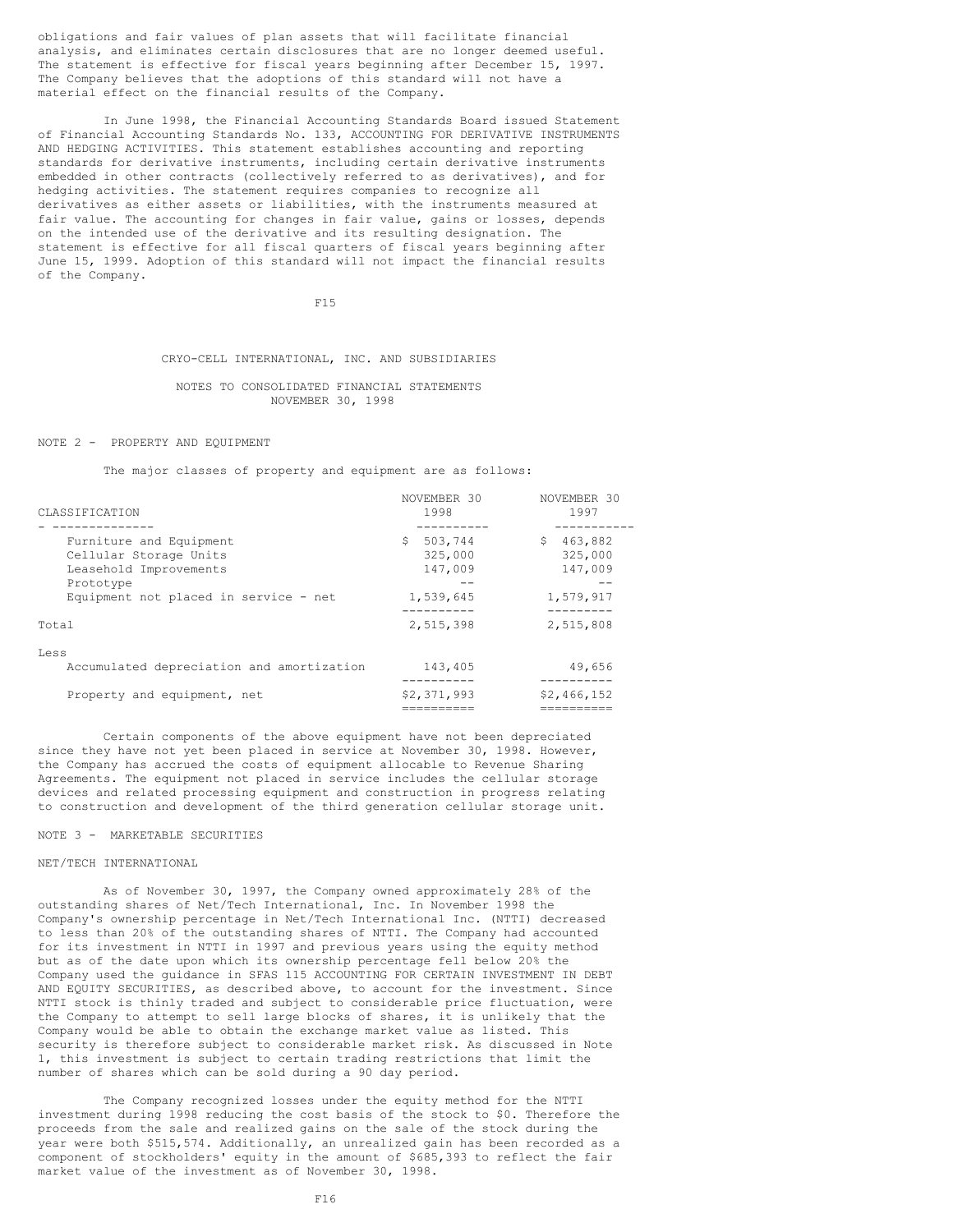NOTES TO CONSOLIDATED FINANCIAL STATEMENTS NOVEMBER 30, 1998

## NOTE 3 - MARKETABLE SECURITIES (CONTINUED

The following is a summary of Net/Tech assets, liabilities and results of operations as of November 30, 1998 and 1997:

|                           | NOVEMBER 30<br>1998 | NOVEMBER 30<br>1997 |
|---------------------------|---------------------|---------------------|
|                           |                     |                     |
| Cash                      | 160,334<br>s        | 832,502<br>S        |
| Inventory                 |                     | 41,479              |
| Net Fixed Assets          | 46,574              | 98,670              |
| Total Assets              | 292,247             | 1,036,637           |
| Total Current Liabilities | 148,642             | 228,902             |
| Total Other Liabilities.  | 1,600               | 126,759             |
| Total Stockholders Equity | 142,004             | 805,976             |
| Net Loss for the Period.  | \$2,071,877         | \$1,226,144         |

## OTHER SECURITIES

In 1997 the Company acquired 100,000 shares of an equity security in payment for the sale of a Revenue Sharing Partnership. The original cost as determined by the trading price on the date of acquisition was \$400,000. The fair value of this security as of November 30, 1998 and 1997 was \$34,000 and \$225,000 respectively and the unrealized holding loss on this security was \$366,000 and \$175,000 as of November 30, 1998 and 1997 respectively.

## NOTE 4 - ACCRUED EXPENSES

|                              | NOVEMBER 30<br>1998 | NOVEMBER 30<br>1997 |
|------------------------------|---------------------|---------------------|
|                              |                     |                     |
| Accrued interest             | \$1,337             | 1,319<br>Ş.         |
| Consultants and patent costs | 25,000              | 5,000               |
| Legal and accounting         | 4,111               | 4,803               |
| Payroll and payroll taxes    | 2,357               | 19,720              |
| Cellular storage unit        | 166,945             |                     |
| General expenses             | 92,038              | 73,352              |
|                              |                     |                     |
|                              | \$291,788           | \$104,194           |
|                              |                     |                     |

### NOTE 5 - PATENTS

The Company has patented technology on automatic cryogenic preservation and has received patents for: additional functions of the cryogenic unit, an additional unit which incorporates a multi-chambered design and for a process for controlled freezing/thawing. The Company has been granted patents in several countries including Australia and Israel.

### F17

## CRYO-CELL INTERNATIONAL, INC. AND SUBSIDIARIES

## NOTES TO CONSOLIDATED FINANCIAL STATEMENTS NOVEMBER 30, 1998

## NOTE 6 - RELATED PARTY TRANSACTIONS

In October 1998, the wife of the Chairman of the Board loaned the Company \$44,173. The note was repaid, 20% in cash and the remainder was converted and repaid with 60,000 shares of the Company's holdings of Net/Tech International, Inc. common stock.

In August and September 1998, the Company borrowed \$100,000 from the wife of the Chairman of the Board. The note was repaid in November, 1998.

In August 1998, the wife of the Chairman of the Board loaned the Company \$80,051. The note was converted and repaid with the issuance of 70,000 shares of the Company's restricted common stock.

On November 7, 1997, the Company issued 17,500 shares of restricted stock to existing shareholders in consideration for the assistance with the pledging of collateral for the Company's line of credit. This award represented a grant of 5% of the shares that were pledged. The value of the shares issued of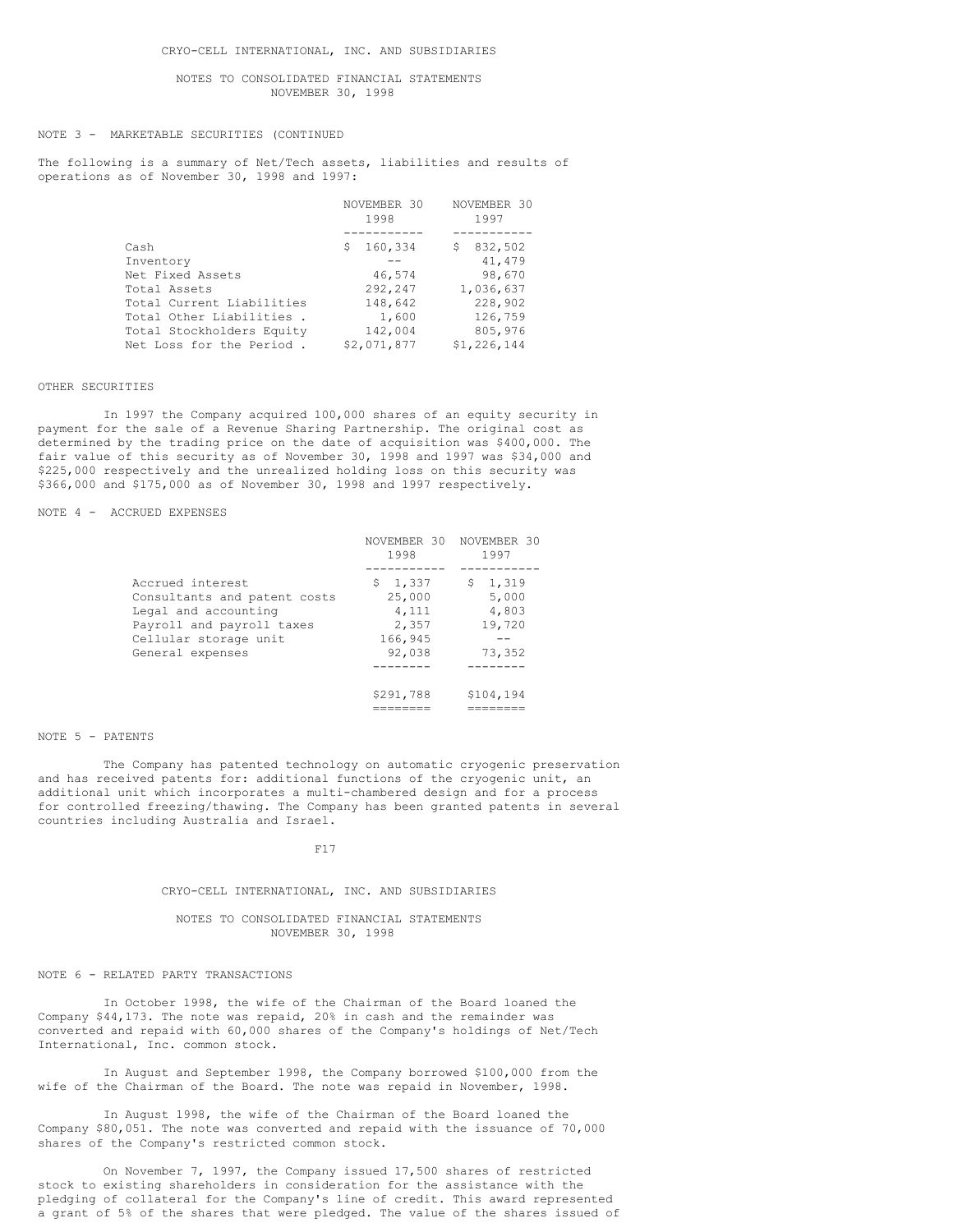\$56,875 was capitalized as a loan acquisition cost was amortized over the life of the loan period August 1, 1997 to July 31, 1998.

During 1998 and 1997 the Company sold 326,000 and 154,218 shares of Net/Tech common stock recognizing a gain of \$515,574 and \$443,153 respectively.

NOTE 7 - LEASES

The Company leases a building for its headquarters. The lease term is for seven years, expires September 30, 2004 and includes provisions for escalating annual rentals and common area fees. Rent charged to operations was \$120,316 in 1998.

The Company leases an apartment under an annual renewable operating lease for \$700 per month which expires October 31, 1999.

In 1997 the Company leased a liquid nitrogen storage tank which expires on November 30, 2002. The lease payments are \$695 per month.

Minimum required future rental payment under these operating leases as of November 30, 1998, are:

| 1999 | \$142,760 |
|------|-----------|
| 2000 | 139,684   |
| 2001 | 145,471   |
| 2002 | 151,515   |
| 2003 | 149,534   |
|      |           |
|      | \$728,964 |

The Company is obligated under capital leases, that expire at various dates during the next four years.

F18

CRYO-CELL INTERNATIONAL, INC. AND SUBSIDIARIES

NOTES TO CONSOLIDATED FINANCIAL STATEMENTS NOVEMBER 30, 1998

1998 1997

NOTE 7 - LEASES (CONTINUED)

The following is a summary of assets under capital leases as of November 30, 1998 and 1997:

| Assets under capital leases (net)       | \$29,282        | \$12,448      |
|-----------------------------------------|-----------------|---------------|
|                                         |                 |               |
| Total<br>Less: Accumulated depreciation | 32,085<br>2,803 | 12,909<br>461 |
|                                         |                 |               |
| Laboratory equipment                    | 19,176          | $-0-$         |
| Leasehold improvements                  | \$12,909        | \$12,909      |
|                                         | 1998            | 1997          |

Assets under capital leases are depreciated over a seven to ten year life. Depreciation expense totaled \$2,803 and \$461 for the years ended November 30, 1998 and 1997.

The future minimum lease payments under capital leases are computed as follows:

| 1999 | \$5,186 |
|------|---------|
| 2000 | 5,358   |
| 2001 | 5,960   |
| 2002 | 4,229   |

## NOTE 8 - COMMITMENTS AND CONTINGENCIES

In February 1997, the Company signed an agreement with Sachem (Viscount Securities) for revenue sharing in two units (See Note 12). Per the agreement, Sachem is entitled to 13,200 half-spaces on an on-going basis of storage revenue based upon their \$400,000 non-refundable deposit.

In June 1998, the Company entered into an agreement, with World Medical Match, a non-profit corporation, whose mission includes assisting the poor with funds to provide them access to medical matching opportunities. The agreement states that World Medical Match agrees to grant the Company \$50,000 for the purpose of paying for 200 U-CordTM stem cell collection kits and the first year of cryogenic storage for the benefit of indigent expectant parents. Upon execution of the agreement the Company was granted \$25,000 which is classified as a deposit on the balance sheet. The Company is currently working with local practices and hospitals to implement this project.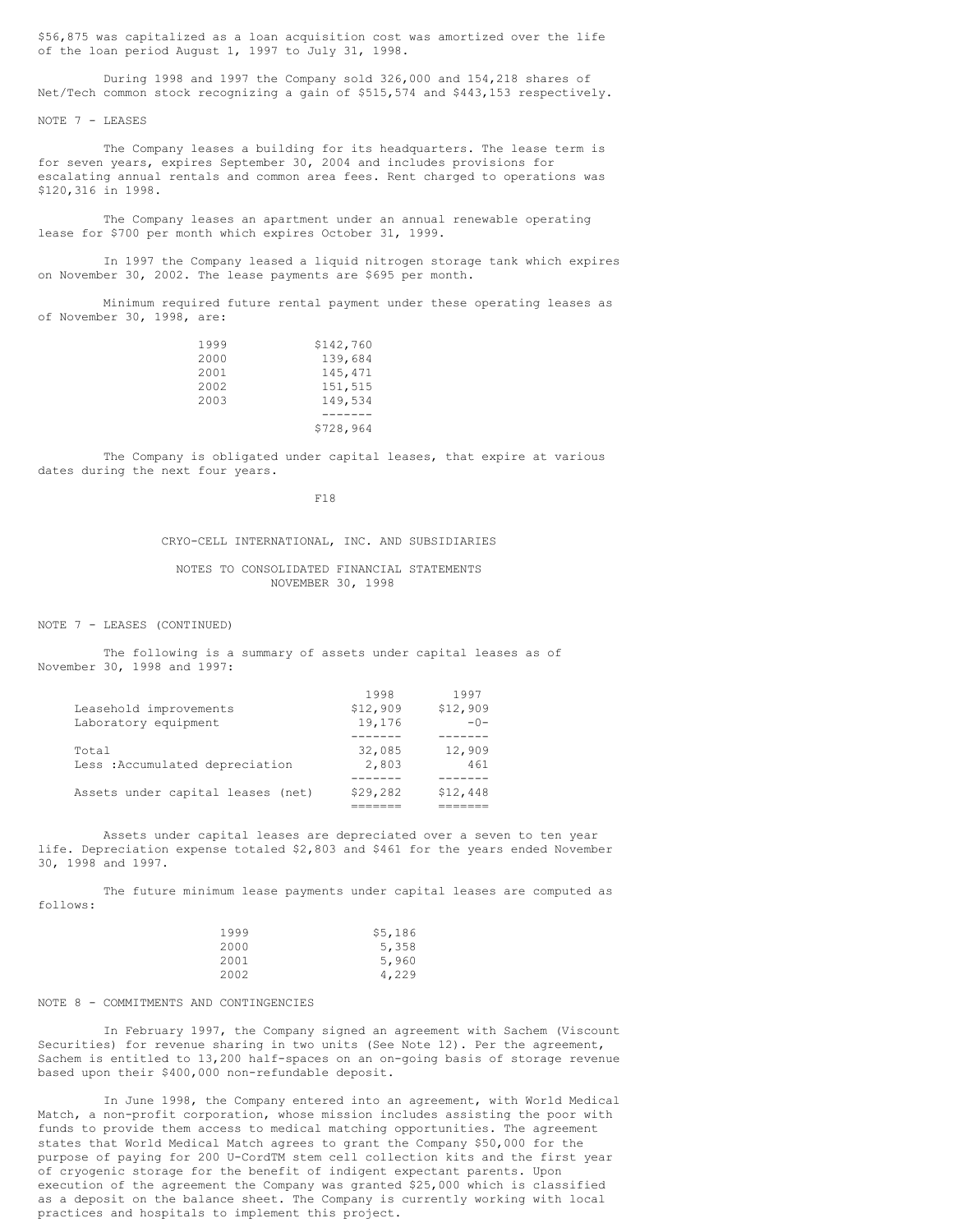As part of the September 1998 agreement between Steve Ferens and the Company, CRYO-CELL committed to issue 200,000 shares of the Company's restricted common stock in exchange for marketing services to be provided by Ferens and his team of sub-contractors. The contract is for a five year period and provides for the issuance of 10,000 shares of stock upon the signing of the agreement, 40,000 shares upon the implementation of the marketing program and 50,000 shares to be issued at various times during the contract period. The agreement calls for the balance of 100,000 shares to be issued upon the achievement of certain performance goals during the third year of the agreement. The Company issued 10,000 shares to Ferens as of November 30, 1998 and 40,000 shares have been issued thereafter. These issuances resulted in compensation expense of \$42,500 during 1998, \$34,000 of which is an accrued expense as of November 30, 1998. The remaining shares will be issued as outlined above and recorded as an expense in the period of issuance.

In January 1999, subsequent to the balance sheet date, the Company extended its marketing agreement with Lamaze Publishing Company to sponsor the Lamaze tutorial tape and a full page advertisement in the Lamaze Parent Magazine at a cost of \$200,000.

F19

#### CRYO-CELL INTERNATIONAL, INC. AND SUBSIDIARIES

## NOTES TO CONSOLIDATED FINANCIAL STATEMENTS NOVEMBER 30, 1998

#### NOTE 8 - COMMITMENTS AND CONTINGENCIES (CONTINUED)

Additional contingencies are explained in Note 12, Agreements and Note 15, Legal Proceedings.

## NOTE 9 - CONVERTIBLE NOTES

In November 30, 1998, the Company borrowed \$530,000 on eleven convertible promissory notes. The notes had a term of six months at which time the principal plus interest, at 8% per year is due. The promissory notes contained a conversion provision to the Company's restricted common stock at \$2.00 per share. In February 1999, subsequent to the balance sheet date, the loan agreements were converted to 302,000 shares of the Company's common stock at a price of \$1.75 per share. The loan holders agreed to forego any accrued interest and any registration rights. All shares are subject to Rule 144.

In October 1998, the Company entered into a convertible note agreement borrowing \$10,000 from an investor. The note has a term of one year at which time the principal plus interest, at 20% per year, will be due. The noteholder has the option to be paid in full for interest plus principal or to convert to the Company's common stock at \$2.00 per share. All shares are subject to Rule 144.

## NOTE 10-INCOME TAXES

The Company has no provisions for current or deferred taxes for the years ended November 30, 1998 and 1997.

Under the asset and liability method of SFAS No. 109 Accounting for Income Taxes, deferred tax assets and liabilities are recognized for the estimated future tax consequences attributable to differences between financial statement carrying amounts of existing assets and liabilities and their respective tax bases. Deferred tax assets and liabilities are measured using enacted tax rates expected to be recovered or settled.

As of November 1998 and 1997 the tax effects of temporary differences that give rise to the deferred tax assets are as follows: <TABLE> <CAPTION>

| Deferred tax assets:                            | NOVEMBER 30, 1998 | NOVEMBER 30, 1997 |
|-------------------------------------------------|-------------------|-------------------|
| $<$ S>                                          | < <sub></sub>     | < <sub></sub>     |
| Net operating loss carryforwards                | \$1,524,652       | 851,830<br>S.     |
| Tax over book basis in unconsolidated affiliate | 502,384           | 301,890           |
| Valuation reserves                              | 187.468           | 196,856           |
| Depreciation and other                          | 11,761            | 5,444             |
| Total deferred assets                           | \$2,226,265       | \$1,356,020       |
| Less: Valuation allowance                       | 2,226,265         | 1,356,020         |
|                                                 |                   |                   |
| Deferred taxes, net of valuation allowance      |                   |                   |

========== ==========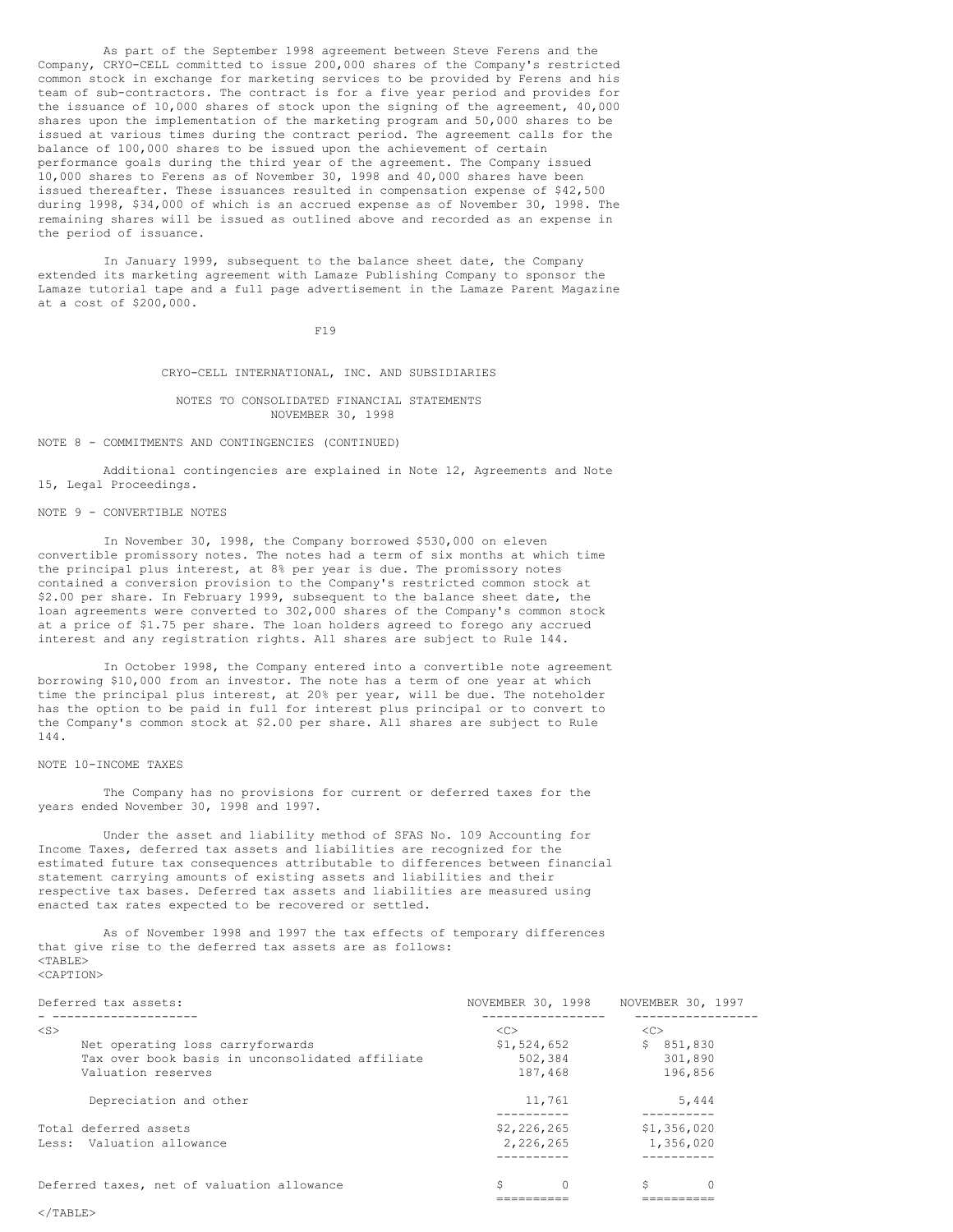The Company has unused net operating losses available for carryforward to offset future federal taxable income of \$85,643 which expires by the year 2006, \$294,557 which expires by the year 2008, \$536,253 which expires by the year 2009, \$295,551 which expires by the year 2010, \$1,008,833 which expires by the year ended 2011, and \$1,791,406 which expires by the year 2012. The total of the foregoing net operating loss carryforwards is \$4,012,243. The Tax Reform Act of 1986 contains provisions that limit the utilization of net operating losses if there has been an "ownership change". Such an "ownership change" as described in Section 382 of the Internal Revenue code may limit the Company's utilization of its net operating loss carryforwards.

 $F20$ 

## CRYO-CELL INTERNATIONAL, INC. AND SUBSIDIARIES

## NOTES TO CONSOLIDATED FINANCIAL STATEMENTS NOVEMBER 30, 1998

## NOTE 10-INCOME TAXES (CONTINUED)

A reconciliation of income tax benefits with the amount of tax computed by applying the federal statutory rate (34%) to pretax income follows:

| YEARS ENDED NOVEMBER 30                                | 1998                      | 1997                       |
|--------------------------------------------------------|---------------------------|----------------------------|
|                                                        |                           |                            |
| Tax expense at statutory rate<br>State taxes           | \$(767, 241)<br>(90, 264) | \$ (549, 627)<br>(64, 662) |
| Increase in valuation allowance                        | 870,245                   | 642,666                    |
| Miscellaneous timing differences<br>Total Income Taxes | (12, 740)                 | (28, 377)                  |
|                                                        |                           |                            |

## NOTE 11 - OPTIONS

In 1991 the Company adopted an Employee Incentive Stock Option Plan, and has reserved 500,000 shares of the Company's common stock for issuance under the Plan. Employee options under the Plan have a term of five years from the date of grant. The options immediately terminate on the employee's termination or in the case of permanent and total disability the options are exercisable for a period of 30 days after termination. In addition the Company has set aside a reserve of 2,000,000 shares for the purpose of Non-Employee Stock Options. These options generally have a term of three to five years from the date of the grant.

Stock option activity was as follows for the two years ended November 30, 1998: <TABLE>

<CAPTION>

|                                                  | NUMBER<br>OF SHARES | WEIGHTED AVERAGE<br>EXERCISE PRICE |
|--------------------------------------------------|---------------------|------------------------------------|
| $<$ S $>$                                        | <<>                 | <<                                 |
| Outstanding and Exercisable at November 30, 1996 | 505,000             | $\mathsf{S}^-$<br>5.41             |
| Granted                                          | 698,500             | 5.49                               |
| Exercised                                        | (5,000)             | 2.50                               |
| Terminated                                       | (165, 500)          | 9.49                               |
|                                                  |                     |                                    |
| Outstanding and Exercisable at November 30, 1997 | 1,033,000           | 4.76                               |
| Granted                                          | 577,000             | 2.58                               |
| Exercised                                        | (2,000)             | 2.50                               |
| Terminated                                       | (79,000)            | 3.77                               |
|                                                  |                     |                                    |
| Outstanding and Exercisable at November 30, 1998 | 1,529,000           | \$<br>4.04                         |
|                                                  |                     |                                    |
| $<$ /TABLE>                                      |                     |                                    |
| F21                                              |                     |                                    |

CRYO-CELL INTERNATIONAL, INC. AND SUBSIDIARIES

## NOTES TO CONSOLIDATED FINANCIAL STATEMENTS NOVEMBER 30, 1998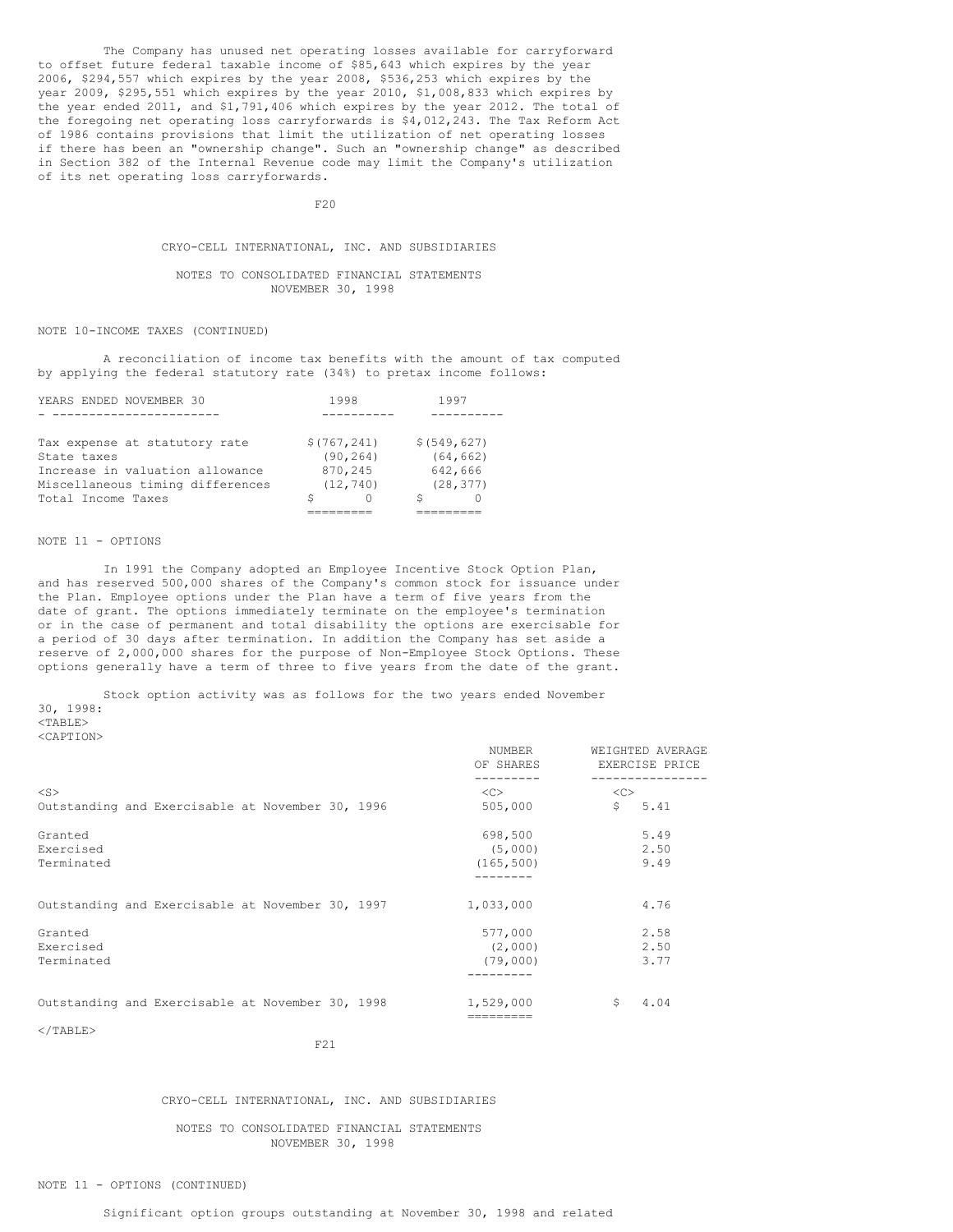|        |                   |             |                  | WEIGHTED AVERAGE |
|--------|-------------------|-------------|------------------|------------------|
|        | RANGE OF EXERCISE |             | WEIGHTED AVERAGE | REMAINING        |
|        | Price             | OUTSTANDING | EXERCISE PRICE   | CONTRACTUAL LIFE |
|        |                   |             |                  |                  |
|        | \$1.00 to \$2.00  | 248,000     | \$1.14           | .8               |
|        | \$2.01 to \$3.00  | 460,000     | \$2.94           | 1.7              |
|        | \$3.01 or \$5.99  | 246,000     | 4.41             | . 7              |
| \$6.00 |                   | 575,000     | 6.00             | 2.4              |

The Company applies Accounting Principles Board Opinion No. 25, "Accounting for Stock Issued to Employees" (APB 25) and related Interpretations in accounting for its stock options. Accordingly, compensation expense is recognized for the amount of the excess of the market price over the exercise price on the date of the grant. Had the compensation expense been determined based upon the fair value at the grant date consistent with the alternative fair value accounting provided for under FASB No.123, "Accounting for Stock-Based Compensation," the Company's net loss and net loss per share would have been \$2,443,108 and \$.34 for the year ended November 30, 1998, and the net loss and net loss per share for the year ended November 30, 1997 would have been \$1,854,868 and \$.26 respectively . The weighted average fair value at the date of grant for options granted during the years ended November 30, 1998 and 1997 was \$.33 and \$2.00 per option, respectively. The Black-Scholes option pricing model was developed for use in estimating the fair value of traded options that are fully transferable. The Company's options have the characteristics significantly different from those of traded options. In additions, option valuation models require the input of highly subjective assumptions, including the expected stock price volatility. Since the Company's stock issued upon exercise of the options is restricted stock, a reduction of 30% of the trading price of the stock at the date of grant has been applied to account for this restriction. Other variables used to determine the fair value of the options for fiscal 1998 and 1997 were as follows: a) weighted average risk-free interest rate of 5.0% and 6.3% respectively, b) weighted average expected life of 2.2 and 3.5 years respectively, c) weighted average expected volatility of 79% and 87% respectively, and d) no dividend yield for either year.

Weighted average grant date fair values are shown below for options granted in 1998 and 1997.

|                                        | WEIGHTED AVERAGE | WEIGHTED AVERAGE     |
|----------------------------------------|------------------|----------------------|
|                                        | FAIR VALUE/SHARE | EXERCISE PRICE/SHARE |
|                                        |                  |                      |
| 1998                                   |                  |                      |
|                                        |                  |                      |
| Stock Price = Exercise Price           | \$0              | \$0                  |
| Stock Price /more than/ Exercise Price | \$1.47           | \$2.25               |
| Stock Price /less than/ Exercise Price | \$0.36           | \$2.90               |
| 1997                                   |                  |                      |
|                                        |                  |                      |
| Stock Price = Exercise Price           | \$3.22           | \$4.88               |
| Stock Price /more than/ Exercise Price | \$1.98           | \$2.00               |
| Stock Price /less than/ Exercise Price | \$1.60           | \$4.20               |

The pro forma effect on net income is not representative of the pro forma effect on net income in future periods because it does not take into consideration pro forma compensation expense related to grants made in prior periods.

F22

CRYO-CELL INTERNATIONAL, INC. AND SUBSIDIARIES

NOTES TO CONSOLIDATED FINANCIAL STATEMENTS NOVEMBER 30, 1998

#### NOTE 12 - AGREEMENTS

#### ARIZONA

On February 9, 1999, the previous agreements with the Company's Arizona Revenue Sharing Partners were modified. The investors entered into Revenue Sharing Partnership Agreements for the state of Florida. The Company will credit the investors \$450,000 (previously paid) toward the purchase of the partnership. The balance of \$550,000 will be paid through their entitlements. Per the revised agreement the partners were issued 100,000 options of the Company's common stock at an exercise price of \$2.50 per share with a five year term. The Revenue Sharing Partnership applies to storage originating from clients in the state of Florida. The Revenue Sharing Partnership covers a total of 33,000 spaces and cancels the investors previous obligation to provide the Company with \$675,000 plus accrued interest.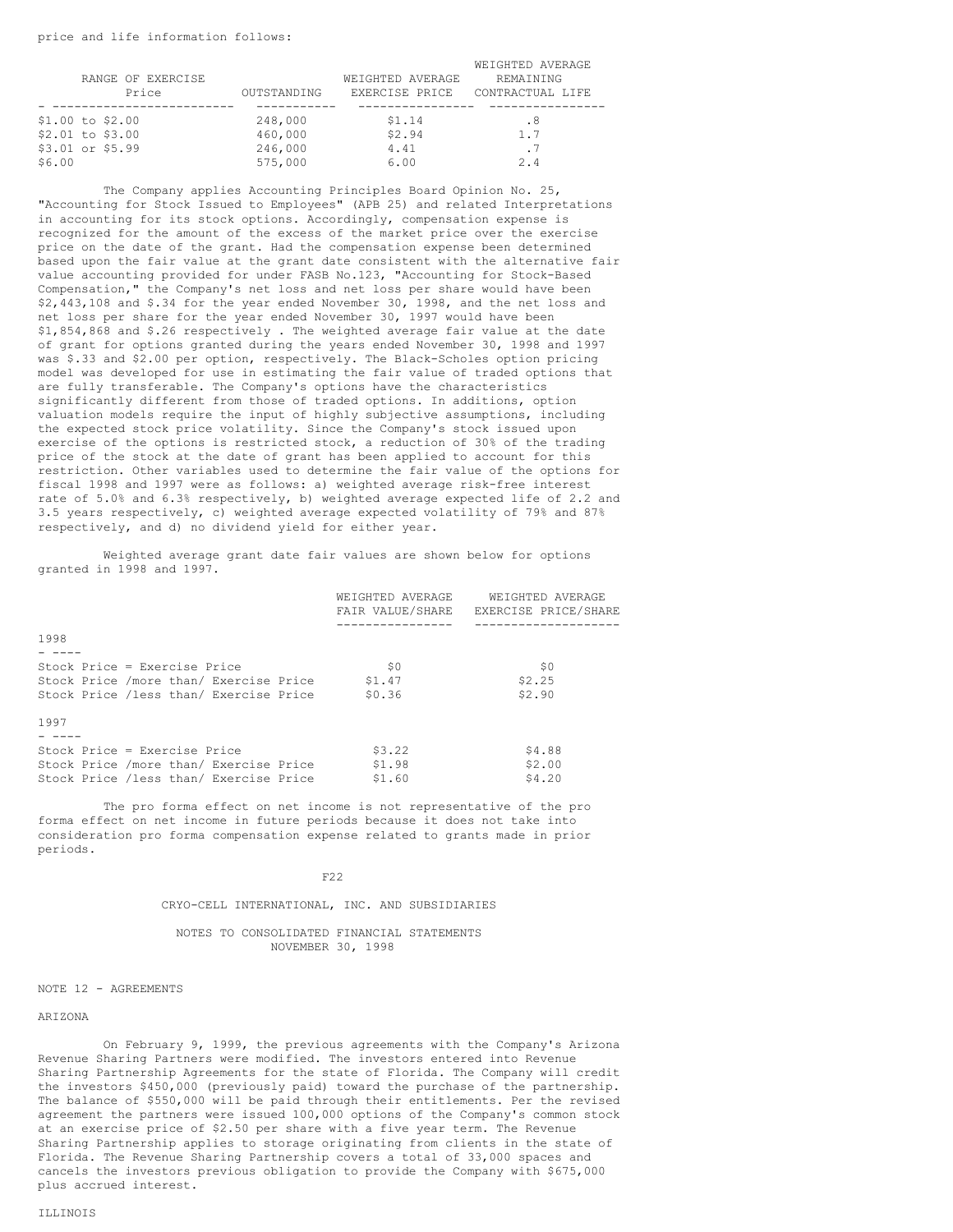In 1996, the Company signed agreements with a group of investors entitling them to an on-going 50% share in CRYO-CELL's portion of net storage revenue generated by the specimens stored in the Illinois Masonic Medical Center. Since the company will no longer be storing new specimens in Chicago, the agreements were modified in 1998 to entitle the investors to a 50% share of the company's portion of net revenues relating to specimens originating in Illinois and contiguous states and stored in Clearwater up to 33,000 spaces. The revenue generated by this Single Unit Revenue Sharing Agreement was \$1,000,000.

## BIO-STOR

On February 26, 1999, the Company modified all previous agreements with Bio-Stor International, Inc. The modified agreement enters Bio-Stor into a Revenue Sharing Partnership Agreement for the state of New York. The Company will credit Bio-Stor's \$900,000 (previously paid) toward the purchase of 90% of the New York partnership. Bio-Stor will receive 90% of the 50% share in CRYO-CELL's portion of net storage revenues generated by the specimens originating from the Company's clients in the state of New York for up to 33,000 shared spaces. This agreement supersedes all other agreements between Bio-Stor International, Inc and the Company.

#### TENET HEALTHCARE CORPORATION

On November 30, 1996, the Company signed agreements with OrNda HealthCorp. In addition to the LifespanSM agreement, two "one-third" Revenue Sharing Agreements were purchased in which OrNda paid CRYO-CELL \$666,666. OrNda was acquired by Tenet Healthcare Corporation which agreed to be bound by the terms of the LifespanSM and Single Unit Revenue Sharing Agreements. Due to the commencement of processing and storage at the Company's Clearwater facility and the Company's change of LifespanSM strategy, negotiations are currently underway in which the Company is offering to store all Tenet originated specimens in Florida while paying Tenet a partnership entitlement.

## VISCOUNT SECURITIES

On February 17, 1997, the Company signed an agreement with Sachem (Viscount Securities) for revenue sharing in two units. Since Sachem did not meet the required payments in the contract, the Company terminated the agreement. Sachem is entitled to a share of storage revenue based upon their \$400,000 non-refundable deposit which was paid in May 1997, in the form of 100,000 shares of a NASDAQ small cap stock.

#### F23

#### CRYO-CELL INTERNATIONAL, INC. AND SUBSIDIARIES

## NOTES TO CONSOLIDATED FINANCIAL STATEMENTS NOVEMBER 30, 1998

## NOTE 12 - AGREEMENTS (CONTINUED)

## SAGGI CAPITAL

In November 1998, the Company entered into an investor relations agreement with Saggi Capital Corporation. Saggi Capital has agreed to provide various business consulting and investor relations services for the Company. Per the agreement the Company registered 200,000 options to purchase the Company's common stock at an exercise price of \$1.00 per share. These options have been exercised and common stock has been issued to Saggi subsequent to the balance sheet date. The Company did not recognize an expense on the issuance of these options since the Company's common stock was trading below the exercise price on the date of grant.

## WOMEN & INFANTS HOSPITAL OF RHODE ISLAND

In June 1998, the Company signed an agreement with Women & Infants Hospital of Rhode Island ("hospital") for the establishment of a commercial placental/umbilical cord blood bank at their Providence, Rhode Island medical facility. The hospital will be offering its stem cell banking services to parents of approximately 9,000 babies who are born each year at this facility. Under the terms of the agreement the hospital will provide the space and utilities, liquid nitrogen supply, technician, etc. CRYO-CELL will be responsible for the billing activities. The storage revenues will be divided 75% to the Company and 25% to the hospital, while the hospital is entitled to 100% of the processing revenue. Additionally, if processing revenue is insufficient to cover the fixed costs of the cord blood bank, CRYO-CELL will be responsible to pay the shortfall. In order to cover the possible shortfall the hospital required \$50,000 to be placed in escrow. The \$50,000 is recognized as a deposit on the balance sheet.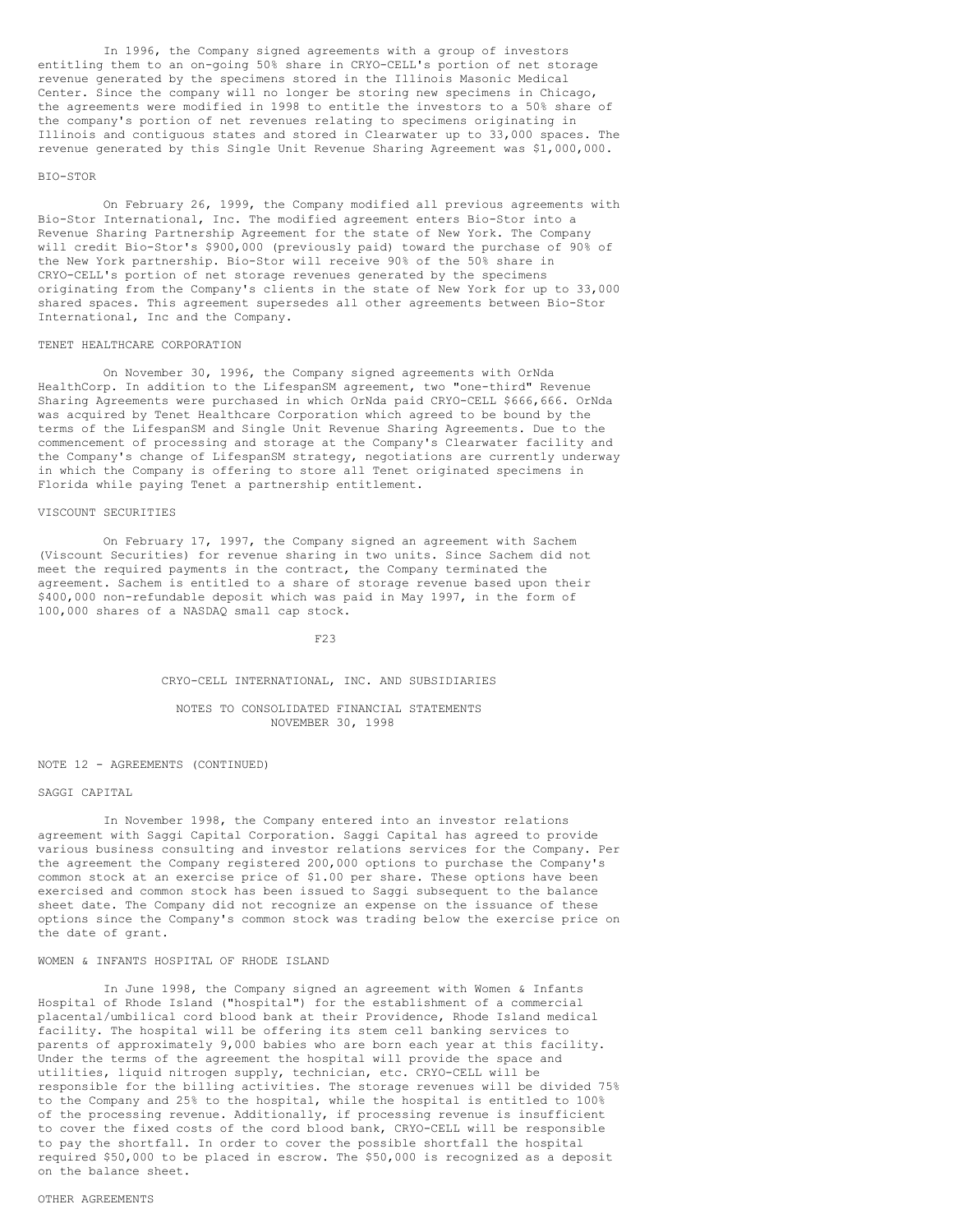On November 5, 1998 an agreement previously entered into by the Company with a private investor was revised. Per the terms of the original agreement, the investor had purchased 10% of a Revenue Sharing Partnership in the state of New Jersey. The new agreement has transferred the \$100,000 investment into the state of New York. Under the revised agreement the investor will receive 10% of the 50% share in CRYO-CELL's portion of net storage revenues generated by the specimens originating from the Company's clients in the state of New York for up to 33,000 spaces.

## NOTE 13 - 401 (K) PLAN

In January 1997, the Company adopted a 401(K) retirement plan which allows eligible employees to allocate up to 15% of their salary to such plan. The company does not make any matching contributions to this plan.

F24

## CRYO-CELL INTERNATIONAL, INC. AND SUBSIDIARIES

NOTES TO CONSOLIDATED FINANCIAL STATEMENTS NOVEMBER 30, 1998

NOTE 14 - LINE OF CREDIT

In August 1997, the Company entered into a one year line of credit agreement with NationsBank, N.A. ("the Bank") whereby the Bank will lend the Company up to \$1,000,000. As part of the agreement, the Bank received a \$10,000 commitment fee and collateral of 250,000 shares of Net/Tech International, Inc. common stock owned by the Company and a pledge of 350,000 shares of the Company stock owned by a group of the Company's shareholders. At November 30, 1998 direct borrowings under this agreement were \$550,000. Terms of the loan require interest to be paid monthly at the Bank's prime lending rate plus 1%. The agreement contains several covenants relating to working capital and net worth with which the Company is not in compliance as of November 30, 1998 thus allowing the Bank to ask for current repayment. The agreement expired on August 21, 1998and in December 1998, the loan the was paid in full.

NOTE 15 - LEGAL PROCEEDINGS

On July 20, 1998, the jury found in favor of the Company against the University of Arizona. The award was \$1,050,000 for the breach of contract and an additional \$120,000 was awarded to the Company for the University of Arizona's misappropriation of trade secrets. Three post-trial motions by the University of Arizona to reduce the award or set aside the verdict were rejected by the court. The University is now appealing the judgment. The University has expressed a willingness to enter settlement talks as to the appeal but no such talks have commenced. The appellate briefs have yet to be filed.

On February 10, 1999 the Company, the Company's Executive Vice President, the Company's legal counsel and the Company's CEO and Chairman were named as the defendants in a lawsuit filed in the Superior Court of Orange County, California by Horwitz & Beam, the attorneys which had represented CRYO-CELL in its suit against the University of Arizona et al. The plaintiff alleges breach of contract and seeks payment of \$129,822 in allegedly unpaid fees and costs associated with the University of Arizona litigation. The plaintiff also asserts claims of misrepresentation. In reference to these misrepresentation claims, plaintiff has filed a "Statement of Damages" which asserts \$1,000,000 in general damages and \$3,500,000 in punitive damages.

The Company believes there is no merit to the suit. The Company believes that none of the claimed \$129,822 in fees is due and owing under any contract with the plaintiff. Furthermore, the Company believes that the plaintiff is not entitled to any punitive damages under Section 3294(a) of the California Civil Code, which does not authorize punitive damages in an action for breach of an obligation "arising from contract."

On October 31, 1997, the Company filed a complaint in the United States District Court for the Northern District of New York against Stainless Design Corporation (SDC) seeking to recover two cellular storage units that have been completed by SDC, additional equipment stored by SDC and a \$250,000 deposit remaining from \$900,000 the Company paid in 1993 for the production of six cellular storage machines.

During the third quarter of 1998, an out of court settlement was reached. Under the terms of this settlement, SDC released the equipment owned by CRYO-CELL and returned the 25,000 shares of stock it had previously received. Also under the terms of the settlement amounts previously due to SDC and the equipment deposit held for CRYO-CELL were canceled.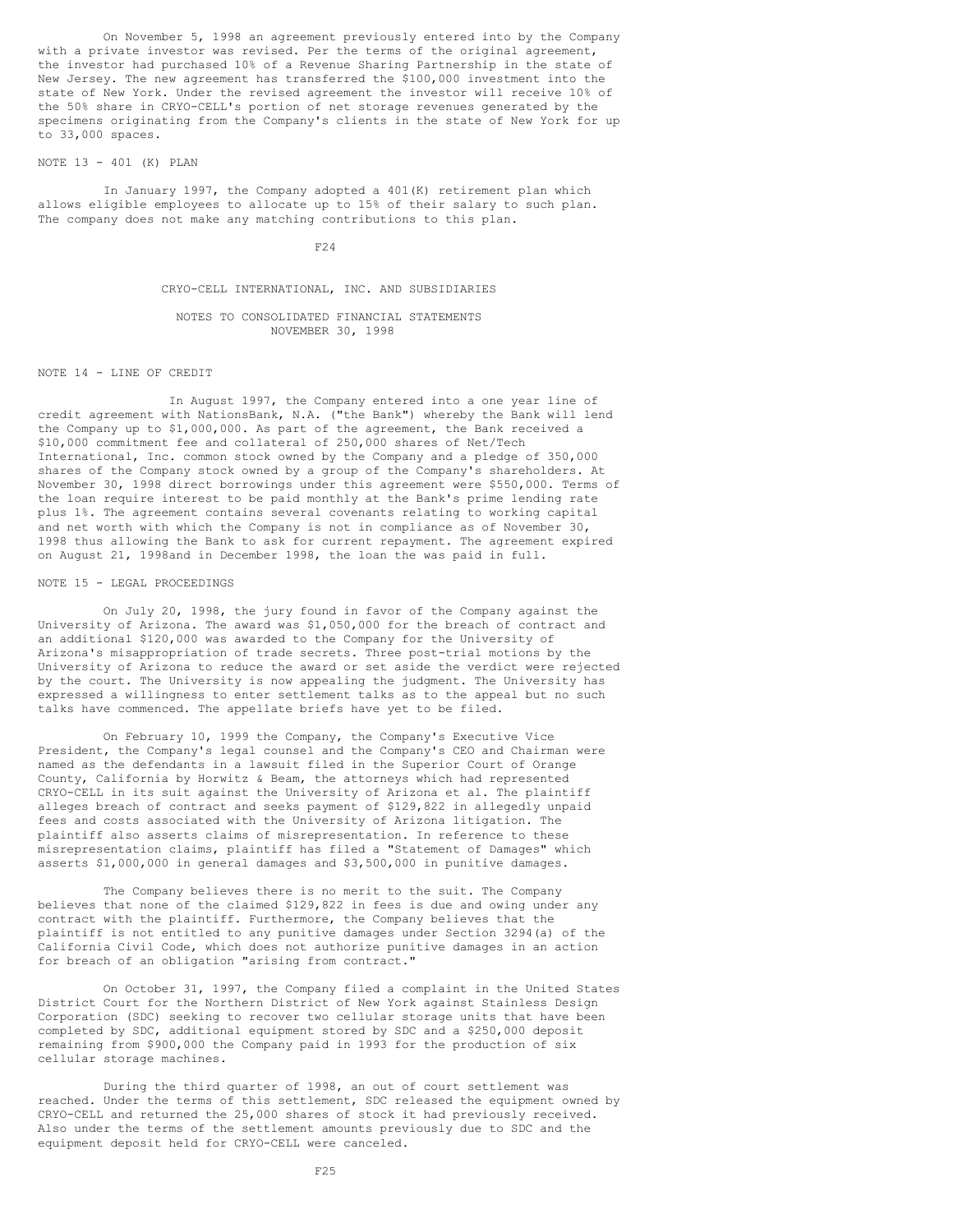#### CRYO-CELL INTERNATIONAL, INC. AND SUBSIDIARIES

## NOTES TO CONSOLIDATED FINANCIAL STATEMENTS NOVEMBER 30, 1998

NOTE 16 - SUBSEQUENT EVENTS

In February 1999, the Company entered into an exclusive agreement with Dublind Securities, Inc. (DSI) and Dublind Partners, Inc. (DP) concerning the placement of securities in a minimum amount of \$3,500,000 up to \$7,000,000. The agreement engages DSI until July 1, 1999 however; if a minimum of \$3,500,000 is closed by the end of the engagement period the Company agrees to extend the agreement for a period of 24 months.

DSI is currently circulating an offering memorandum to qualified institutional investors, the terms and conditions of the offering are as follows:

- /bullet/ The Company will issue up to 500,000 shares of callable preferred stock to raise up to \$7,000,000. Preferred stock matures on April 1, 2006 and has detachable warrants.
- /bullet/ Quarterly dividends will be paid in arrears in cash or kind, at the option of the Company, until April 1, 2001 and thereafter in cash only, at the rate of 7.5% per year.
- /bullet/ Preferred shares will be callable at any time at the issue price plus accrued dividends on thirty (30) days notice at the option of the Company.
- /bullet/ The Preferred shares will have detachable warrants for the purchase of \$7,000,000 of the Company's common stock at the rate of common shares to warrants based upon the twenty day (20) average closing price of the Company's common shares prior to the close of this transaction.
- /bullet/ The warrants will be callable at any time at the option of the Company, should the closing price of the Company's common stock be higher than \$7.50 per share for twenty (20) consecutive trading days. The price of the warrants will be set at the date of closing.

In addition to reimbursing DSI for its related expenses, the Company has agreed to pay DSI as follows in return for DSI's financial advisory services:

- /bullet/ The Company will pay six percent (6%) of the gross amount received for the purchase of equity securities.
- /bullet/ If at least \$3,500,000 is raised, the Company has agreed to issue Dublind Investments LLC additional warrants with an expiration date of five (5) years from the date of the closing of the financing. to purchase up to 6.5% of the common stock of the Company
- /bullet/ Dublind will be entitled to a seat on the Company's Board of Directors.

F26

## CRYO-CELL INTERNATIONAL, INC. AND SUBSIDIARIES

NOTES TO CONSOLIDATED FINANCIAL STATEMENTS NOVEMBER 30, 1998

## NOTE 17 - QUARTERLY FINANCIAL INFORMATION (UNAUDITED)

## $<$ TABLE> <CAPTION>

| NUAE LEUNZ                    | 1ST                                | 2ND                                | 3RD                   | 4TH                  |
|-------------------------------|------------------------------------|------------------------------------|-----------------------|----------------------|
| 1998                          | <b>OUARTER</b>                     | <b>OUARTER</b>                     | <b>OUARTER</b>        | <b>OUARTER</b>       |
| $<$ S><br>Net Income (Loss)   | < <sub><br/>507,443)<br/>(S.</sub> | < <sub><br/>(S)<br/>518,279)</sub> | <<<br>\$<br>196,991   | <<<br>(51, 421, 887) |
|                               |                                    |                                    | ____________          | -----                |
| Income (Loss) per share       | \$<br>(0.07)                       | \$<br>(0.07)                       | \$<br>0.03            | \$<br>(0.19)         |
| Shares used in<br>computation | 7,199,834<br>.                     | 7,242,086<br>.                     | 7,272,590<br>-------- | 7,388,444<br>.       |
|                               | 1ST                                | 2ND                                | 3RD                   | 4TH                  |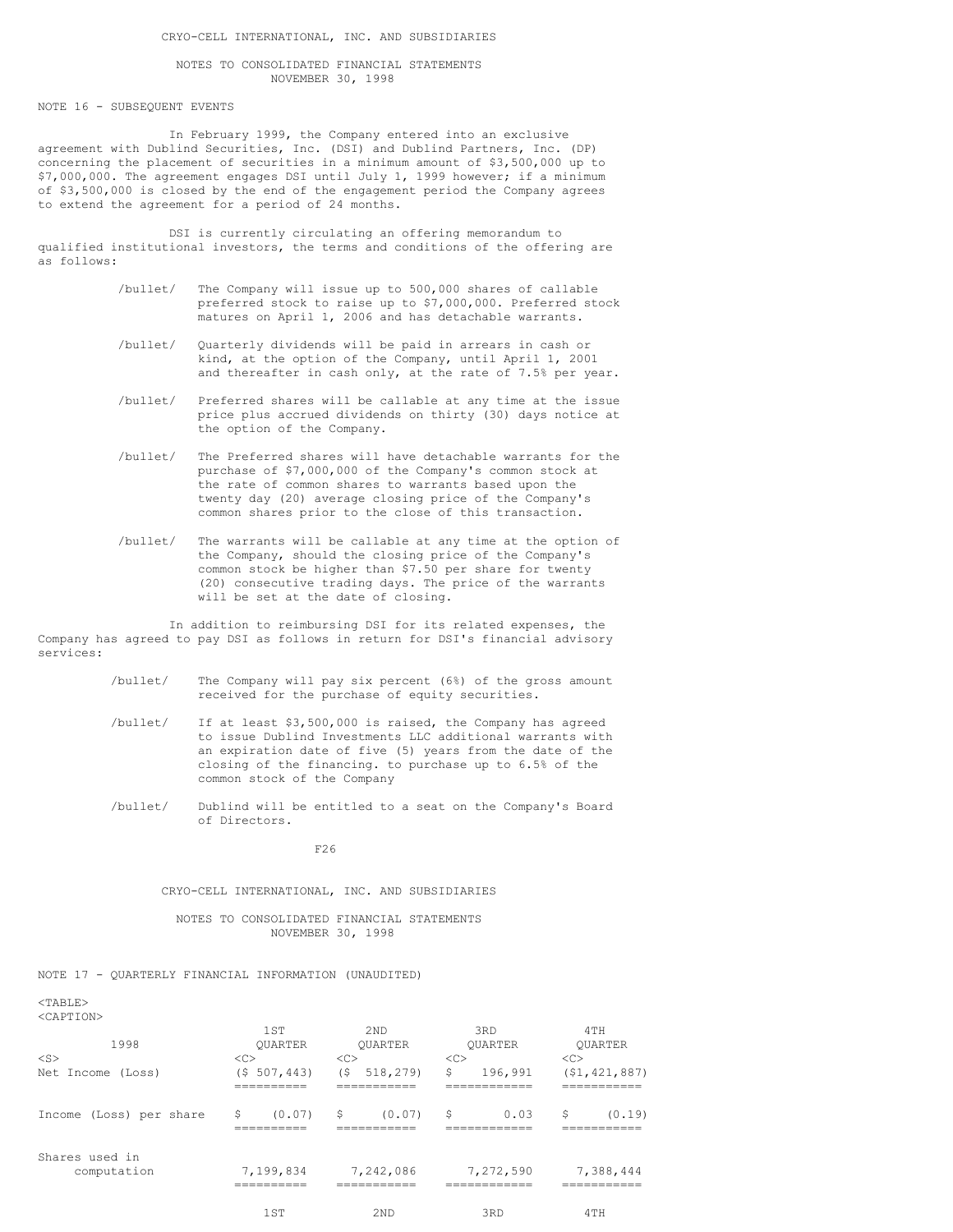| 1997                          | <b>OUARTER</b>                 | OUARTER                         | <b>OUARTER</b>                 | OUARTER                      |
|-------------------------------|--------------------------------|---------------------------------|--------------------------------|------------------------------|
| Net (Loss)                    | 84,022)<br>' S<br>----------   | 318,043)<br>$($ \$<br>========= | 365, 611)<br>(\$<br>========== | 875,383)<br>(\$<br>========  |
| (Loss) per share              | \$<br>(0.01)<br>----------     | S<br>(0.04)<br>========         | S<br>(0.05)<br>========        | \$<br>(0.12)<br>------       |
| Shares used in<br>computation | 7,151,984<br>________<br>----- | 7,156,866<br>_________<br>.     | 7,164,511<br>__________<br>.   | 7,184,603<br>----------<br>. |
| $\langle$ /TABLE>             |                                |                                 |                                |                              |

F27

## PART III

Documents incorporated by reference: The information required by Part III of Form 10-KSB is incorporated by reference to the Issuer's definitive proxy statement relating to the 1999 Annual Meeting of Shareholders which is expected to be filed with Securities and Exchange Commission on or about March 30, 1999.

PART IV ITEM 13. EXHIBITS AND REPORTS ON FORM 8-K (a) Exhibits  $3.1$ 3.1 Certificate of Incorporation (1)<br>3.11 Amendment to Certificate of Inco 3.11 Amendment to Certificate of Incorporation<br>3.2 By-Laws (1) 3.2 By-Laws (1) Board Minutes to Amendment of By-Laws 10.11 Agreement with InstaCool of North America, Inc. (2)<br>10.12 Agreement with the University of Arizona (2) Agreement with the University of Arizona (2) 10.13 Agreement with Illinois Masonic Medical Center (4)<br>10.14 Agreement with Bio-Stor (4) 10.14 Agreement with Bio-Stor (4) Agreement with Gamida-MedEquip (4) 10.16 Agreement with ORNDA HealthCorp (Tenet HealthSystem Hospitals, Inc.) (4) 10.17 Convertible Note from Net/Tech International, Inc. Dated November 30, 1995 (3) 10.18 Amended Agreement with Bio-Stor (5) 10.19 Agreement with Dublind Partners, Inc.<br>10.20 Agreement with Medical Marketing Netw Agreement with Medical Marketing Network, Inc. 21 List of Subsidiaries (3)<br>27 Financial Data Schedule Financial Data Schedule -------------------

- (1) Incorporated by reference to the Company's Registration Statement on Form S-1 (No. 33-34360).
- (2) Incorporated by reference to the Company's Annual Report on Form 10-K for the year ended November 30, 1994.
- (3) Incorporated by reference to the Company's Annual Report on Form 10-K for the year ended November 30, 1995.
- (4) Incorporated by reference to the Company's Annual Report on Form 10-K for the year ended November 30, 1996.
- (5) Incorporated by reference to the Company's Annual Report on Form 10-K for the year ended November 30, 1997.

(b) Reports on Form 8-K.

- (1) Form 8-K filed September 12, 1997 Resignation of William C. Hardy as President, Chief Operating Officer and member of the Board. Resignation of Leonard Green from the Board of Directors.
- (2) Form 8-K filed November 18, 1997 Company filed a multi-count lawsuit in the United States District Court, Northern District of New York claiming that Stainless Design Corporation of Saugerties, New York breached its contract.

Supplemental Information to be furnished with reports filed pursuant to Section 15(d).

(c) No annual reports or proxy material have been sent to security holders for the current fiscal year. Copies of any such report or proxy material so furnished to security holders subsequent to the filing of the annual report on this form will be furnished to the Commission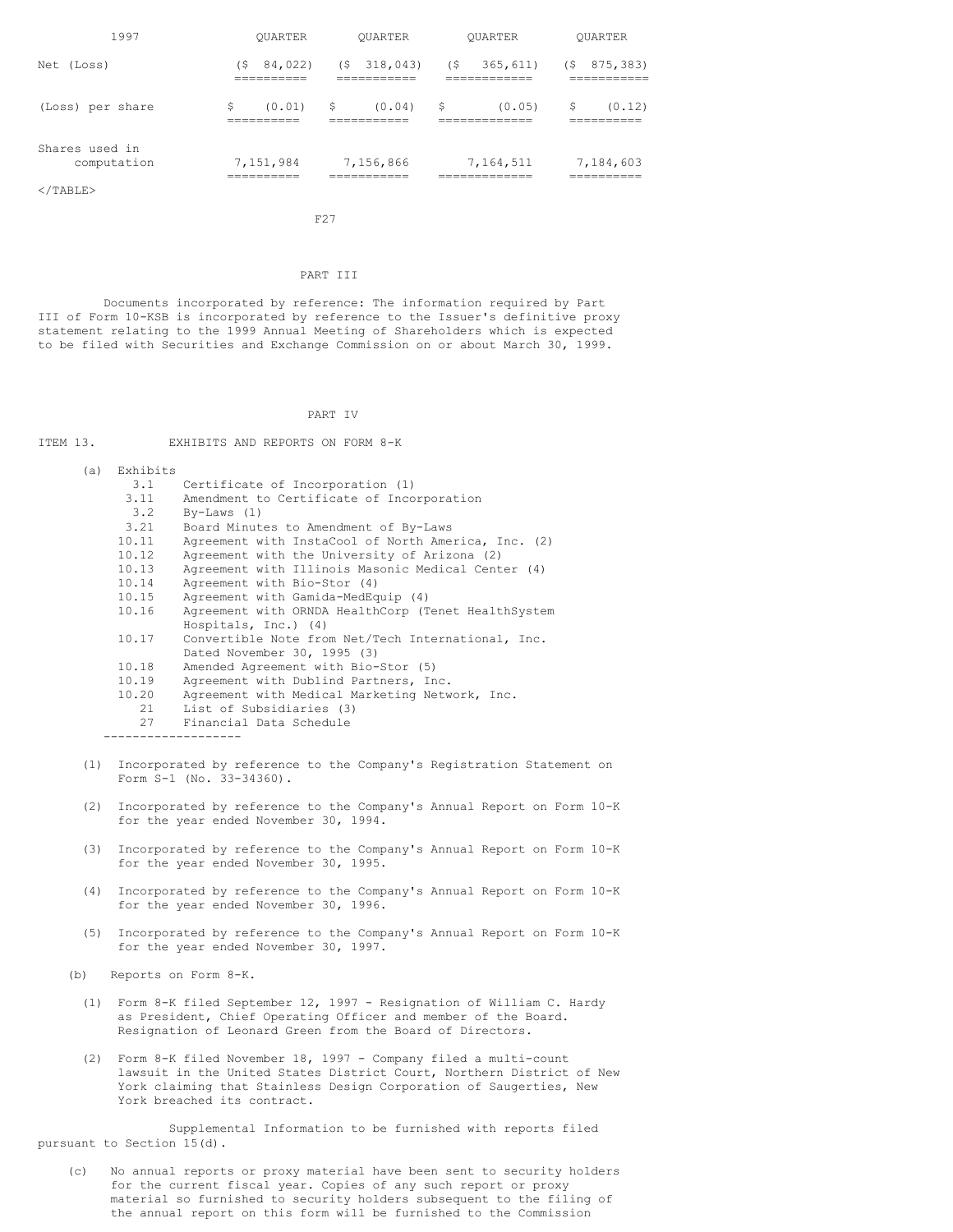## SIGNATURES

In accordance with Section 13 or 15(d) of the Securities Exchange Act of 1934, the Registrant has duly caused this report to be signed on its behalf by the undersigned thereunto duly authorized.

CRYO-CELL INTERNATIONAL, INC.

By: /s/ DANIEL D. RICHARD -------------------------- Daniel D. Richard, Chief Executive Officer

Dated: March 16, 1999

In accordance with the Securities Exchange Act of 1934, this report has been signed below by the following persons in the capacities indicated.

| NAME.                                                                        | TTTLE                                                                                 |
|------------------------------------------------------------------------------|---------------------------------------------------------------------------------------|
| /s/ DANIEL D. RICHARD<br>______________________________<br>Daniel D. Richard | Chief Executive Officer and<br>Chairman of the Board<br>(Principal Executive Officer) |
| /s/ GERALD F. MAASS<br>Gerald F. Maass                                       | Vice President and General<br>Manager, Director                                       |
| /s/ JILL M. TAYMANS                                                          | Chief Financial Officer                                                               |
| Jill M. Taymans                                                              |                                                                                       |
| /s/ED MODZELEWSKI<br>------------------------                                | Director                                                                              |
| Ed Modzelewski                                                               |                                                                                       |
| /s/FREDERICK C.S. WILHELM<br>- --------------------                          | Director                                                                              |
| Frederick C.S. Wilhelm                                                       |                                                                                       |

EXHIBIT INDEX

| EXHTBIT |                                                 |
|---------|-------------------------------------------------|
| NO.     | DESCRIPTION                                     |
|         |                                                 |
| 10.19   | Amendment Agreement with Dublind Partners, Inc. |
| 10.20   | Agreement with Medical Marketing Network, Inc.  |
| 27      | Financial Data Schedule                         |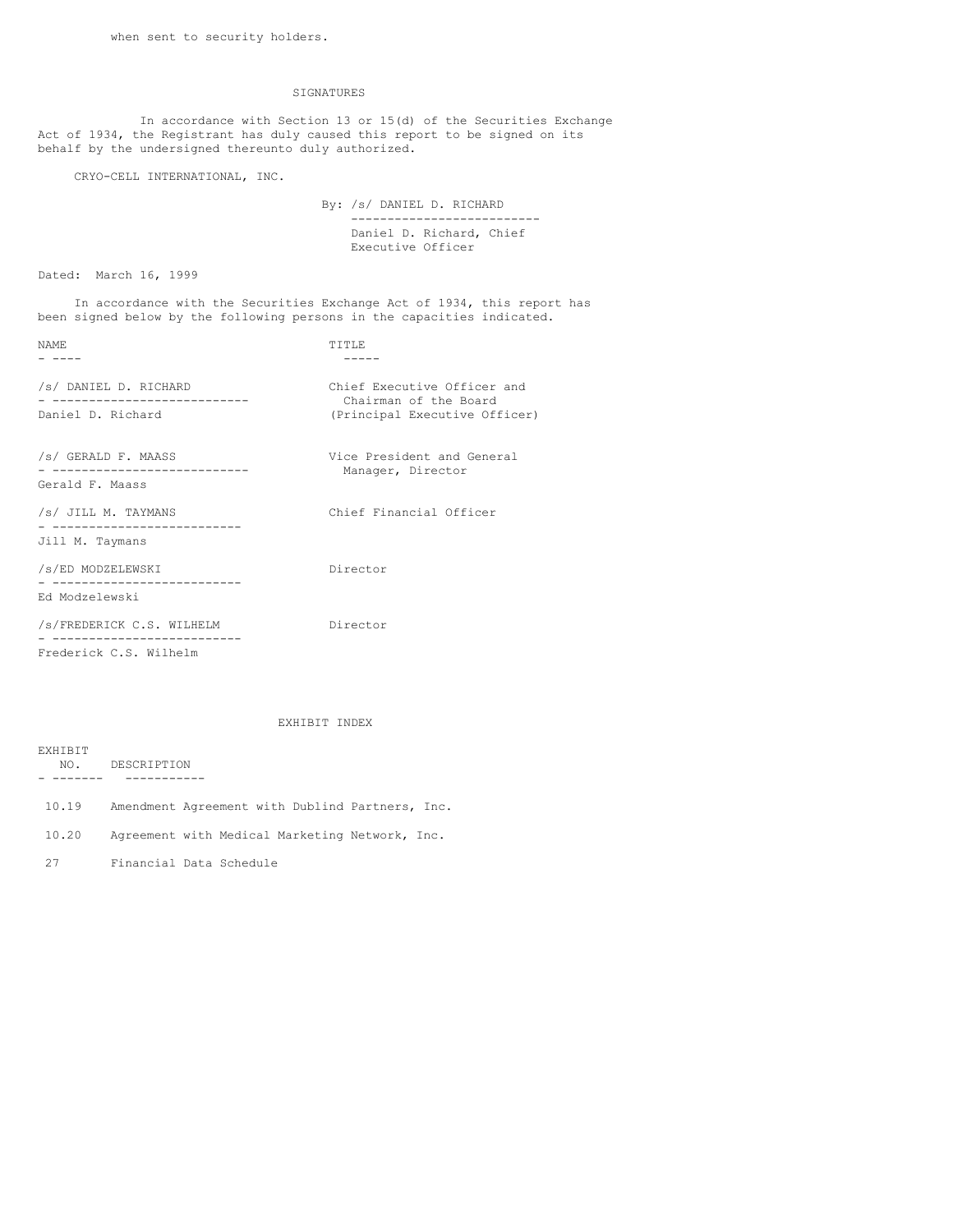#### EXHIBIT 10.19

## AGREEMENT WITH DUBLIND PARTNERS, INC.

February 12, 1999

Mr. Dan Richard Cryo-Cell International, Inc. 3165 McMullen Booth Road, Building 5 Clearwater, FL 33761

Dear Dan:

This will confirm the understanding and agreement among Dublind Securities Inc. ("DSI"), Dublind Partners Inc. ("DP") and Cryo-Cell International, Inc. (Cryo-Cell) as follows:

- 1. Cryo-Cell hereby engages DSI on an exclusive basis to render financial advisory services concerning the placement of securities in an amount up to \$7,000,000 (the Financing"). The minimum dollar amount in a placement will be \$3,500,000.
- 2. Subject to the provisions of paragraphs 3 through 8, which shall survive any termination of this Agreement, the terms of DSI's engagement hereunder shall extend from the date hereof until July 1, 1999. However, if a minimum of \$3,500,000 in financing is closed by DSI, then Cryo-Cell agrees to extend DSI's exclusive financing agent engagement period for a period of 24 months from the date of the transaction close.
- 3. As compensation for DSI's services hereunder, Cryo-Cell will pay DSI the following:

With respect to arranging the Financing, six percent (6%) of the Gross amount actually paid on the purchase of equity securities upon payment of such amount (including any amount committed by DSI or any of its affiliates), such fee to be paid upon the initial funding thereof.

Additionally, if at least \$3.5 million is raised, Cryo-Cell agrees to issue Dublind Investments LLC additional warrants to purchase up to 6.5% of the common stock of Cryo-Cell, on a fully diluted basis, at a price equal to the valuation of the company done in conjunction with the financing with an expiration date of five years from the date of the closing of this financing..

- 4. Cryo-Cell agrees to reimburse DP for its expenses related to the closing of any financing, including all fees and expenses of any counsel, accountants, appraisers or other experts retained from time to time by DP. Expenses related to the closing will be billed separately and paid at the time of the closing of a financing. DP will not incur expenses of more than \$10,000.00 in closing expenses without the written approval of Cryo-Cell.
- 5. Subject to Paragraph 6, Cryo-Cell shall:
	- (a) Indemnify DSI and hold it harmless against any losses, claims, damages or liabilities to which DSI may become subject (A) arising in any manner out of or in connection with (i) actions taken or omitted to be taken (including any information furnished or any untrue statements made or statements omitted to be made) by Cryo-Cell or (ii) actions taken or omitted to be taken by DSI in conformity with either (x) instructions of Cryo-Cell or (y) actions taken or omitted to be taken by Cryo-Cell or (B) otherwise arising in any manner out of or in connection with DSI's rendering of services hereunder unless (in the case of indemnification pursuant to this clause (B)) it is finally judicially determined that such losses, claims, damages or liabilities arose out of the gross negligence or bad faith of DSI; and,
	- (b) Reimburse DSI for any legal or other expenses incurred by it in connection with investigating, preparing to defend or defending any lawsuits, claims or other proceedings arising in any manner out of or in connection with DSI's rendering of services hereunder.

Cryo-Cell agrees that the indemnification and reimbursement commitments set forth in this paragraph shall apply whether or not DSI is a formal party to any such lawsuits, claims or other proceedings, that DSI is entitled to retain separate counsel of its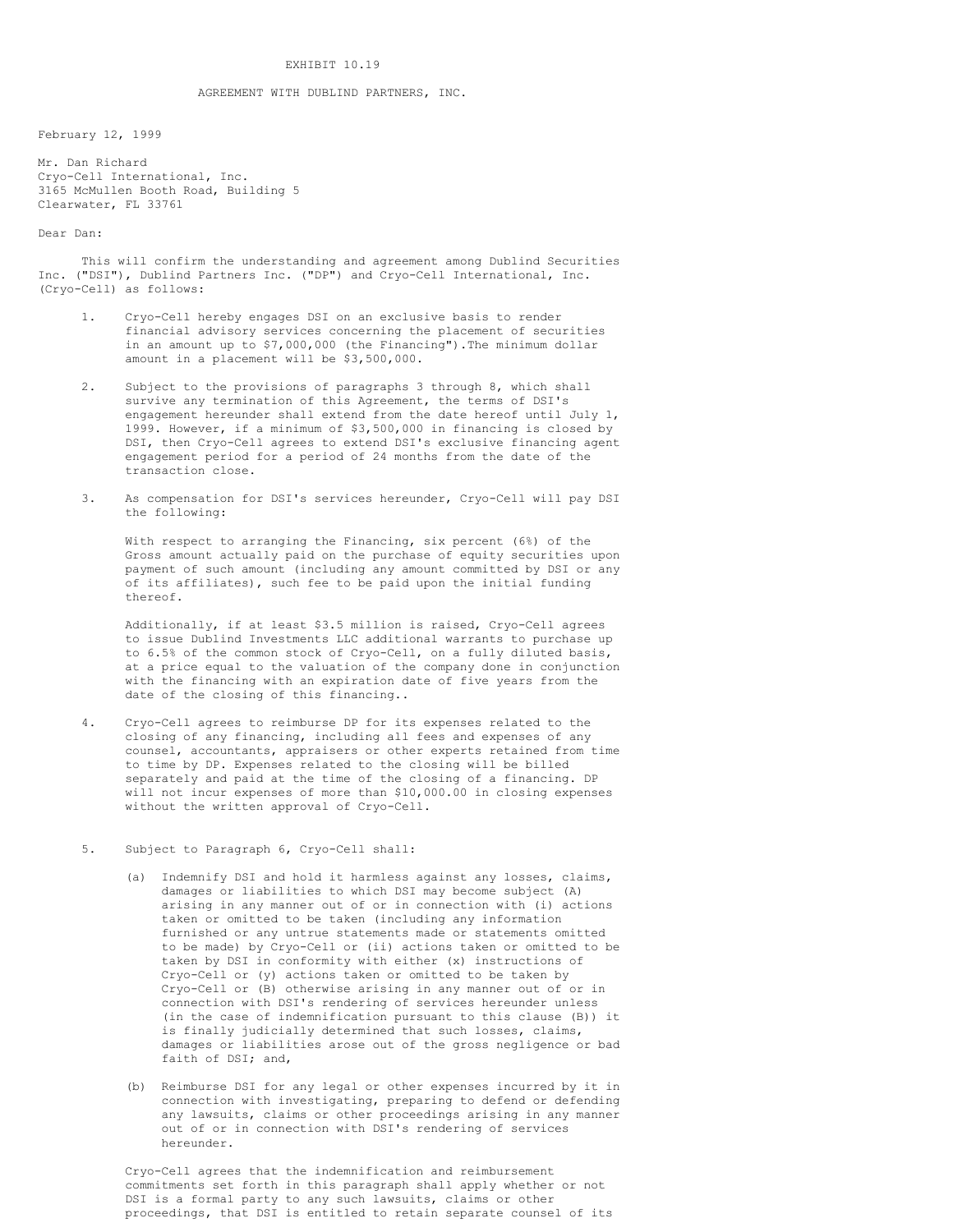choice in connection with any of the matters to which such commitments relate and that such commitments shall extend upon the terms set forth in this paragraph to any controlling person, director, officer, employee or agent of DSI.

- 6. Subject to Paragraph 5, Cryo-Cell and DSI agree that if any indemnification or reimbursement sought pursuant to the preceding paragraph 5 is finally judicially determined to be unavailable (except with respect to indemnification pursuant to subparagraph 5 (a) above for the reasons specified in subparagraph 5 (a) above) then (whether or not DSI is the person entitled to indemnification or reimbursement), Cryo-Cell and DSI shall contribute to the losses, claims, liabilities, damages and expenses for which such indemnification or reimbursement is held unavailable in such proportion as is appropriate to reflect the relative benefits to Cryo-Cell, on the one hand, and DSI, on the other, in connection with the transactions contemplated herein, subject to the limitation that in any event DSI's aggregate contribution to any such losses, claims, liabilities, damages and expenses shall not exceed the amount of fees actually received by DSI hereunder. It is hereby agreed that the relative benefits to Cryo-Cell, on the one hand, and DSI, on the other hand, with respect to any transaction or proposed transaction contemplated herein shall be deemed to be in the same proportion as (i) the total value paid or received or contemplated to be paid or received by Cryo-Cell or its security holders in the transactions or from the services contemplated herein bears to (ii) the fee actually paid to DSI with respect to such transaction.
- 7. Any advice to be provided by DSI under this Agreement shall not be disclosed to third parties without DSI's prior approval.
- 8. Cryo-Cell agrees that upon completion of the financing DSI has the right to place advertisements in financial and other newspapers and journals at its own expense describing its services to Cryo-Cell subject to Cryo-Cell's review and approval which shall not be unreasonably withheld
- 9. We understand, and you agree, that there are no brokers, representatives or other persons who have an interest in compensation due to DSI from the services and transactions contemplated herein.
- 10. Cryo-Cell agrees to provide DSI all financial and other information requested by DSI, and provide reasonable access to appropriate Cryo-Cell personnel for the purposes of DSI's assignment hereunder. DSI shall be entitled to rely upon and assume, without independent verification, the accuracy and completeness of all information that is available from public sources and of all information that has been furnished to it by Cryo-Cell, and shall have no obligation to verify the accuracy or completeness of any such information.
- 11. This Agreement may not be amended or modified except in writing.
- 12. This Agreement shall be governed by and construed in accordance with the laws of the State of New York.
- 13. Cryo-Cell agrees not to enter into a similar agency agreement during the term of this agreement. 14. If the foregoing correctly sets forth the understanding and agreement among DSI, DP and Cryo-Cell, please so indicate in the space provided for that purpose below and please return, together with a check for \$5,000.00 for the first phase of the engagement covering the preparation of a business plan and offering memo, an executed counterpart of this letter to DSI, whereupon this letter shall constitute a binding agreement. By signing this agreement Cryo-Cell hereby acknowledges that this agreement has been duly authorized by its Board and does not conflict with any other agreement that it is now party or subject to.

Sincerely,  $\qquad \qquad \text{Agreed} \& \text{Accepted:}$ 

/s/ CHARLES J. LINDSEY /s/ DAN RICHARD President **Dated: FEBRUARY 19, 1999** 

- ---------------------- ------------------------------------- Dan Richard - Chief Executive Officer

CRYO-CELL INTERNATIONAL, INC.

TERM SHEET SUMMARY OF PRINCIPAL TERMS

Issuer: CRYO-CELL International, Inc.

Security:  $\frac{1}{2}$  Security:  $\frac{1}{2}$  Security:  $\frac{1}{2}$  Security: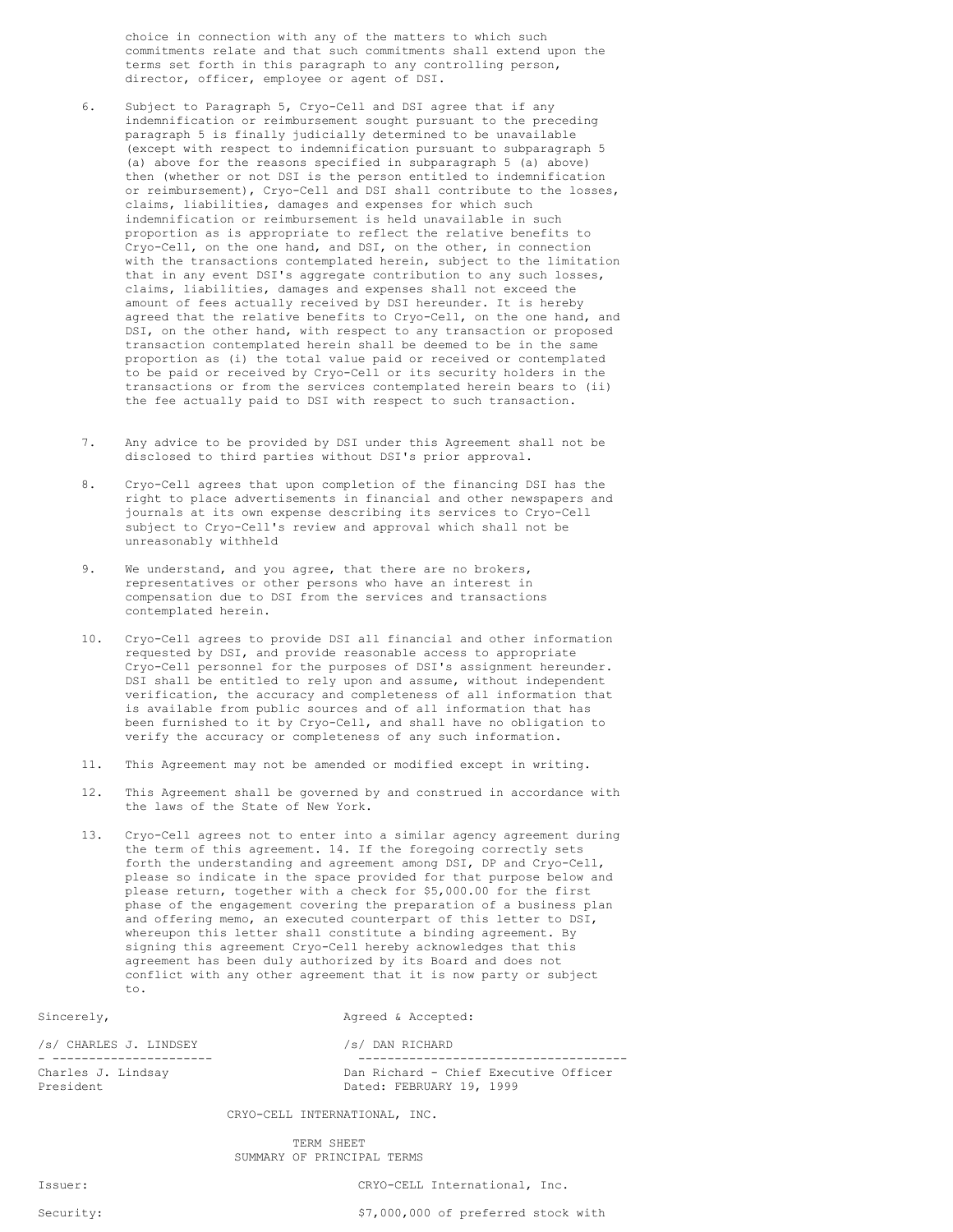#### warrants

Maturity: The preferred shares will mature on April 1, 2006

Dividend: Quarterly, in cash or kind, at the option of the Company, until April 1, 2001 and thereafter in cash only, at the rate of 7.5% per annum, payable in arrears.

Callability: The preferred shares will be callable at issue price plus accrued dividends, if any, on 30 days notice at the option of the Company, at any time.

Ranking: The preferred shares will rank senior to all obligations of the Company with a carve-out for a mutually agreeable working capital facility when and if needed.

Covenants: The preferred shares will have financial covenants that are standard and typical for this type of financing, including but not limited, to restrictions on the issuance of additional indebtedness, minimum net capital requirements, and a negative pledge on any asset sales unless approved.

Warrants: The preferred shares will have detachable warrants for the purchase of \$7,000,000 of the Company's common stock at the rate of common shares to warrants based upon the 20 day average closing price of the Company's common shares prior to the close of this transaction. Dublind will agree to market the warrants at a 10% conversion premium to the common share price, but the Company acknowledges and agrees to accept a transaction based upon a 0% premium to the common shares price if dictated by the marketplace.

> Additionally, Dublind agrees not to bind CRYO-CELL to any transaction that would require the Company to accept a conversion rate below \$2.00 should the common share price trade down below that level.

Warrant Conversion: The warrants will be convertible into \$7,000,000 of the Company's common stock at the conversion price at any time at the option of the holder. The warrants will be callable at any time at the option of the Company, should the closing price of the Company's common shares be higher than \$7.50 per share for 20 consecutive trading days.

Other Rights: Quarterly financial reports One representative to the Company's Board of Directors

Legal and Due Diligence: Costs to be paid by the Company

The above mentioned terms and conditions constitute CRYO-CELL International, Inc.'s marketing instructions to Dublind Securities and CRYO-CELL's commitment to issue the described securities upon the submission by Dublind Securities of such an acceptable term sheet from an investor(s). By your signature below you acknowledge that CRYO-CELL's Board of Directors has authorized this transaction and that this marketing mandate does not conflict with any other capital raising activities.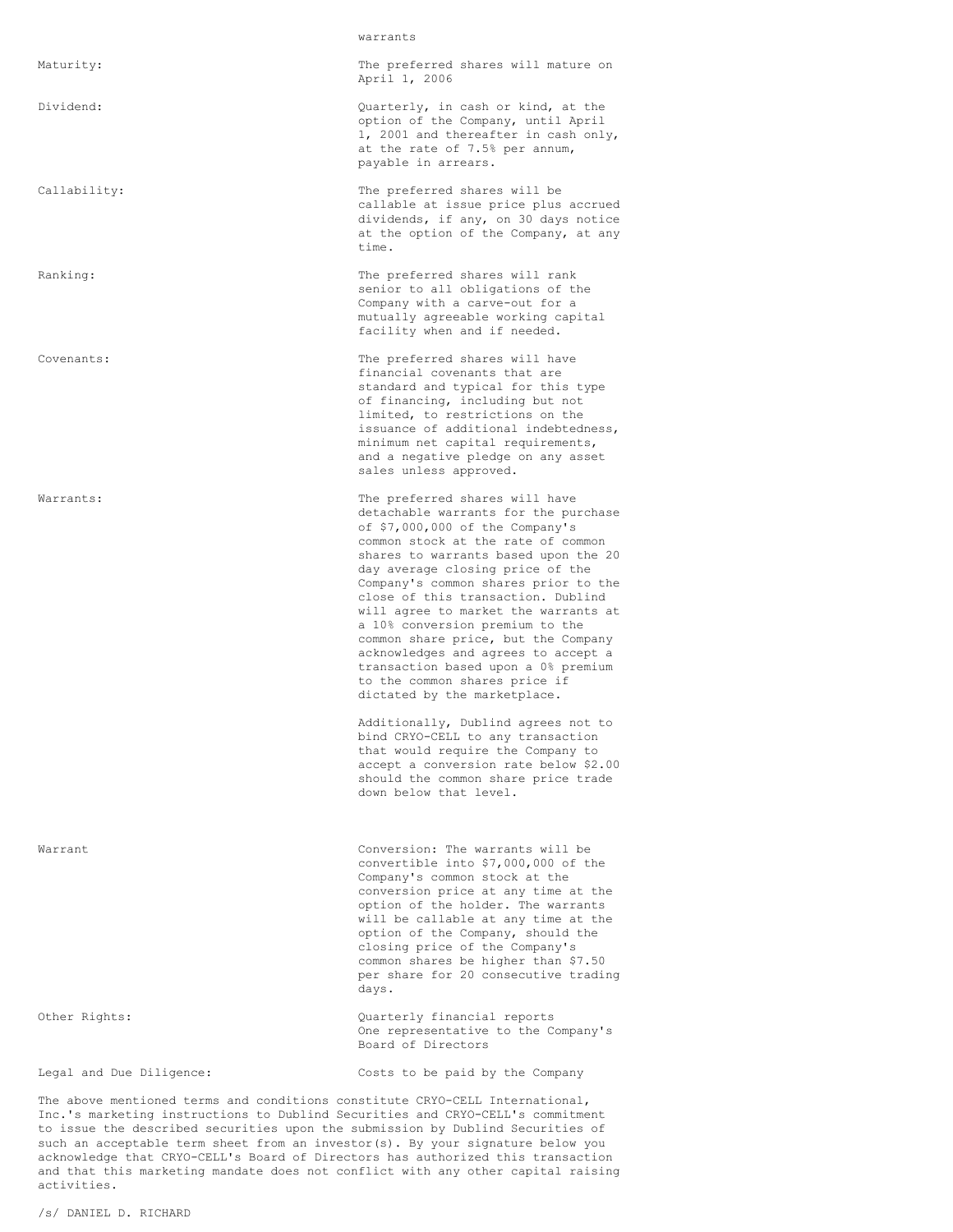- --------------------- Daniel D. Richard - CEO Dated: 2/22/99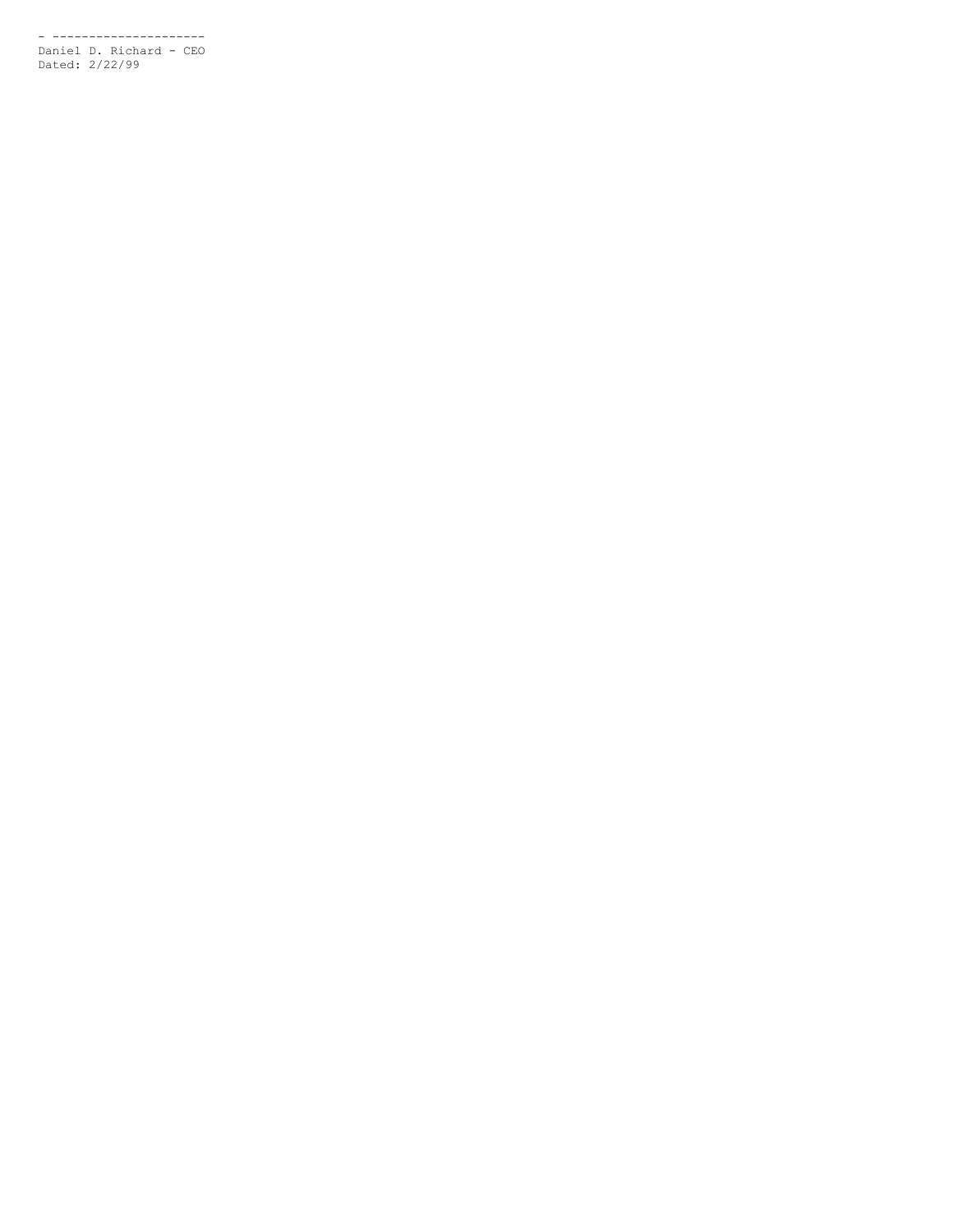## EXHIBIT 10.20

## AGREEMENT WITH MEDICAL MARKETING NETWORK, INC.

### AGREEMENT

This Agreement is made and entered into this 14th day of September, 1998, by and between CRYO-CELL International, Inc., (hereafter CCEL) with its principal business address at 3165 McMullen Booth Road, Bldg. 5, Clearwater, Florida 33761 and Steve Ferens, individually, and Medical Marketing Network, Inc., (hereafter MMN) with its principal business address at 2830 Stevens St., Oceanside, NY 11572.

The parties desire to enter into this Agreement for mutual consideration, the receipt of which is hereby acknowledged, and agree to the following:

STEVE FERENS AGREES TO:

- /bullet/ Use MMN, a New York corporation wholly owned by Steve Ferens, to promote CRYO-CELL's cord blood storage program to OB/GYNs. MMN will enter into distribution contracts with Steve's existing and potential new independent contractors who call on these physicians. The majority of said distribution contracts will be in place within 60 days after CRYO-CELL's acquisition of MMN. Contracts will be 2-3 years and include non-compete provisions.
- /bullet/ Optimize the distribution network to penetrate the approved target markets o Serve as the liaison between CCEL and the independent contractors and motivate them.
- /bullet/ Design and implement a quota system that meet the objectives set. Give direction on sales strategies consistent with CRYO-CELL's objectives.
- /bullet/ Monitor the results. A tracking system will be designed and implemented to ensure that the proper credit is given to the contractors commensurate with their selling results. This system will be developed jointly by CRYO-CELL and Steve Ferens.
- /bullet/ Sign the five year contract with CCEL as outlined below.

CCEL AGREES TO:

- /bullet/ Purchase 100 % of the shares of MMN for 200,000 shares of CCEL common stock (adjusted for stock splits) subject to the provisions set below. The transaction will be a stock for stock purchase. The assets of the company are Steve's sales management abilities and the contracts with the distribution network. At the time of purchase, MMN shall be unencumbered with any liabilities or potential liabilities. The payment schedule for the acquisition is as follows:
	- 1. 10,000 shares CCEL will be delivered after execution of this Agreement as a down payment;
	- 2. 40,000 shares CCEL will be held in escrow for approximately 60 days until the majority of the distribution contracts are signed and the program begins to be implemented.
	- 3. 50,000 shares CCEL (adjusted for stock splits) will be delivered, as follows:

Year 1 anniversary of this agreement: 10,000 shares Year 2 anniversary of this agreement: 15,000 shares Year 3 anniversary of this agreement: 25,000 shares

- 4. Based on the performance of the independent contractor network, 100,000 shares CCEL (adjusted for stock splits) could be earned at the end of the initial three year period following the execution of this agreement. The paid customer enrollment goal for the independent contractor network is to enroll 45,000 clients in year 3 (25-36 months after the execution of this agreement). The remaining 100,000 shares will be prorated above or below based on the actual enrollment vs. the 45,000 enrollment goal (ex., if actual enrollment is 30,000 cords in year 3--67,000 shares would be earned).
- /bullet/ Provide Steve Ferens with a five year contract (subject to performance) to manage this independent contractor network. Steve's contract will include a non-compete provision that will be in effect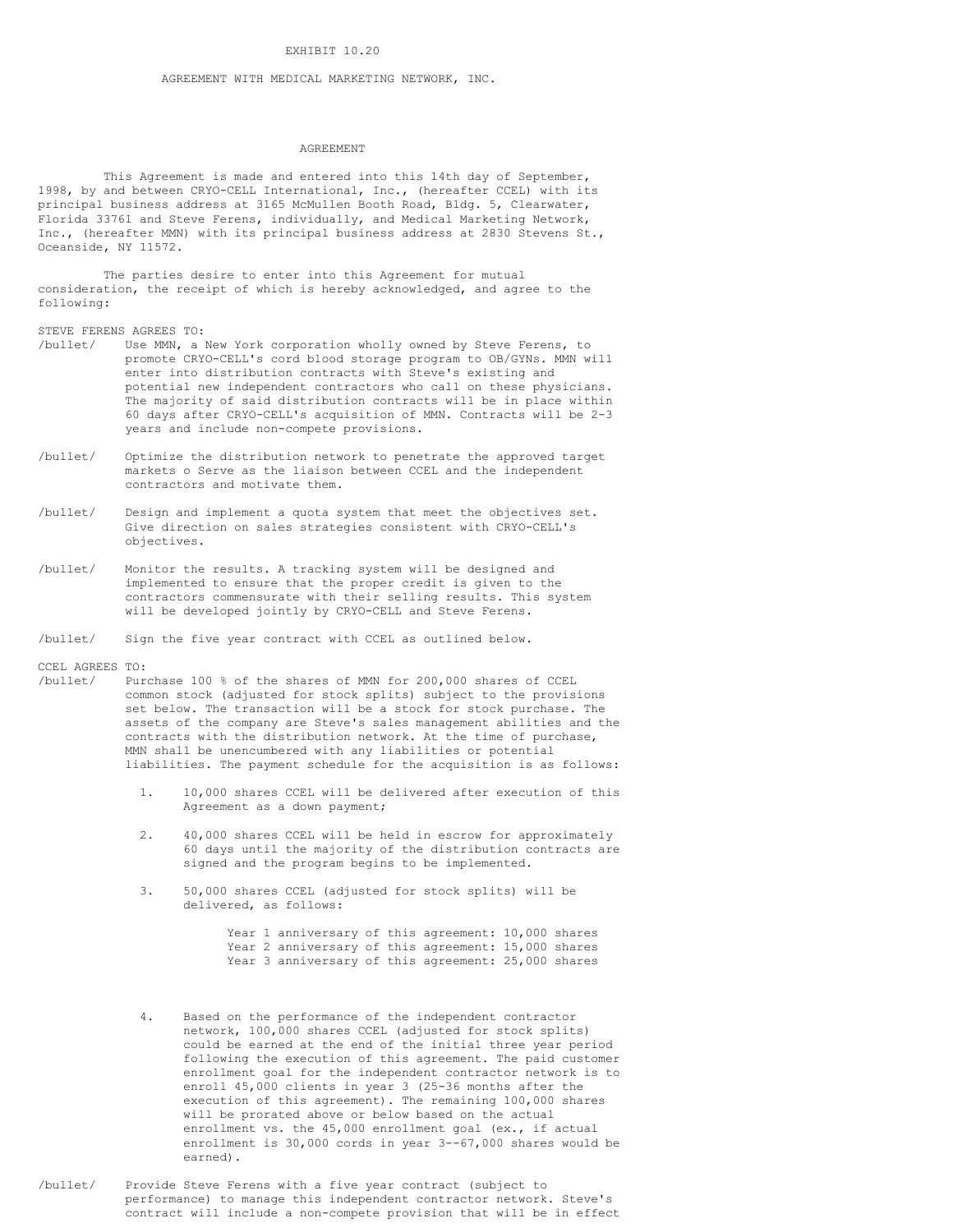for two years after any contract termination. Steve will not be paid a salary or other benefits for serving as President of MMN or Vice President, National Sales for CCEL.

- /bullet/ Designate the markets that Steve can market in. Initially, the following are excluded: Rhode Island; Massachusetts; New Jersey; Florida; Washington DC area; Illinois; Birmingham, AL; and all East Region Tenet Hospitals.
- /bullet/ Provide an independent contractor entitlement of \$25 for each client enrolled and paid as a result of their efforts. Independent contractors will be required to sign appropriate documentation providing for this status. This entitlement will be tracked by CRYO-CELL and distributed monthly.
- /bullet/ Provide sales and educational materials to be distributed to OB/GYN offices. Continue to implement marketing programs to complement the contractors' efforts.
- /bullet/ Provide a pool of 150,000 options to purchase CCEL common stock. These options can be used as incentives, at Steve's discretion (and at the approval of CRYO-CELL management), for the distribution network. The option exercise price will be the market price of the stock at the time of issuance of the option.
- /bullet/ Reimburse Steve Ferens for travel/lodging to CRYO-CELL headquarters. All other expenses incurred by Steve Ferens to manage/supervise network are not reimbursable unless mutually agreed upon in advance.

IN WITNESS WHEREOF, the parties by their respective duly authorized representatives have executed this Agreement. This Agreement cannot be changed without mutual written consent.

| CRYO-CELL International, Inc. | Medical Marketing Network, Inc. |
|-------------------------------|---------------------------------|
| By: /s/ DANIEL D. RICHARD     | /s/ STEVE FERENS                |
| Daniel D. Richard, C.E.O.     | Steve Ferens, President         |

/s/ STEVE FERENS ---------------- Steve Ferens, individually